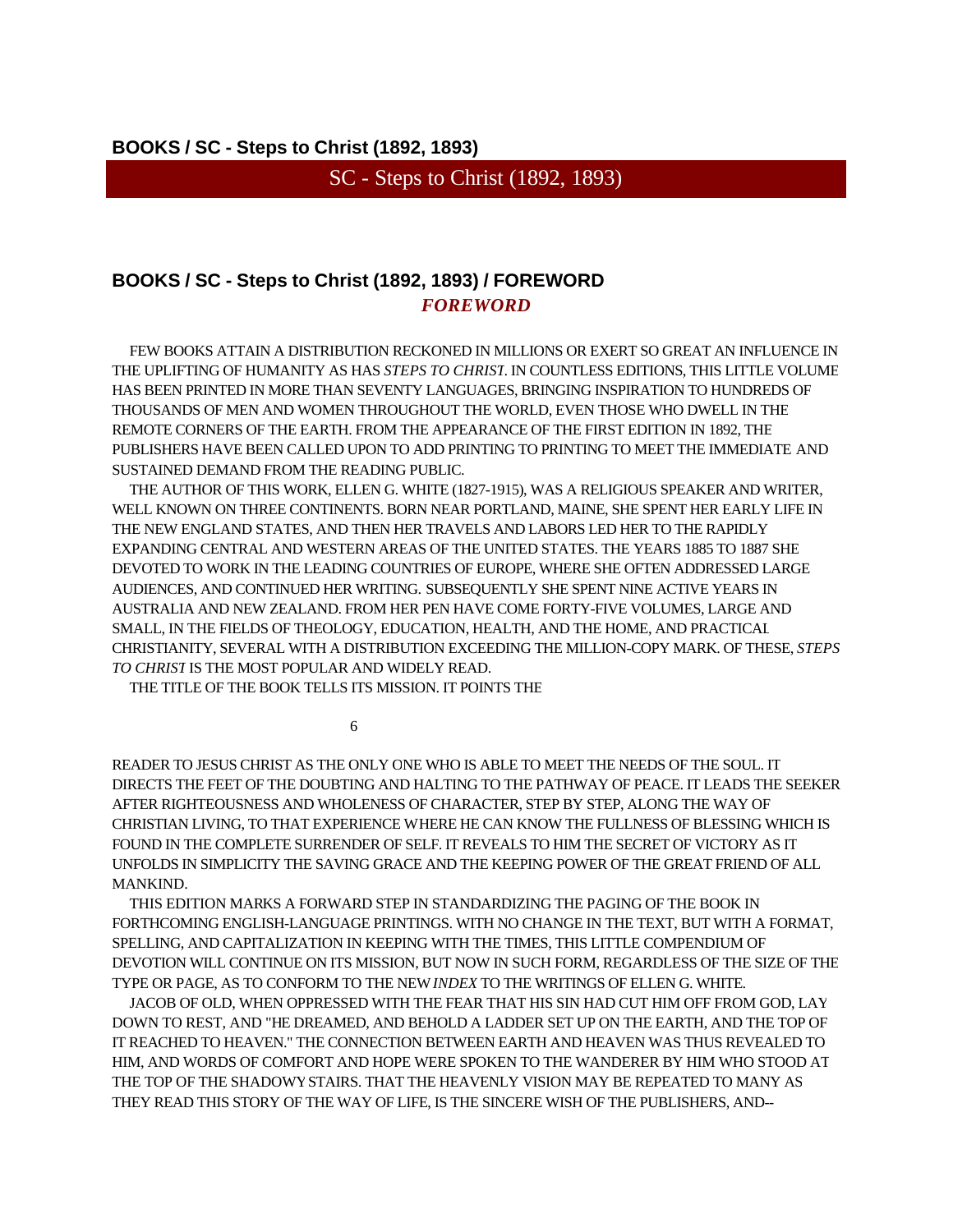## **THE TRUSTEES OF THE ELLEN G. WHITE PUBLICATIONS**

# **BOOKS / SC - Steps to Christ (1892, 1893) / Table of Contents Table of Contents**

#### *Contents*

| $\mathsf{q}$ |
|--------------|
| 17           |
| 23           |
| 37           |
| 43           |
| 49           |
| 57           |
| 67           |
| 77           |
| 85           |
| 93           |
| 105          |
| 115          |

# **BOOKS / SC - Steps to Christ (1892, 1893) / Chap. 1 - God's Love for Man Chap. 1 -** *God's Love for Man*

 Nature and revelation alike testify of God's love. Our Father in heaven is the source of life, of wisdom, and of joy. Look at the wonderful and beautiful things of nature. Think of their marvelous adaptation to the needs and happiness, not only of man, but of all living creatures. The sunshine and the rain, that gladden and refresh the earth, the hills and seas and plains, all speak to us of the Creator's love. It is God who supplies the daily needs of all His creatures. In the beautiful words of the psalmist--

 "The eyes of all wait upon Thee; And Thou givest them their meat in due season. Thou openest Thine hand, And satisfiest the desire of every living thing."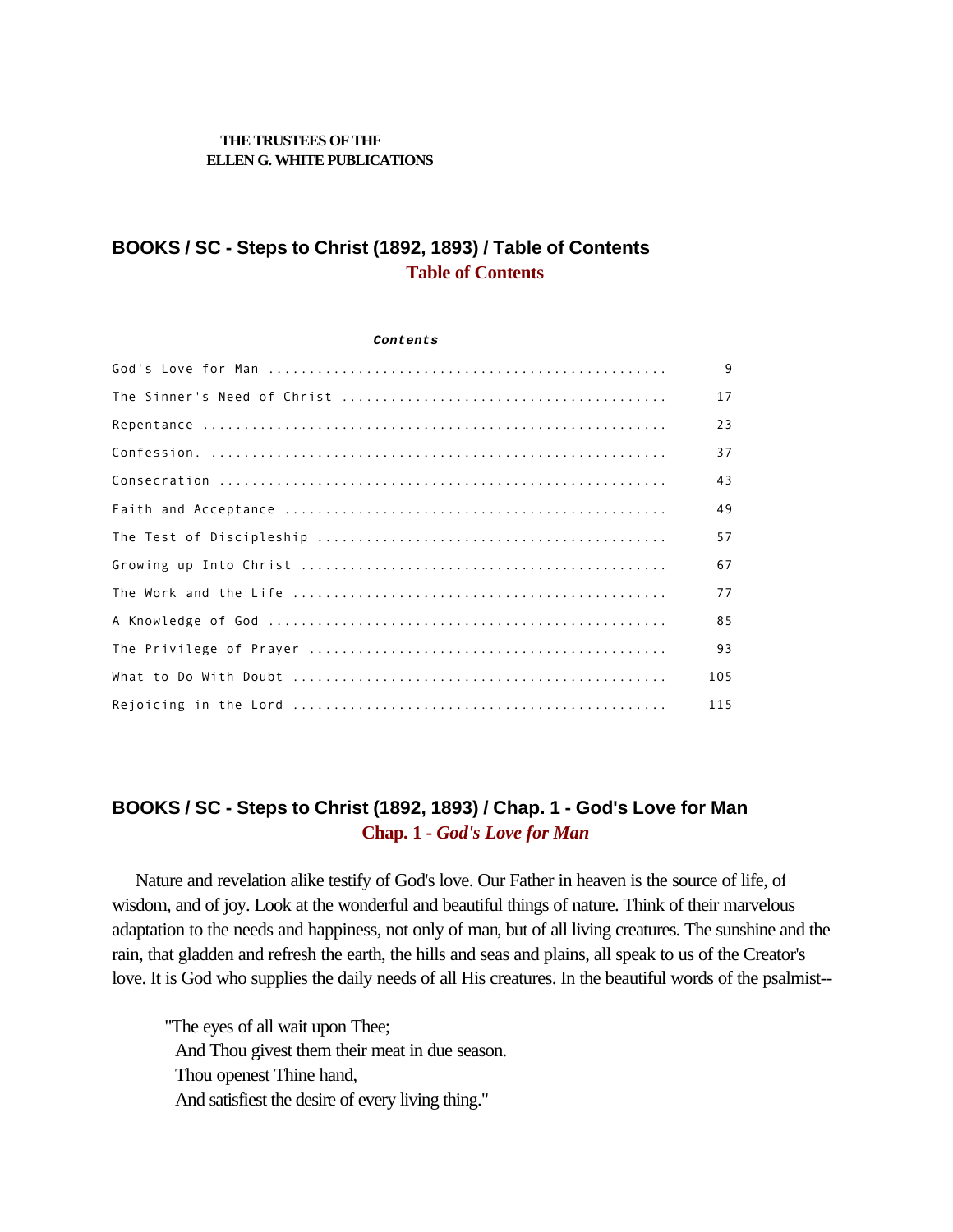## Psalm 145:15, 16. {SC 9.1}

 God made man perfectly holy and happy; and the fair earth, as it came from the Creator's hand, bore no blight of decay or shadow of the curse. It is transgression of God's law--the law of love--that has brought woe and death. Yet even amid the suffering that results from sin, God's love is revealed. It is written that God cursed the ground for man's sake. Genesis 3:17. The thorn and the thistle--the difficulties and trials that make his life one of toil and care--were appointed for his good as a part of the training needful in God's plan for his uplifting from the ruin and degradation that sin has wrought. The

10

world, though fallen, is not all sorrow and misery. In nature itself are messages of hope and comfort. There are flowers upon the thistles, and the thorns are covered with roses. {SC 9.2}

 "God is love" is written upon every opening bud, upon every spire of springing grass. The lovely birds making the air vocal with their happy songs, the delicately tinted flowers in their perfection perfuming the air, the lofty trees of the forest with their rich foliage of living green -- all testify to the tender, fatherly care of our God and to His desire to make His children happy. {SC 10.1}

 The word of God reveals His character. He Himself has declared His infinite love and pity. When Moses prayed, "Show me Thy glory," the Lord answered, "I will make all My goodness pass before thee." Exodus 33:18, 19. This is His glory. The Lord passed before Moses, and proclaimed, "The Lord, The Lord God, merciful and gracious, long-suffering, and abundant in goodness and truth, keeping mercy for thousands, forgiving iniquity and transgression and sin." Exodus 34:6, 7. He is "slow to anger, and of great kindness," "because He delighteth in mercy." Jonah 4:2; Micah 7:18. {SC 10.2}

 God has bound our hearts to Him by unnumbered tokens in heaven and in earth. Through the things of nature, and the deepest and tenderest earthly ties that human hearts can know, He has sought to reveal Himself to us. Yet these but imperfectly represent His love. Though all these evidences have been given, the enemy of good blinded the minds of men, so that they looked upon God with fear; they thought of

11

Him as severe and unforgiving. Satan led men to conceive of God as a being whose chief attribute is stern justice,--one who is a severe judge, a harsh, exacting creditor. He pictured the Creator as a being who is watching with jealous eye to discern the errors and mistakes of men, that He may visit judgments upon them. It was to remove this dark shadow, by revealing to the world the infinite love of God, that Jesus came to live among men. {SC 10.3}

 The Son of God came from heaven to make manifest the Father. "No man hath seen God at any time; the only begotten Son, which is in the bosom of the Father, He hath declared Him." John 1:18. "Neither knoweth any man the Father, save the Son, and he to whomsoever the Son will reveal Him." Matthew 11:27. When one of the disciples made the request, "Show us the Father," Jesus answered, "Have I been so long time with you, and yet hast thou not known Me, Philip? He that hath seen Me hath seen the Father; and how sayest thou then, Show us the Father?" John 14:8, 9. {SC 11.1}

 In describing His earthly mission, Jesus said, The Lord "hath anointed Me to preach the gospel to the poor; He hath sent Me to heal the brokenhearted, to preach deliverance to the captives, and recovering of sight to the blind, to set at liberty them that are bruised." Luke 4:18. This was His work. He went about doing good and healing all that were oppressed by Satan. There were whole villages where there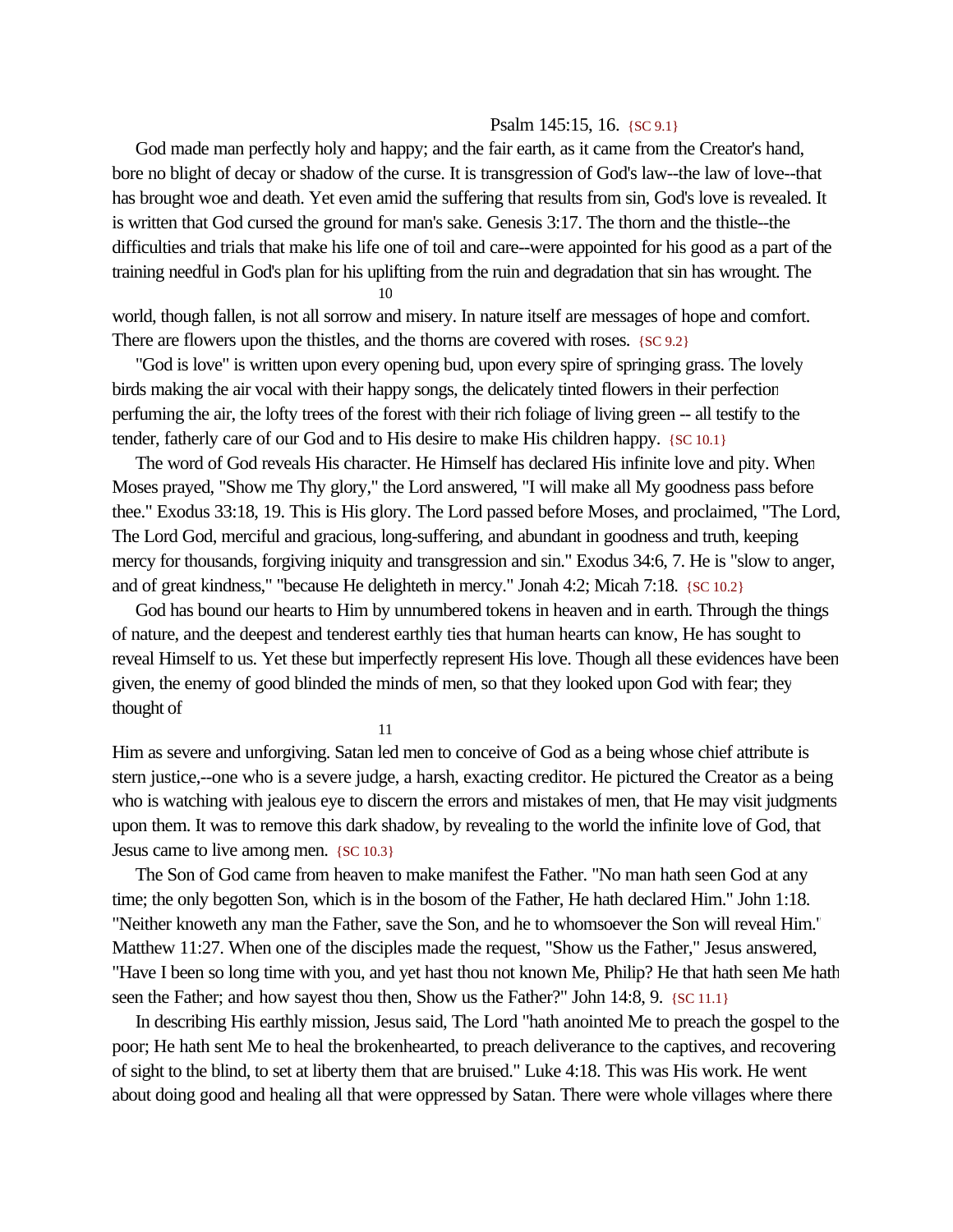was not a moan of sickness in any house, for He had passed through them and healed all their sick. His work gave evidence of His divine anointing. Love, mercy, and compassion were revealed in every act of

12

13

His life; His heart went out in tender sympathy to the children of men. He took man's nature, that He might reach man's wants. The poorest and humblest were not afraid to approach Him. Even little children were attracted to Him. They loved to climb upon His knees and gaze into the pensive face, benignant with love. {SC 11.2}

 Jesus did not suppress one word of truth, but He uttered it always in love. He exercised the greatest tact and thoughtful, kind attention in His intercourse with the people. He was never rude, never needlessly spoke a severe word, never gave needless pain to a sensitive soul. He did not censure human weakness. He spoke the truth, but always in love. He denounced hypocrisy, unbelief, and iniquity; but tears were in His voice as He uttered His scathing rebukes. He wept over Jerusalem, the city He loved, which refused to receive Him, the way, the truth, and the life. They had rejected Him, the Saviour, but He regarded them with pitying tenderness. His life was one of self-denial and thoughtful care for others. Every soul was precious in His eyes. While He ever bore Himself with divine dignity, He bowed with the tenderest regard to every member of the family of God. In all men He saw fallen souls whom it was His mission to save. {SC 12.1}

 Such is the character of Christ as revealed in His life. This is the character of God. It is from the Father's heart that the streams of divine compassion, manifest in Christ, flow out to the children of men. Jesus, the tender, pitying Saviour, was God "manifest in the flesh." 1 Timothy 3:16.

### {SC 12.2}

 It was to redeem us that Jesus lived and suffered and died. He became "a Man of Sorrows," that we might be made partakers of everlasting joy. God permitted His beloved Son, full of grace and truth, to come from a world of indescribable glory, to a world marred and blighted with sin, darkened with the shadow of death and the curse. He permitted Him to leave the bosom of His love, the adoration of the angels, to suffer shame, insult, humiliation, hatred, and death. "The chastisement of our peace was upon Him; and with His stripes we are healed." Isaiah 53:5. Behold Him in the wilderness, in Gethsemane, upon the cross! The spotless Son of God took upon Himself the burden of sin. He who had been one with God, felt in His soul the awful separation that sin makes between God and man. This wrung from His lips the anguished cry, "My God, My God, why hast Thou forsaken Me?" Matthew 27:46. It was the burden of sin, the sense of its terrible enormity, of its separation of the soul from God--it was this that broke the heart of the Son of God. {SC 13.1}

 But this great sacrifice was not made in order to create in the Father's heart a love for man, not to make Him willing to save. No, no! "God so loved the world, that He gave His only-begotten Son." John 3:16. The Father loves us, not because of the great propitiation, but He provided the propitiation because He loves us. Christ was the medium through which He could pour out His infinite love upon a fallen world. "God was in Christ, reconciling the world unto Himself." 2 Corinthians 5:19. God suffered with His Son. In the agony of Gethsemane, the death of

$$
14\,
$$

Calvary, the heart of Infinite Love paid the price of our redemption. {SC 13.2}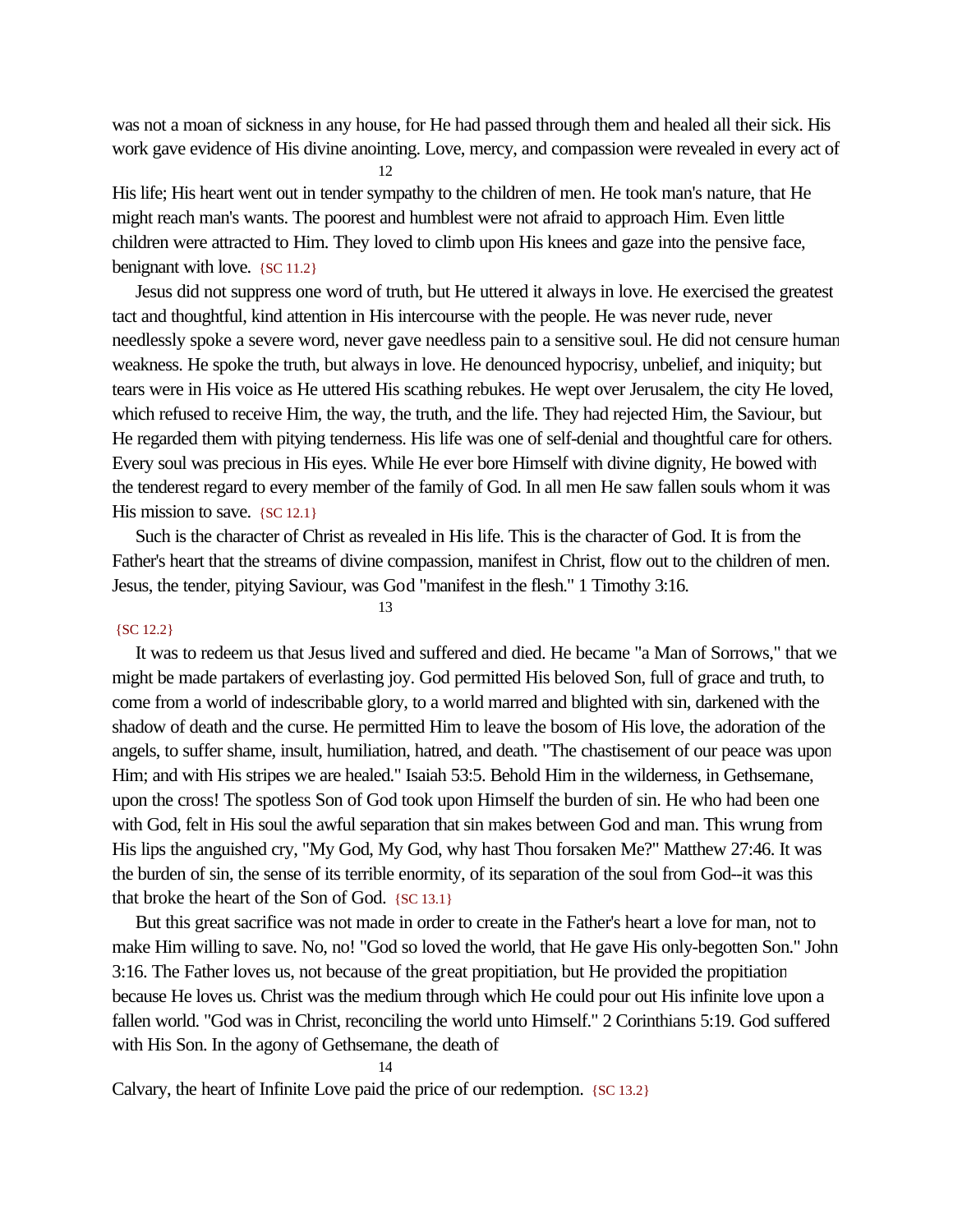Jesus said, "Therefore doth My Father love Me, because I lay down My life, that I might take it again." John 10:17. That is, "My Father has so loved you that He even loves Me more for giving My life to redeem you. In becoming your Substitute and Surety, by surrendering My life, by taking your liabilities, your transgressions, I am endeared to My Father; for by My sacrifice, God can be just, and yet the Justifier of him who believeth in Jesus." {SC 14.1}

 None but the Son of God could accomplish our redemption; for only He who was in the bosom of the Father could declare Him. Only He who knew the height and depth of the love of God could make it manifest. Nothing less than the infinite sacrifice made by Christ in behalf of fallen man could express the Father's love to lost humanity. {SC 14.2}

 "God so loved the world, that He gave His only-begotten Son." He gave Him not only to live among men, to bear their sins, and die their sacrifice. He gave Him to the fallen race. Christ was to identify Himself with the interests and needs of humanity. He who was one with God has linked Himself with the children of men by ties that are never to be broken. Jesus is "not ashamed to call them brethren" (Hebrews 2:11); He is our Sacrifice, our Advocate, our Brother, bearing our human form before the Father's throne, and through eternal ages one with the race He has redeemed--the Son of man. And all this that man might be uplifted from the ruin and degradation of sin that he might reflect the love of God and share the joy of holiness.

#### {SC 14.3}

15

 The price paid for our redemption, the infinite sacrifice of our heavenly Father in giving His Son to die for us, should give us exalted conceptions of what we may become through Christ. As the inspired apostle John beheld the height, the depth, the breadth of the Father's love toward the perishing race, he was filled with adoration and reverence; and, failing to find suitable language in which to express the greatness and tenderness of this love, he called upon the world to behold it. "Behold, what manner of love the Father hath bestowed upon us, that we should be called the sons of God." 1 John 3:1. What a value this places upon man! Through transgression the sons of man become subjects of Satan. Through faith in the atoning sacrifice of Christ the sons of Adam may become the sons of God. By assuming human nature, Christ elevates humanity. Fallen men are placed where, through connection with Christ, they may indeed become worthy of the name "sons of God." {SC 15.1}

 Such love is without a parallel. Children of the heavenly King! Precious promise! Theme for the most profound meditation! The matchless love of God for a world that did not love Him! The thought has a subduing power upon the soul and brings the mind into captivity to the will of God. The more we study the divine character in the light of the cross, the more we see mercy, tenderness, and forgiveness blended with equity and justice, and the more clearly we discern innumerable evidences of a love that is infinite and a tender pity surpassing a mother's yearning sympathy for her wayward child. {SC 15.2}

# **BOOKS / SC - Steps to Christ (1892, 1893) / Chap. 2 - The Sinner's Need of Christ Chap. 2 -** *The Sinner's Need of Christ*

Man was originally endowed with noble powers and a well-balanced mind. He was perfect in his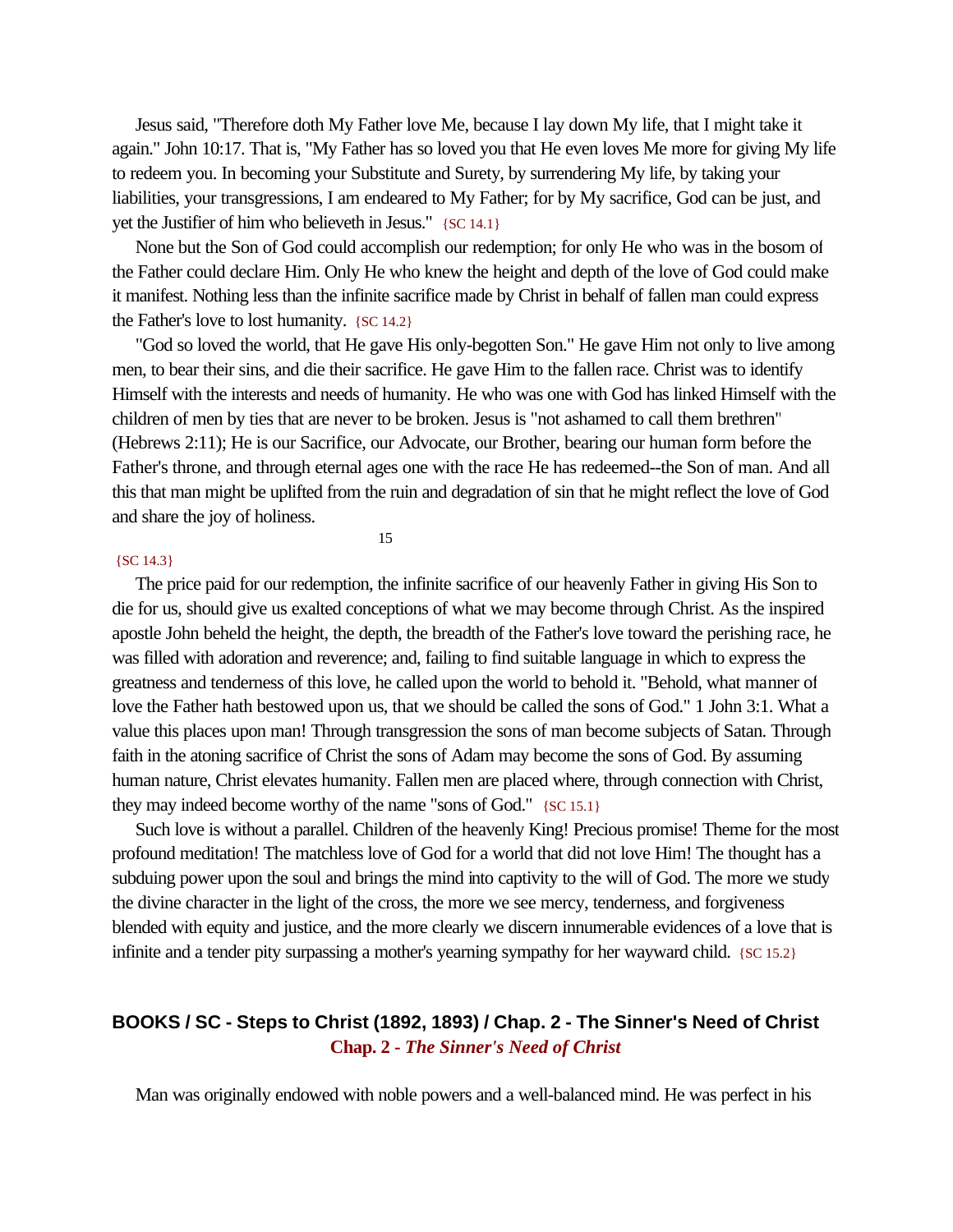being, and in harmony with God. His thoughts were pure, his aims holy. But through disobedience, his powers were perverted, and selfishness took the place of love. His nature became so weakened through transgression that it was impossible for him, in his own strength, to resist the power of evil. He was made captive by Satan, and would have remained so forever had not God specially interposed. It was the tempter's purpose to thwart the divine plan in man's creation, and fill the earth with woe and desolation. And he would point to all this evil as the result of God's work in creating man. {SC 17.1}

 In his sinless state, man held joyful communion with Him "in whom are hid all the treasures of wisdom and knowledge." Colossians 2:3. But after his sin, he could no longer find joy in holiness, and he sought to hide from the presence of God. Such is still the condition of the unrenewed heart. It is not in harmony with God, and finds no joy in communion with Him. The sinner could not be happy in God's presence; he would shrink from the companionship of holy beings. Could he be permitted to enter heaven, it would have no joy for him. The spirit of unselfish love that reigns there --every heart responding to the heart of Infinite Love --would touch no answering chord in his soul. His thoughts, his interests, his motives, would be alien to

18

those that actuate the sinless dwellers there. He would be a discordant note in the melody of heaven. Heaven would be to him a place of torture; he would long to be hidden from Him who is its light, and the center of its joy. It is no arbitrary decree on the part of God that excludes the wicked from heaven; they are shut out by their own unfitness for its companionship. The glory of God would be to them a consuming fire. They would welcome destruction, that they might be hidden from the face of Him who died to redeem them. {SC 17.2}

 It is impossible for us, of ourselves, to escape from the pit of sin in which we are sunken. Our hearts are evil, and we cannot change them. "Who can bring a clean thing out of an unclean? not one." "The carnal mind is enmity against God: for it is not subject to the law of God, neither indeed can be." Job 14:4; Romans 8:7. Education, culture, the exercise of the will, human effort, all have their proper sphere, but here they are powerless. They may produce an outward correctness of behavior, but they cannot change the heart; they cannot purify the springs of life. There must be a power working from within, a new life from above, before men can be changed from sin to holiness. That power is Christ. His grace alone can quicken the lifeless faculties of the soul, and attract it to God, to holiness. {SC 18.1}

 The Saviour said, "Except a man be born from above," unless he shall receive a new heart, new desires, purposes, and motives, leading to a new life, "he cannot see the kingdom of God." John 3:3, margin. The idea that it is necessary only to develop the good that

19

exists in man by nature, is a fatal deception. "The natural man receiveth not the things of the Spirit of God: for they are foolishness unto him: neither can he know them, because they are spiritually discerned." "Marvel not that I said unto thee, Ye must be born again." 1 Corinthians 2:14; John 3:7. Of Christ it is written, "In Him was life; and the life was the light of men"--the only "name under heaven given among men, whereby we must be saved." John 1:4; Acts 4:12. {SC 18.2}

 It is not enough to perceive the loving-kindness of God, to see the benevolence, the fatherly tenderness, of His character. It is not enough to discern the wisdom and justice of His law, to see that it is founded upon the eternal principle of love. Paul the apostle saw all this when he exclaimed, "I consent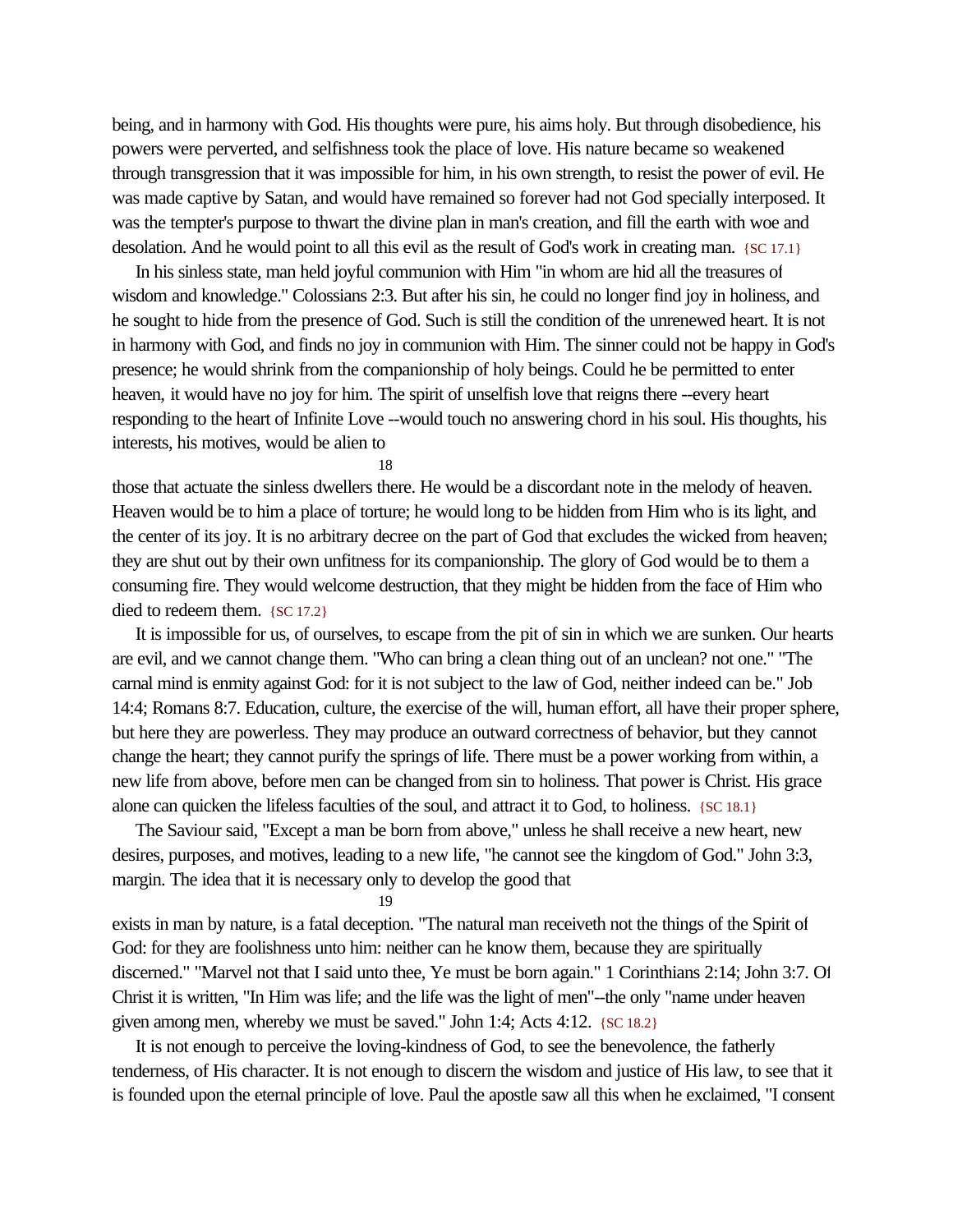unto the law that it is good." "The law is holy, and the commandment holy, and just, and good." But he added, in the bitterness of his soul-anguish and despair, "I am carnal, sold under sin." Romans 7:16, 12, 14. He longed for the purity, the righteousness, to which in himself he was powerless to attain, and cried out, "O wretched man that I am! who shall deliver me from this body of death?" Romans 7:24, margin. Such is the cry that has gone up from burdened hearts in all lands and in all ages. To all, there is but one answer, "Behold the Lamb of God, which taketh away the sin of the world." John 1:29. {SC 19.1}

 Many are the figures by which the Spirit of God has sought to illustrate this truth, and make it plain to souls that long to be freed from the burden of guilt. When, after his sin in deceiving Esau, Jacob fled from his father's home, he was weighed down with a sense

20

of guilt. Lonely and outcast as he was, separated from all that had made life dear, the one thought that above all others pressed upon his soul, was the fear that his sin had cut him off from God, that he was forsaken of Heaven. In sadness he lay down to rest on the bare earth, around him only the lonely hills, and above, the heavens bright with stars. As he slept, a strange light broke upon his vision; and lo, from the plain on which he lay, vast shadowy stairs seemed to lead upward to the very gates of heaven, and upon them angels of God were passing up and down; while from the glory above, the divine voice was heard in a message of comfort and hope. Thus was made known to Jacob that which met the need and longing of his soul--a Saviour. With joy and gratitude he saw revealed a way by which he, a sinner, could be restored to communion with God. The mystic ladder of his dream represented Jesus, the only medium of communication between God and man. {SC 19.2}

 This is the same figure to which Christ referred in His conversation with Nathanael, when He said, "Ye shall see heaven open, and the angels of God ascending and descending upon the Son of man." John 1:51. In the apostasy, man alienated himself from God; earth was cut off from heaven. Across the gulf that lay between, there could be no communion. But through Christ, earth is again linked with heaven. With His own merits, Christ has bridged the gulf which sin had made, so that the ministering angels can hold communion with man. Christ connects fallen man in his weakness and helplessness with the Source of infinite power.

#### {SC 20.1}

21

 But in vain are men's dreams of progress, in vain all efforts for the uplifting of humanity, if they neglect the one Source of hope and help for the fallen race. "Every good gift and every perfect gift" (James 1:17) is from God. There is no true excellence of character apart from Him. And the only way to God is Christ. He says, "I am the way, the truth, and the life: no man cometh unto the Father, but by Me." John 14:6. {SC 21.1}

 The heart of God yearns over His earthly children with a love stronger than death. In giving up His Son, He has poured out to us all heaven in one gift. The Saviour's life and death and intercession, the ministry of angels, the pleading of the Spirit, the Father working above and through all, the unceasing interest of heavenly beings,--all are enlisted in behalf of man's redemption. {SC 21.2}

 Oh, let us contemplate the amazing sacrifice that has been made for us! Let us try to appreciate the labor and energy that Heaven is expending to reclaim the lost, and bring them back to the Father's house. Motives stronger, and agencies more powerful, could never be brought into operation; the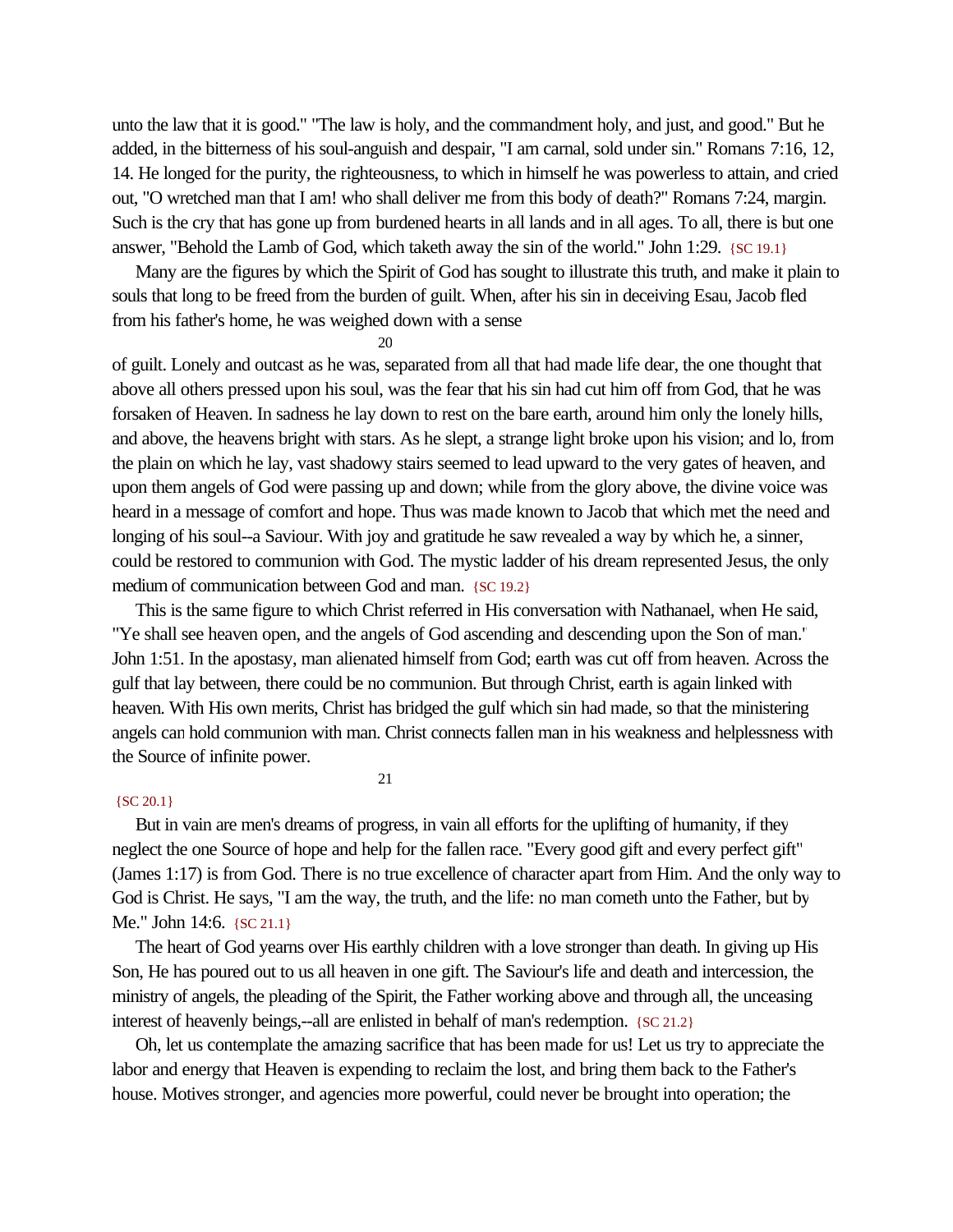exceeding rewards for right-doing, the enjoyment of heaven, the society of the angels, the communion and love of God and His Son, the elevation and extension of all our powers throughout eternal ages--are these not mighty incentives and encouragements to urge us to give the heart's loving service to our Creator and Redeemer? {SC 21.3}

 And, on the other hand, the judgments of God pronounced against sin, the inevitable retribution, the <u>22</u>

degradation of our character, and the final destruction, are presented in God's word to warn us against the service of Satan. {SC 21.4}

 Shall we not regard the mercy of God? What more could He do? Let us place ourselves in right relation to Him who has loved us with amazing love. Let us avail ourselves of the means provided for us that we may be transformed into His likeness, and be restored to fellowship with the ministering angels, to harmony and communion with the Father and the Son. {SC 22.1}

# **BOOKS / SC - Steps to Christ (1892, 1893) / Chap. 3 - Repentance Chap. 3 -** *Repentance*

 How shall a man be just with God? How shall the sinner be made righteous? It is only through Christ that we can be brought into harmony with God, with holiness; but how are we to come to Christ? Many are asking the same question as did the multitude on the Day of Pentecost, when, convicted of sin, they cried out, "What shall we do?" The first word of Peter's answer was, "Repent." Acts 2:37, 38. At another time, shortly after, he said, "Repent, . . . and be converted, that your sins may be blotted out." Acts 3:19. {SC 23.1}

 Repentance includes sorrow for sin and a turning away from it. We shall not renounce sin unless we see its sinfulness; until we turn away from it in heart, there will be no real change in the life. {SC 23.2}

 There are many who fail to understand the true nature of repentance. Multitudes sorrow that they have sinned and even make an outward reformation because they fear that their wrongdoing will bring suffering upon themselves. But this is not repentance in the Bible sense. They lament the suffering rather than the sin. Such was the grief of Esau when he saw that the birthright was lost to him forever. Balaam, terrified by the angel standing in his pathway with drawn sword, acknowledged his guilt lest he should lose his life; but there was no genuine repentance for sin, no conversion of purpose, no abhorrence of evil. Judas Iscariot, after betraying his

## 24

Lord, exclaimed, "I have sinned in that I have betrayed the innocent blood." Matthew 27:4. {SC 23.3}

 The confession was forced from his guilty soul by an awful sense of condemnation and a fearful looking for of judgment. The consequences that were to result to him filled him with terror, but there was no deep, heartbreaking grief in his soul, that he had betrayed the spotless Son of God and denied the Holy One of Israel. Pharaoh, when suffering under the judgments of God, acknowledged his sin in order to escape further punishment, but returned to his defiance of Heaven as soon as the plagues were stayed. These all lamented the results of sin, but did not sorrow for the sin itself. {SC 24.1}

But when the heart yields to the influence of the Spirit of God, the conscience will be quickened, and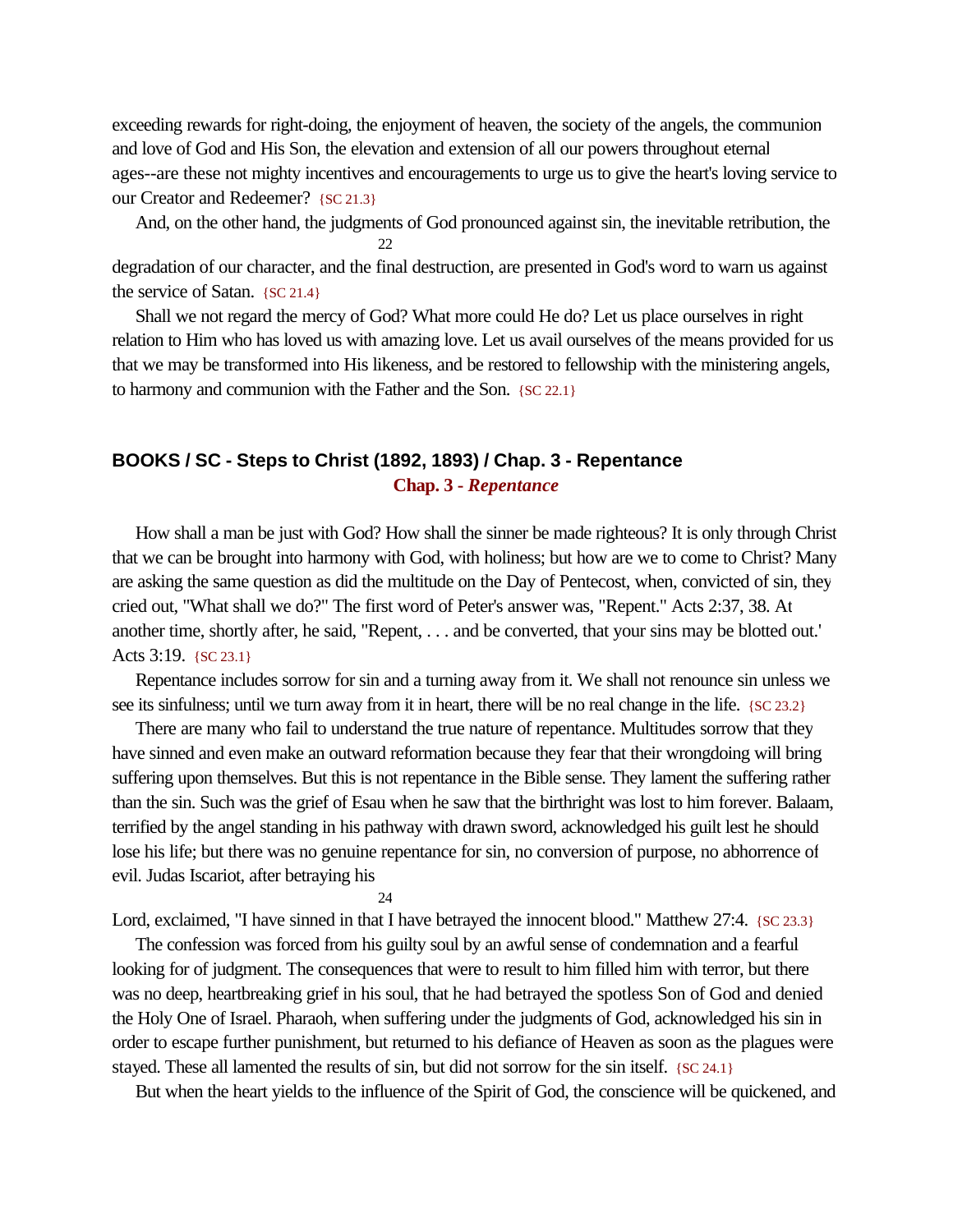the sinner will discern something of the depth and sacredness of God's holy law, the foundation of His government in heaven and on earth. The "Light, which lighteth every man that cometh into the world," illumines the secret chambers of the soul, and the hidden things of darkness are made manifest. John 1:9. Conviction takes hold upon the mind and heart. The sinner has a sense of the righteousness of Jehovah and feels the terror of appearing, in his own guilt and uncleanness, before the Searcher of hearts. He sees the love of God, the beauty of holiness, the joy of purity; he longs to be cleansed and to be restored to communion with Heaven. {SC 24.2}

 The prayer of David after his fall, illustrates the nature of true sorrow for sin. His repentance was sincere and deep. There was no effort to palliate

25

his guilt; no desire to escape the judgment threatened, inspired his prayer. David saw the enormity of his transgression; he saw the defilement of his soul; he loathed his sin. It was not for pardon only that he prayed, but for purity of heart. He longed for the joy of holiness--to be restored to harmony and communion with God. This was the language of his soul:

 "Blessed is he whose transgression is forgiven, whose sin is covered. Blessed is the man unto whom the Lord imputeth not iniquity, And in whose spirit there is no guile."

Psalm 32:1, 2.

 "Have mercy upon me, O God, according to Thy loving-kindness: According unto the multitude of Thy tender mercies blot out my transgressions. . . . For I acknowledge my transgressions: and my sin is ever before me. . . . Purge me with hyssop, and I shall be clean: wash me, and I shall be whiter than snow.... Create in me a clean heart, O God; And renew a right spirit within me. Cast me not away from Thy presence; And take not Thy Holy Spirit from me. Restore unto me the joy of Thy salvation; And uphold me with Thy free spirit. . . . Deliver me from bloodguiltiness, O God, Thou God of my salvation: And my tongue shall sing aloud of Thy righteousness." Psalm 51:1-14. {SC 24.3}

A repentance such as this, is beyond the reach of our own power to accomplish; it is obtained only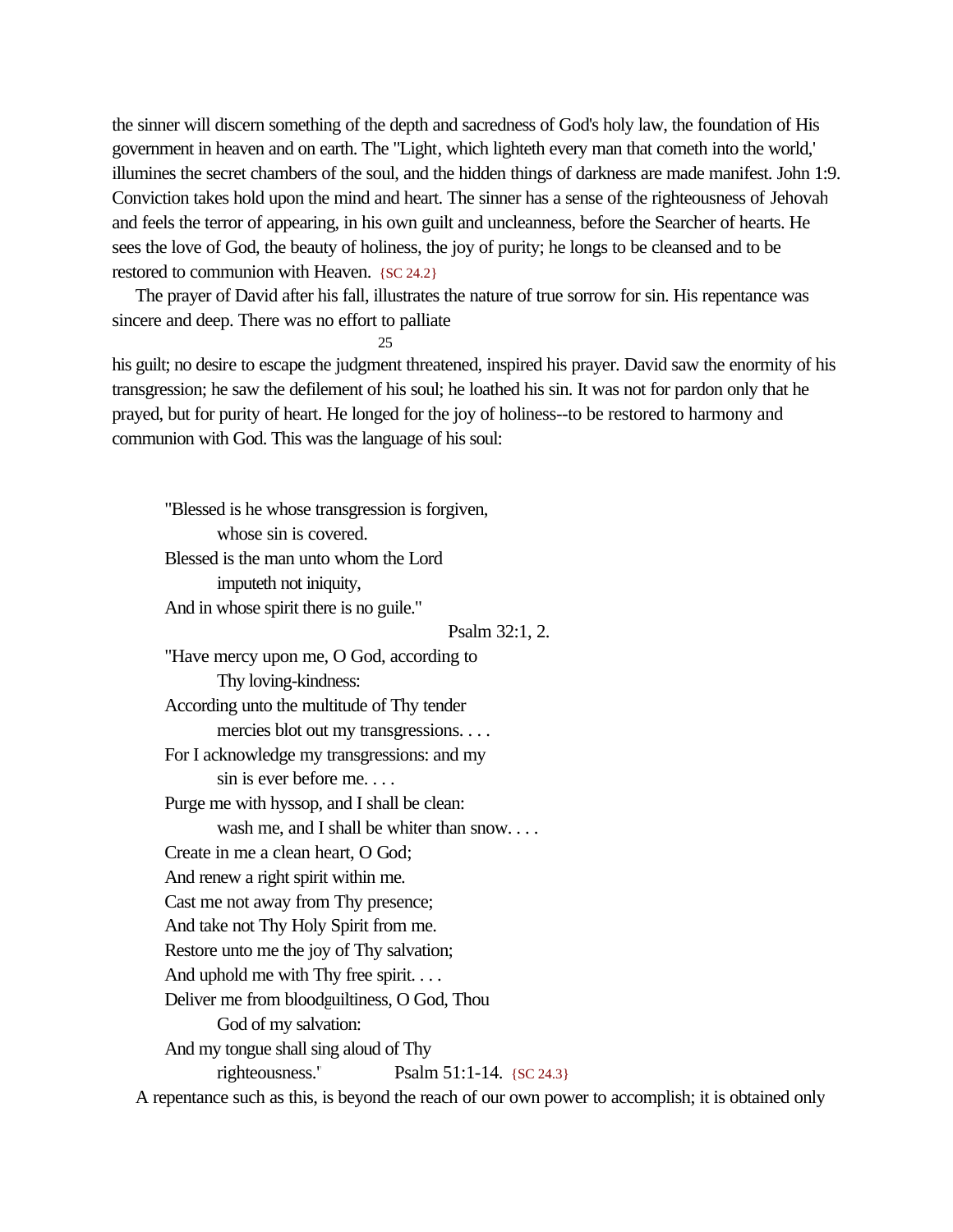from Christ, who ascended up on high and has given gifts unto men.

26

### ${SC 25.1}$

 Just here is a point on which many may err, and hence they fail of receiving the help that Christ desires to give them. They think that they cannot come to Christ unless they first repent, and that repentance prepares for the forgiveness of their sins. It is true that repentance does precede the forgiveness of sins; for it is only the broken and contrite heart that will feel the need of a Saviour. But must the sinner wait till he has repented before he can come to Jesus? Is repentance to be made an obstacle between the sinner and the Saviour? {SC 26.1}

 The Bible does not teach that the sinner must repent before he can heed the invitation of Christ, "Come unto Me, all ye that labor and are heavy-laden, and I will give you rest." Matthew 11:28. It is the virtue that goes forth from Christ, that leads to genuine repentance. Peter made the matter clear in his statement to the Israelites when he said, "Him hath God exalted with His right hand to be a Prince and a Saviour, for to give repentance to Israel, and forgiveness of sins." Acts 5:31. We can no more repent without the Spirit of Christ to awaken the conscience than we can be pardoned without Christ. {SC 26.2}

 Christ is the source of every right impulse. He is the only one that can implant in the heart enmity against sin. Every desire for truth and purity, every conviction of our own sinfulness, is an evidence that His Spirit is moving upon our hearts. {SC 26.3}

 Jesus has said, "I, if I be lifted up from the earth, will draw all men unto Me." John 12:32. Christ must be revealed to the sinner as the Saviour dying for the sins of the world; and as we behold the Lamb of

<u>27 and 27</u>

God upon the cross of Calvary, the mystery of redemption begins to unfold to our minds and the goodness of God leads us to repentance. In dying for sinners, Christ manifested a love that is incomprehensible; and as the sinner beholds this love, it softens the heart, impresses the mind, and inspires contrition in the soul. {SC 26.4}

 It is true that men sometimes become ashamed of their sinful ways, and give up some of their evil habits, before they are conscious that they are being drawn to Christ. But whenever they make an effort to reform, from a sincere desire to do right, it is the power of Christ that is drawing them. An influence of which they are unconscious works upon the soul, and the conscience is quickened, and the outward life is amended. And as Christ draws them to look upon His cross, to behold Him whom their sins have pierced, the commandment comes home to the conscience. The wickedness of their life, the deep-seated sin of the soul, is revealed to them. They begin to comprehend something of the righteousness of Christ, and exclaim, "What is sin, that it should require such a sacrifice for the redemption of its victim? Was all this love, all this suffering, all this humiliation, demanded, that we might not perish, but have everlasting life?" {SC 27.1}

 The sinner may resist this love, may refuse to be drawn to Christ; but if he does not resist he will be drawn to Jesus; a knowledge of the plan of salvation will lead him to the foot of the cross in repentance for his sins, which have caused the sufferings of God's dear Son.

{SC 27.2}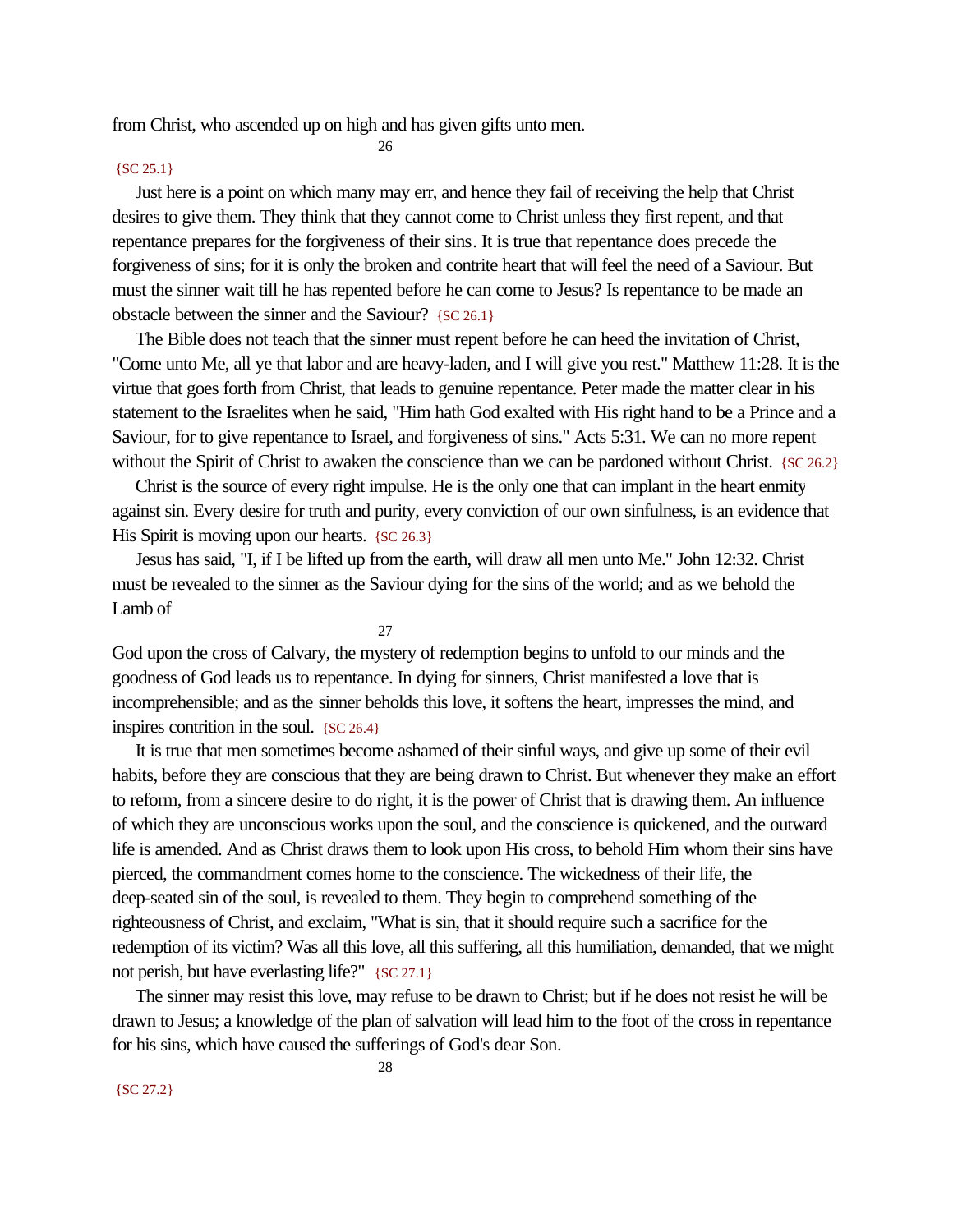The same divine mind that is working upon the things of nature is speaking to the hearts of men and creating an inexpressible craving for something they have not. The things of the world cannot satisfy their longing. The Spirit of God is pleading with them to seek for those things that alone can give peace and rest--the grace of Christ, the joy of holiness. Through influences seen and unseen, our Saviour is constantly at work to attract the minds of men from the unsatisfying pleasures of sin to the infinite blessings that may be theirs in Him. To all these souls, who are vainly seeking to drink from the broken cisterns of this world, the divine message is addressed, "Let him that is athirst come. And whosoever will, let him take the water of life freely." Revelation 22:17. {SC 28.1}

 You who in heart long for something better than this world can give, recognize this longing as the voice of God to your soul. Ask Him to give you repentance, to reveal Christ to you in His infinite love, in His perfect purity. In the Saviour's life the principles of God's law--love to God and man--were perfectly exemplified. Benevolence, unselfish love, was the life of His soul. It is as we behold Him, as the light from our Saviour falls upon us, that we see the sinfulness of our own hearts. {SC 28.2}

 We may have flattered ourselves, as did Nicodemus, that our life has been upright, that our moral character is correct, and think that we need not humble the heart before God, like the common sinner: but when the light from Christ shines into our souls, we shall see how impure we are; we shall discern the selfishness of motive, the enmity against God, that

29

has defiled every act of life. Then we shall know that our own righteousness is indeed as filthy rags, and that the blood of Christ alone can cleanse us from the defilement of sin, and renew our hearts in His own likeness. {SC 28.3}

 One ray of the glory of God, one gleam of the purity of Christ, penetrating the soul, makes every spot of defilement painfully distinct, and lays bare the deformity and defects of the human character. It makes apparent the unhallowed desires, the infidelity of the heart, the impurity of the lips. The sinner's acts of disloyalty in making void the law of God, are exposed to his sight, and his spirit is stricken and afflicted under the searching influence of the Spirit of God. He loathes himself as he views the pure, spotless character of Christ. {SC 29.1}

 When the prophet Daniel beheld the glory surrounding the heavenly messenger that was sent unto him, he was overwhelmed with a sense of his own weakness and imperfection. Describing the effect of the wonderful scene, he says, "There remained no strength in me: for my comeliness was turned in me into corruption, and I retained no strength." Daniel 10:8. The soul thus touched will hate its selfishness, abhor its self-love, and will seek, through Christ's righteousness, for the purity of heart that is in harmony with the law of God and the character of Christ. {SC 29.2}

 Paul says that as "touching the righteousness which is in the law"--as far as outward acts were concerned --he was "blameless" (Philippians 3:6); but when the spiritual character of the law was discerned, he saw himself a sinner. Judged by the letter of the law as

30

men apply it to the outward life, he had abstained from sin; but when he looked into the depths of its holy precepts, and saw himself as God saw him, he bowed in humiliation and confessed his guilt. He says, "I was alive without the law once: but when the commandment came, sin revived, and I died." Romans 7:9. When he saw the spiritual nature of the law, sin appeared in its true hideousness, and his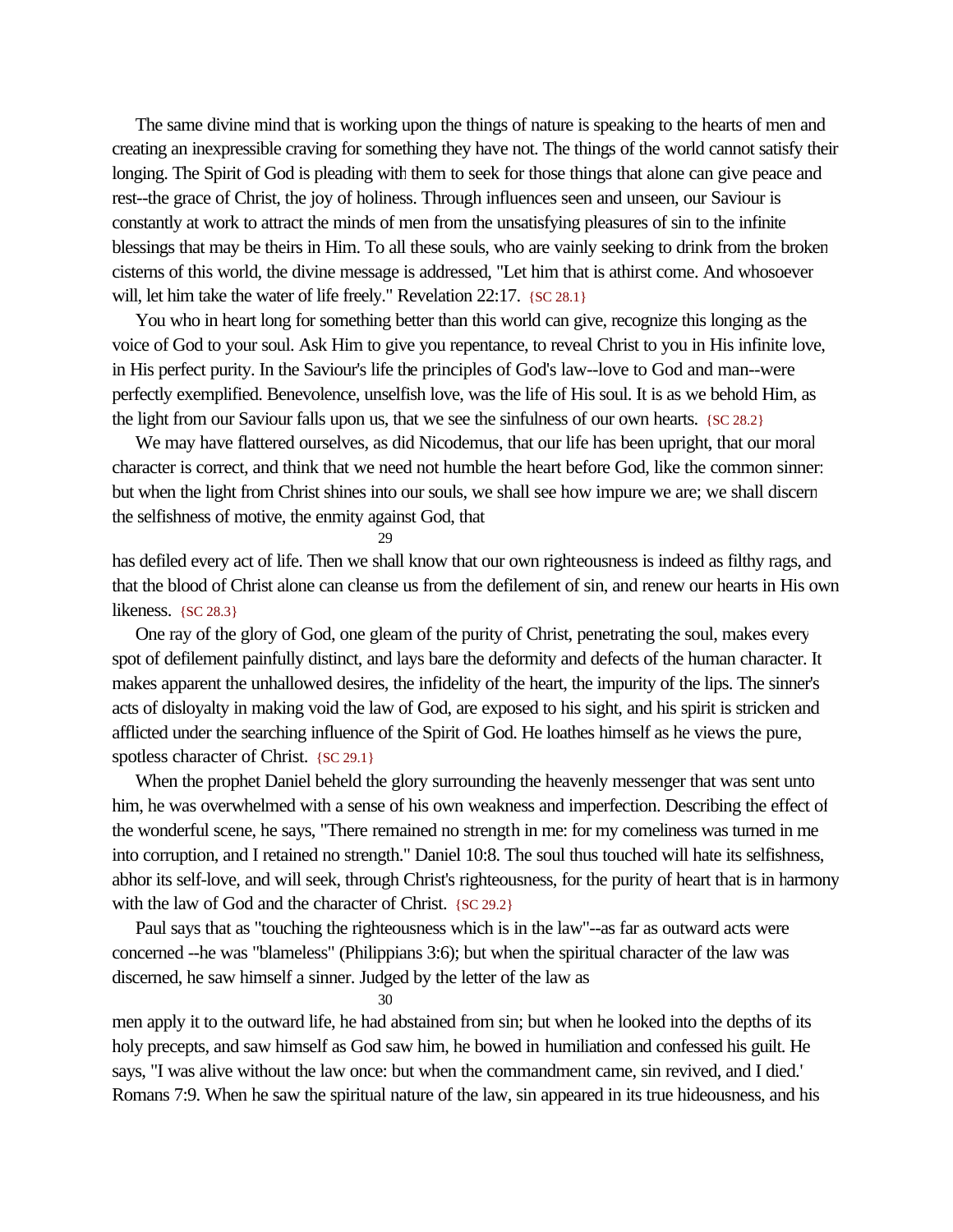self-esteem was gone. {SC 29.3}

 God does not regard all sins as of equal magnitude; there are degrees of guilt in His estimation, as well as in that of man; but however trifling this or that wrong act may seem in the eyes of men, no sin is small in the sight of God. Man's judgment is partial, imperfect; but God estimates all things as they really are. The drunkard is despised and is told that his sin will exclude him from heaven; while pride, selfishness, and covetousness too often go unrebuked. But these are sins that are especially offensive to God; for they are contrary to the benevolence of His character, to that unselfish love which is the very atmosphere of the unfallen universe. He who falls into some of the grosser sins may feel a sense of his shame and poverty and his need of the grace of Christ; but pride feels no need, and so it closes the heart against Christ and the infinite blessings He came to give. {SC 30.1}

 The poor publican who prayed, "God be merciful to me a sinner" (Luke 18:13), regarded himself as a very wicked man, and others looked upon him in the same light; but he felt his need, and with his burden of

31

guilt and shame he came before God, asking for His mercy. His heart was open for the Spirit of God to do its gracious work and set him free from the power of sin. The Pharisee's boastful, self-righteous prayer showed that his heart was closed against the influence of the Holy Spirit. Because of his distance from God, he had no sense of his own defilement, in contrast with the perfection of the divine holiness. He felt no need, and he received nothing.  ${SC 30.2}$ 

 If you see your sinfulness, do not wait to make yourself better. How many there are who think they are not good enough to come to Christ. Do you expect to become better through your own efforts? "Can the Ethiopian change his skin, or the leopard his spots? then may ye also do good, that are accustomed to do evil." Jeremiah 13:23. There is help for us only in God. We must not wait for stronger persuasions, for better opportunities, or for holier tempers. We can do nothing of ourselves. We must come to Christ just as we are. {SC 31.1}

 But let none deceive themselves with the thought that God, in His great love and mercy, will yet save even the rejecters of His grace. The exceeding sinfulness of sin can be estimated only in the light of the cross. When men urge that God is too good to cast off the sinner, let them look to Calvary. It was because there was no other way in which man could be saved, because without this sacrifice it was impossible for the human race to escape from the defiling power of sin, and be restored to communion with holy beings,--impossible for them again to become partakers

#### 32

of spiritual life,--it was because of this that Christ took upon Himself the guilt of the disobedient and suffered in the sinner's stead. The love and suffering and death of the Son of God all testify to the terrible enormity of sin and declare that there is no escape from its power, no hope of the higher life, but through the submission of the soul to Christ.  $\{SC\ 31.2\}$ 

 The impenitent sometimes excuse themselves by saying of professed Christians, "I am as good as they are. They are no more self-denying, sober, or circumspect in their conduct than I am. They love pleasure and self-indulgence as well as I do." Thus they make the faults of others an excuse for their own neglect of duty. But the sins and defects of others do not excuse anyone, for the Lord has not given us an erring human pattern. The spotless Son of God has been given as our example, and those who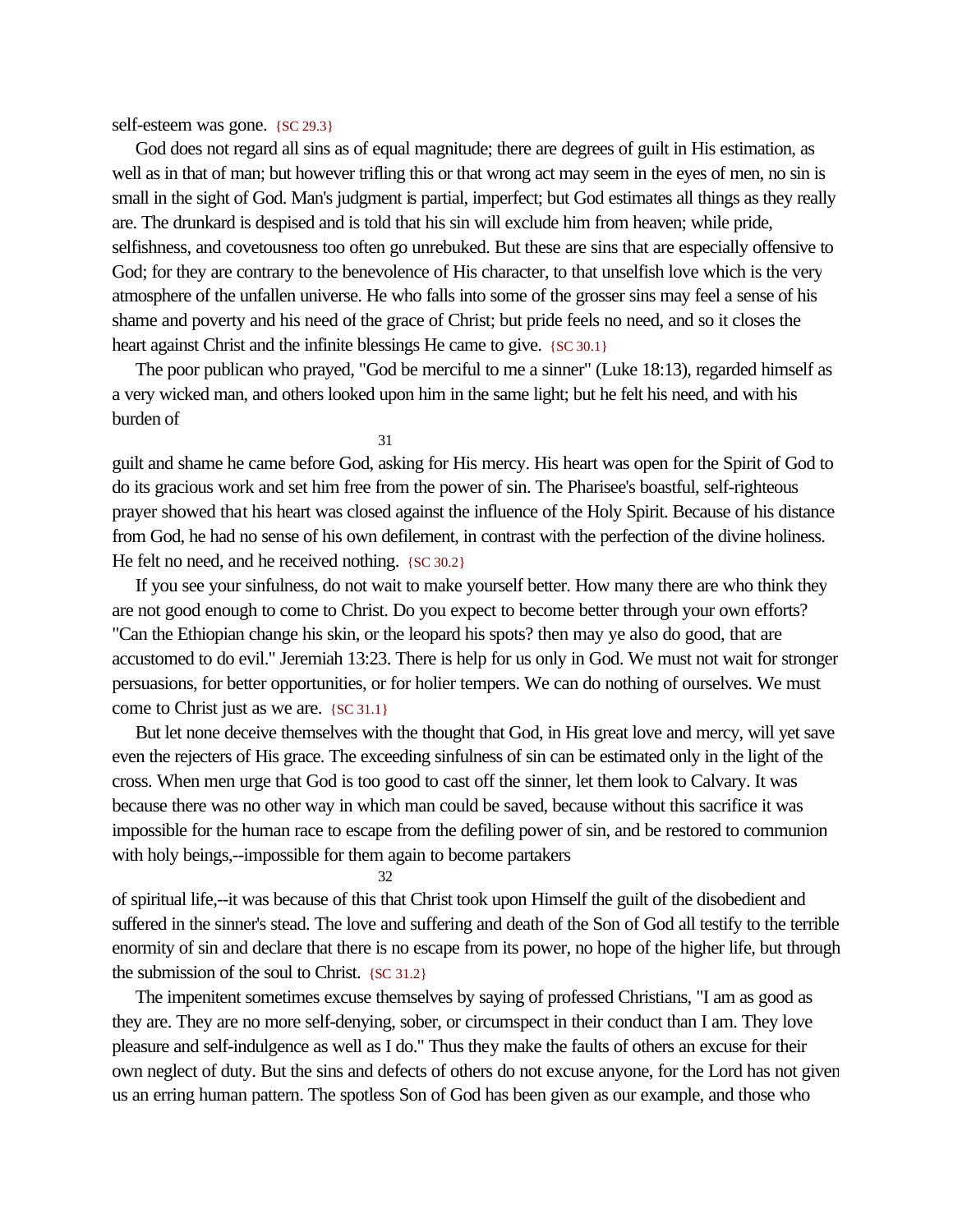complain of the wrong course of professed Christians are the ones who should show better lives and nobler examples. If they have so high a conception of what a Christian should be, is not their own sin so much the greater? They know what is right, and yet refuse to do it. {SC 32.1}

 Beware of procrastination. Do not put off the work of forsaking your sins and seeking purity of heart through Jesus. Here is where thousands upon thousands have erred to their eternal loss. I will not here dwell upon the shortness and uncertainty of life; but there is a terrible danger--a danger not sufficiently understood--in delaying to yield to the pleading voice of God's Holy Spirit, in choosing to live in sin; for such this delay really is. Sin, however

33

small it may be esteemed, can be indulged in only at the peril of infinite loss. What we do not overcome, will overcome us and work out our destruction. {SC 32.2}

 Adam and Eve persuaded themselves that in so small a matter as eating of the forbidden fruit there could not result such terrible consequences as God had declared. But this small matter was the transgression of God's immutable and holy law, and it separated man from God and opened the floodgates of death and untold woe upon our world. Age after age there has gone up from our earth a continual cry of mourning, and the whole creation groaneth and travaileth together in pain as a consequence of man's disobedience. Heaven itself has felt the effects of his rebellion against God. Calvary stands as a memorial of the amazing sacrifice required to atone for the transgression of the divine law. Let us not regard sin as a trivial thing. {SC 33.1}

 Every act of transgression, every neglect or rejection of the grace of Christ, is reacting upon yourself; it is hardening the heart, depraving the will, benumbing the understanding, and not only making you less inclined to yield, but less capable of yielding, to the tender pleading of God's Holy Spirit. {SC 33.2}

 Many are quieting a troubled conscience with the thought that they can change a course of evil when they choose; that they can trifle with the invitations of mercy, and yet be again and again impressed. They think that after doing despite to the Spirit of grace, after casting their influence on the side of Satan, in a moment of terrible extremity they can change their course. But this is not so easily done. The experience,

34

the education, of a lifetime, has so thoroughly molded the character that few then desire to receive the image of Jesus. {SC 33.3}

 Even one wrong trait of character, one sinful desire, persistently cherished, will eventually neutralize all the power of the gospel. Every sinful indulgence strengthens the soul's aversion to God. The man who manifests an infidel hardihood, or a stolid indifference to divine truth, is but reaping the harvest of that which he has himself sown. In all the Bible there is not a more fearful warning against trifling with evil than the words of the wise man that the sinner "shall be holden with the cords of his sins." Proverbs 5:22. {SC 34.1}

 Christ is ready to set us free from sin, but He does not force the will; and if by persistent transgression the will itself is wholly bent on evil, and we do not *desire* to be set free, if we *will* not accept His grace, what more can He do? We have destroyed ourselves by our determined rejection of His love. "Behold, now is the accepted time; behold, now is the day of salvation." "Today if ye will hear His voice, harden not your hearts." 2 Corinthians 6:2; Hebrews 3:7, 8. {SC 34.2}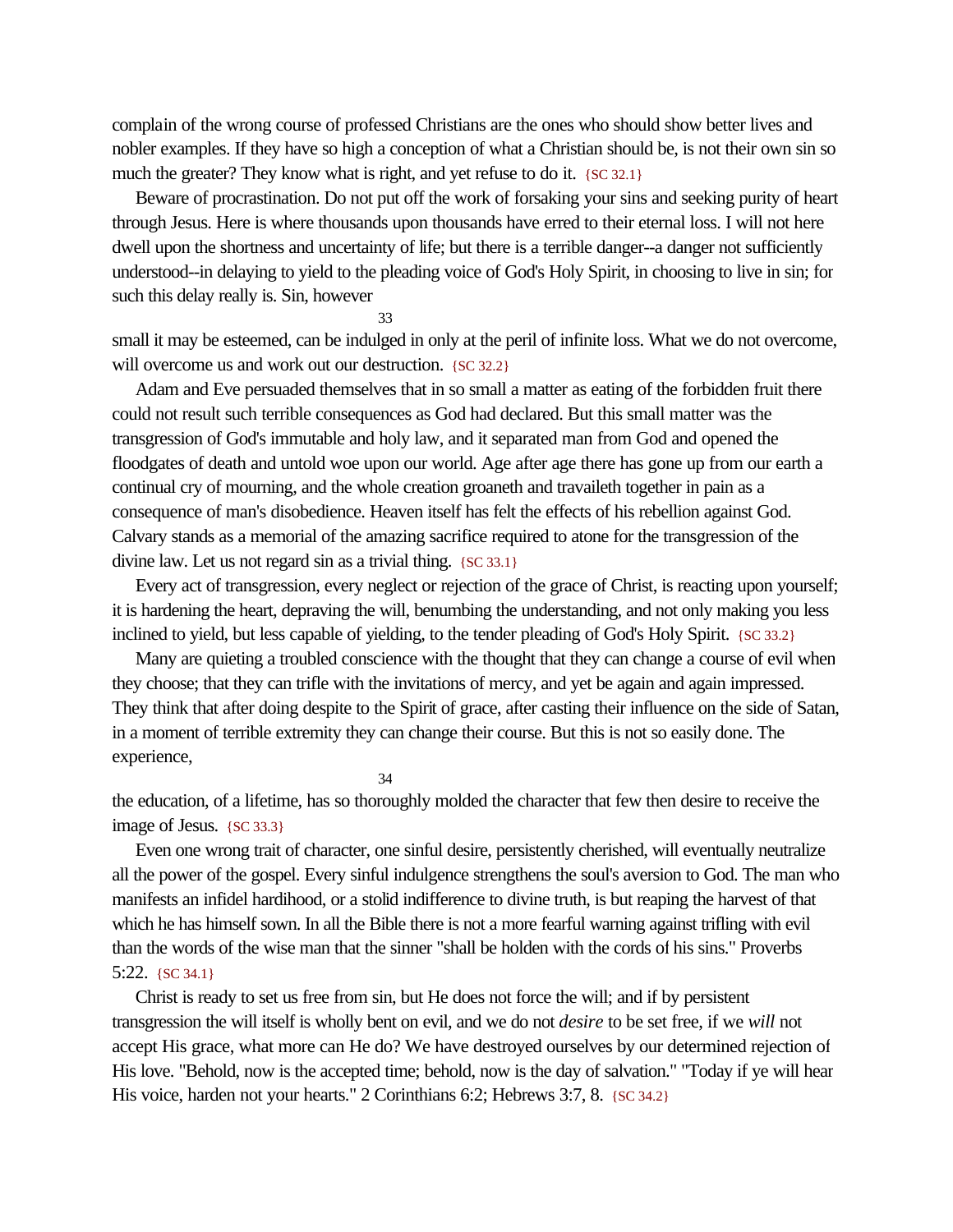"Man looketh on the outward appearance, but the Lord looketh on the heart"--the human heart, with its conflicting emotions of joy and sorrow; the wandering, wayward heart, which is the abode of so much impurity and deceit. 1 Samuel 16:7. He knows its motives, its very intents and purposes. Go to Him with your soul all stained as it is. Like the psalmist, throw its chambers open to the all-seeing eye, exclaiming, "Search me, O God, and know my heart: try me, and know

#### 35

my thoughts: and see if there be any wicked way in me, and lead me in the way everlasting." Psalm 139: 23, 24. {SC 34.3}

 Many accept an intellectual religion, a form of godliness, when the heart is not cleansed. Let it be your prayer, "Create in me a clean heart, O God; and renew a right spirit within me." Psalm 51:10. Deal truly with your own soul. Be as earnest, as persistent, as you would be if your mortal life were at stake. This is a matter to be settled between God and your own soul, settled for eternity. A supposed hope, and nothing more, will prove your ruin. {SC 35.1}

 Study God's word prayerfully. That word presents before you, in the law of God and the life of Christ, the great principles of holiness, without which "no man shall see the Lord." Hebrews 12:14. It convinces of sin; it plainly reveals the way of salvation. Give heed to it as the voice of God speaking to your soul.  $\{SC\ 35.2\}$ 

 As you see the enormity of sin, as you see yourself as you really are, do not give up to despair. It was sinners that Christ came to save. We have not to reconcile God to us, but--O wondrous love!--God in Christ is "reconciling the world unto Himself." 2 Corinthians 5:19. He is wooing by His tender love the hearts of His erring children. No earthly parent could be as patient with the faults and mistakes of his children, as is God with those He seeks to save. No one could plead more tenderly with the transgressor. No human lips ever poured out more tender entreaties to the wanderer than does He. All His promises, His warnings, are but the breathing of unutterable love. {SC 35.3}

When Satan comes to tell you that you are a

36

great sinner, look up to your Redeemer and talk of His merits. That which will help you is to look to His light. Acknowledge your sin, but tell the enemy that "Christ Jesus came into the world to save sinners" and that you may be saved by His matchless love. 1 Timothy 1:15. Jesus asked Simon a question in regard to two debtors. One owed his lord a small sum, and the other owed him a very large sum; but he forgave them both, and Christ asked Simon which debtor would love his lord most. Simon answered, "He to whom he forgave most." Luke 7:43. We have been great sinners, but Christ died that we might be forgiven. The merits of His sacrifice are sufficient to present to the Father in our behalf. Those to whom He has forgiven most will love Him most, and will stand nearest to His throne to praise Him for His great love and infinite sacrifice. It is when we most fully comprehend the love of God that we best realize the sinfulness of sin. When we see the length of the chain that was let down for us, when we understand something of the infinite sacrifice that Christ has made in our behalf, the heart is melted with tenderness and contrition. {SC 35.4}

## **BOOKS / SC - Steps to Christ (1892, 1893) / Chap. 4 - Confession**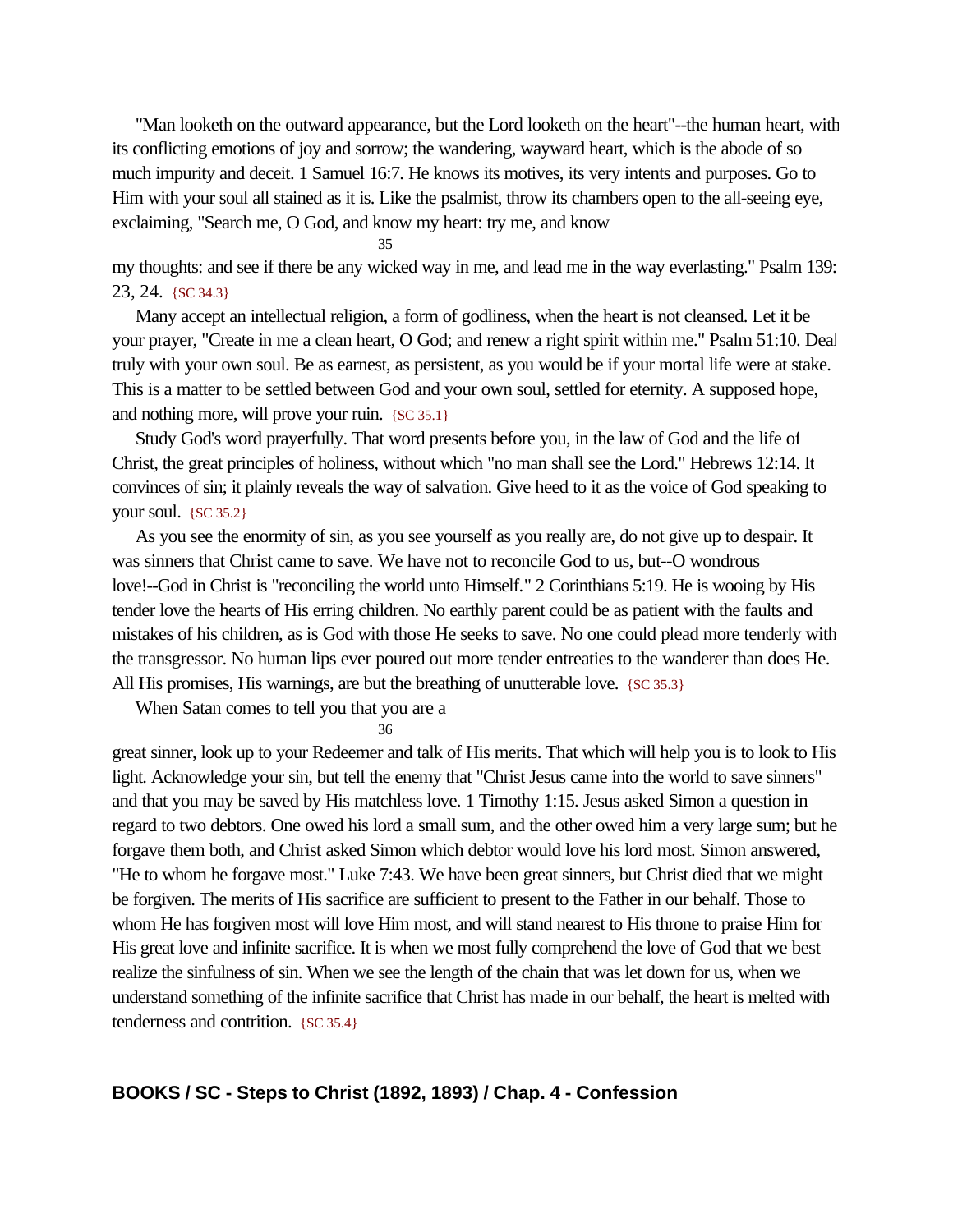## **Chap. 4 -** *Confession*

 "He that covereth his sins shall not prosper: but whoso confesseth and forsaketh them shall have mercy." Proverbs 28:13. {SC 37.1}

 The conditions of obtaining mercy of God are simple and just and reasonable. The Lord does not require us to do some grievous thing in order that we may have the forgiveness of sin. We need not make long and wearisome pilgrimages, or perform painful penances, to commend our souls to the God of heaven or to expiate our transgression; but he that confesseth and forsaketh his sin shall have mercy. {SC 37.2}

 The apostle says, "Confess your faults one to another, and pray one for another, that ye may be healed." James 5:16. Confess your sins to God, who only can forgive them, and your faults to one another. If you have given offense to your friend or neighbor, you are to acknowledge your wrong, and it is his duty freely to forgive you. Then you are to seek the forgiveness of God, because the brother you have wounded is the property of God, and in injuring him you sinned against his Creator and Redeemer. The case is brought before the only true Mediator, our great High Priest, who "was in all points tempted like as we are, yet without sin," and who is "touched with the feeling of our infirmities," and is able to cleanse from every stain of iniquity. Hebrews 4:15. {SC 37.3}

 Those who have not humbled their souls before God in acknowledging their guilt, have not yet 38

fulfilled the first condition of acceptance. If we have not experienced that repentance which is not to be repented of, and have not with true humiliation of soul and brokenness of spirit confessed our sins, abhorring our iniquity, we have never truly sought for the forgiveness of sin; and if we have never sought, we have never found the peace of God. The only reason why we do not have remission of sins that are past is that we are not willing to humble our hearts and comply with the conditions of the word of truth. Explicit instruction is given concerning this matter. Confession of sin, whether public or private, should be heartfelt and freely expressed. It is not to be urged from the sinner. It is not to be made in a flippant and careless way, or forced from those who have no realizing sense of the abhorrent character of sin. The confession that is the outpouring of the inmost soul finds its way to the God of infinite pity. The psalmist says, "The Lord is nigh unto them that are of a broken heart; and saveth such as be of a contrite spirit." Psalm 34:18. {SC 37.4}

 True confession is always of a specific character, and acknowledges particular sins. They may be of such a nature as to be brought before God only; they may be wrongs that should be confessed to individuals who have suffered injury through them; or they may be of a public character, and should then be as publicly confessed. But all confession should be definite and to the point, acknowledging the very sins of which you are guilty. {SC 38.1}

 In the days of Samuel the Israelites wandered from God. They were suffering the consequences of 39

sin; for they had lost their faith in God, lost their discernment of His power and wisdom to rule the nation, lost their confidence in His ability to defend and vindicate His cause. They turned from the great Ruler of the universe and desired to be governed as were the nations around them. Before they found peace they made this definite confession: "We have added unto all our sins this evil, to ask us a king." 1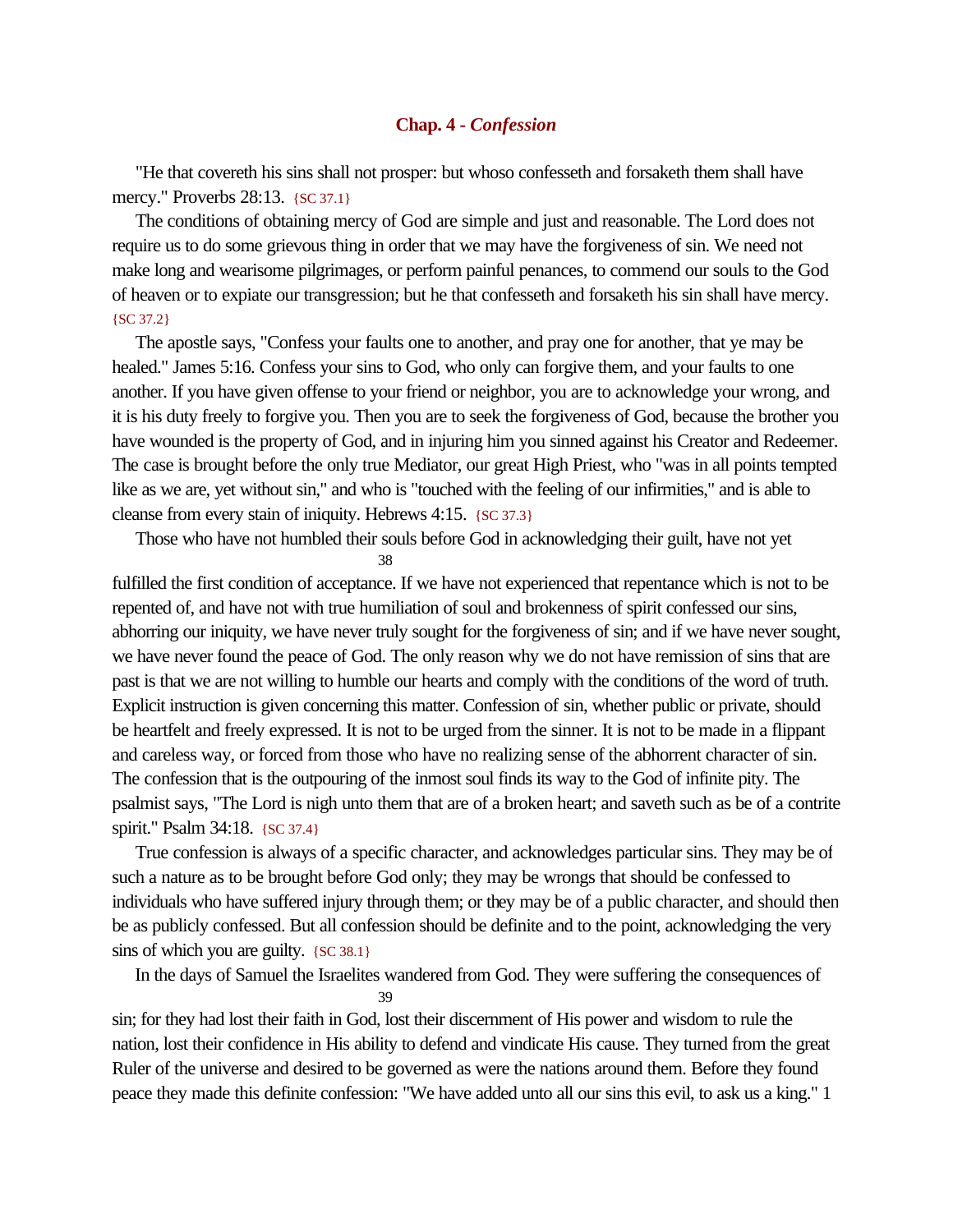Samuel 12:19. The very sin of which they were convicted had to be confessed. Their ingratitude oppressed their souls and severed them from God. {SC 38.2}

 Confession will not be acceptable to God without sincere repentance and reformation. There must be decided changes in the life; everything offensive to God must be put away. This will be the result of genuine sorrow for sin. The work that we have to do on our part is plainly set before us: "Wash you, make you clean; put away the evil of your doings from before Mine eyes; cease to do evil; learn to do well; seek judgment, relieve the oppressed, judge the fatherless, plead for the widow." Isaiah 1:16, 17. "If the wicked restore the pledge, give again that he had robbed, walk in the statutes of life, without committing iniquity; he shall surely live, he shall not die." Ezekiel 33:15. Paul says, speaking of the work of repentance: "Ye sorrowed after a godly sort, what carefulness it wrought in you, yea, what clearing of yourselves, yea, what indignation, yea, what fear, yea, what vehement desire, yea, what zeal, yea, what revenge! In all things ye have approved yourselves to be clear in this matter." 2 Corinthians 7:11.

#### {SC 39.1}

40

 When sin has deadened the moral perceptions, the wrongdoer does not discern the defects of his character nor realize the enormity of the evil he has committed; and unless he yields to the convicting power of the Holy Spirit he remains in partial blindness to his sin. His confessions are not sincere and in earnest. To every acknowledgment of his guilt he adds an apology in excuse of his course, declaring that if it had not been for certain circumstances he would not have done this or that for which he is reproved.  ${SC 40.1}$ 

 After Adam and Eve had eaten of the forbidden fruit, they were filled with a sense of shame and terror. At first their only thought was how to excuse their sin and escape the dreaded sentence of death. When the Lord inquired concerning their sin, Adam replied, laying the guilt partly upon God and partly upon his companion: "The woman whom Thou gavest to be with me, she gave me of the tree, and I did eat." The woman put the blame upon the serpent, saying, "The serpent beguiled me, and I did eat." Genesis 3: 12, 13. Why did You make the serpent? Why did You suffer him to come into Eden? These were the questions implied in her excuse for her sin, thus charging God with the responsibility of their fall. The spirit of self-justification originated in the father of lies and has been exhibited by all the sons and daughters of Adam. Confessions of this order are not inspired by the divine Spirit and will not be acceptable to God. True repentance will lead a man to bear his guilt himself and acknowledge it without deception or hypocrisy. Like the poor publican, not lifting up so much as his eyes unto heaven, he will cry, "God be

## 41

merciful to me a sinner," and those who do acknowledge their guilt will be justified, for Jesus will plead His blood in behalf of the repentant soul. {SC 40.2}

 The examples in God's word of genuine repentance and humiliation reveal a spirit of confession in which there is no excuse for sin or attempt at self-justification. Paul did not seek to shield himself; he paints his sin in its darkest hue, not attempting to lessen his guilt. He says, "Many of the saints did I shut up in prison, having received authority from the chief priests; and when they were put to death, I gave my voice against them. And I punished them oft in every synagogue, and compelled them to blaspheme; and being exceedingly mad against them, I persecuted them even unto strange cities." Acts 26: 10, 11.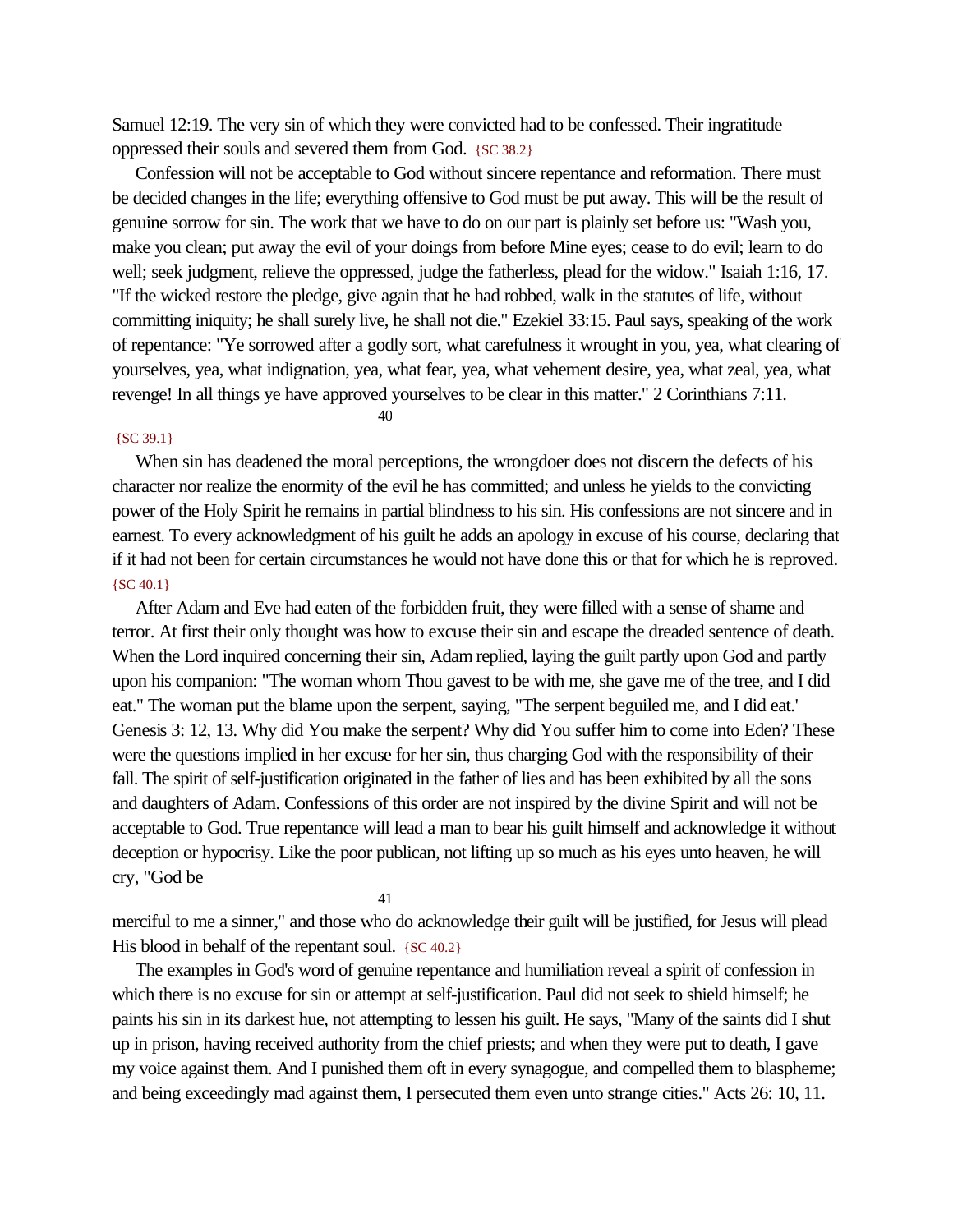He does not hesitate to declare that "Christ Jesus came into the world to save sinners; of whom I am chief." 1 Timothy 1:15. {SC 41.1}

 The humble and broken heart, subdued by genuine repentance, will appreciate something of the love of God and the cost of Calvary; and as a son confesses to a loving father, so will the truly penitent bring all his sins before God. And it is written, "If we confess our sins, He is faithful and just to forgive us our sins, and to cleanse us from all unrighteousness." 1 John 1:9. {SC 41.2}

## **BOOKS / SC - Steps to Christ (1892, 1893) / Chap. 5 - Consecration Chap. 5 -** *Consecration*

 God's promise is, "Ye shall seek Me, and find Me, when ye shall search for Me with all your heart." Jeremiah 29:13. {SC 43.1}

 The whole heart must be yielded to God, or the change can never be wrought in us by which we are to be restored to His likeness. By nature we are alienated from God. The Holy Spirit describes our condition in such words as these: "Dead in trespasses and sins;" "the whole head is sick, and the whole heart faint;" "no soundness in it." We are held fast in the snare of Satan, "taken captive by him at his will." Ephesians 2:1; Isaiah 1:5, 6; 2 Timothy 2:26. God desires to heal us, to set us free. But since this requires an entire transformation, a renewing of our whole nature, we must yield ourselves wholly to Him. {SC 43.2}

 The warfare against self is the greatest battle that was ever fought. The yielding of self, surrendering all to the will of God, requires a struggle; but the soul must submit to God before it can be renewed in holiness.  ${SC 43.3}$ 

 The government of God is not, as Satan would make it appear, founded upon a blind submission, an unreasoning control. It appeals to the intellect and the conscience. "Come now, and let us reason together" is the Creator's invitation to the beings He has made. Isaiah 1:18. God does not force the will of His creatures. He cannot accept an homage that is not willingly and intelligently given. A mere forced submission would prevent all real development of mind

44

or character; it would make man a mere automaton. Such is not the purpose of the Creator. He desires that man, the crowning work of His creative power, shall reach the highest possible development. He sets before us the height of blessing to which He desires to bring us through His grace. He invites us to give ourselves to Him, that He may work His will in us. It remains for us to choose whether we will be set free from the bondage of sin, to share the glorious liberty of the sons of God. {SC 43.4}

 In giving ourselves to God, we must necessarily give up all that would separate us from Him. Hence the Saviour says, "Whosoever he be of you that forsaketh not all that he hath, he cannot be My disciple." Luke 14:33. Whatever shall draw away the heart from God must be given up. Mammon is the idol of many. The love of money, the desire for wealth, is the golden chain that binds them to Satan. Reputation and worldly honor are worshiped by another class. The life of selfish ease and freedom from responsibility is the idol of others. But these slavish bands must be broken. We cannot be half the Lord's and half the world's. We are not God's children unless we are such entirely. {SC 44.1}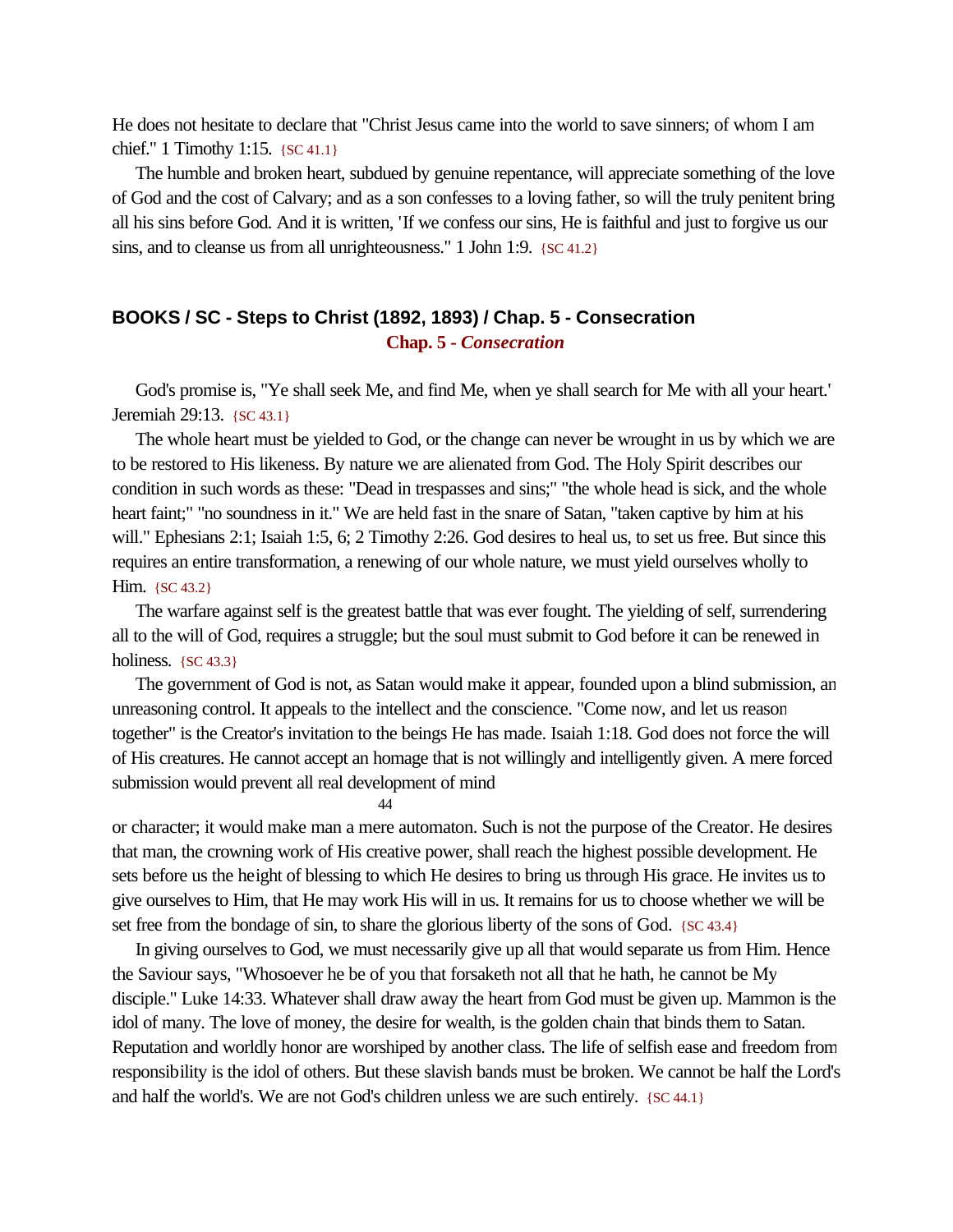There are those who profess to serve God, while they rely upon their own efforts to obey His law, to form a right character, and secure salvation. Their hearts are not moved by any deep sense of the love of Christ, but they seek to perform the duties of the Christian life as that which God requires of them in order to gain heaven. Such religion is worth nothing. When Christ dwells in the heart, the soul will 45

be so filled with His love, with the joy of communion with Him, that it will cleave to Him; and in the contemplation of Him, self will be forgotten. Love to Christ will be the spring of action. Those who feel the constraining love of God, do not ask how little may be given to meet the requirements of God; they do not ask for the lowest standard, but aim at perfect conformity to the will of their Redeemer. With earnest desire they yield all and manifest an interest proportionate to the value of the object which they seek. A profession of Christ without this deep love is mere talk, dry formality, and heavy drudgery. {SC 44.2}

 Do you feel that it is too great a sacrifice to yield all to Christ? Ask yourself the question, "What has Christ given for me?" The Son of God gave all--life and love and suffering--for our redemption. And can it be that we, the unworthy objects of so great love, will withhold our hearts from Him? Every moment of our lives we have been partakers of the blessings of His grace, and for this very reason we cannot fully realize the depths of ignorance and misery from which we have been saved. Can we look upon Him whom our sins have pierced, and yet be willing to do despite to all His love and sacrifice? In view of the infinite humiliation of the Lord of glory, shall we murmur because we can enter into life only through conflict and self-abasement? {SC 45.1}

 The inquiry of many a proud heart is, "Why need I go in penitence and humiliation before I can have the assurance of my acceptance with God?" I point you to Christ. He was sinless, and, more than this, He was the Prince of heaven; but in man's

46

behalf He became sin for the race. "He was numbered with the transgressors; and He bare the sin of many, and made intercession for the transgressors." Isaiah 53:12. {SC 45.2}

 But what do we give up, when we give all? A sin-polluted heart, for Jesus to purify, to cleanse by His own blood, and to save by His matchless love. And yet men think it hard to give up all! I am ashamed to hear it spoken of, ashamed to write it.  ${SC 46.1}$ 

 God does not require us to give up anything that it is for our best interest to retain. In all that He does, He has the well-being of His children in view. Would that all who have not chosen Christ might realize that He has something vastly better to offer them than they are seeking for themselves. Man is doing the greatest injury and injustice to his own soul when he thinks and acts contrary to the will of God. No real joy can be found in the path forbidden by Him who knows what is best and who plans for the good of His creatures. The path of transgression is the path of misery and destruction.  ${SC 46.2}$ 

 It is a mistake to entertain the thought that God is pleased to see His children suffer. All heaven is interested in the happiness of man. Our heavenly Father does not close the avenues of joy to any of His creatures. The divine requirements call upon us to shun those indulgences that would bring suffering and disappointment, that would close to us the door of happiness and heaven. The world's Redeemer accepts men as they are, with all their wants, imperfections, and weaknesses; and He will not only cleanse from sin and grant redemption through His blood, but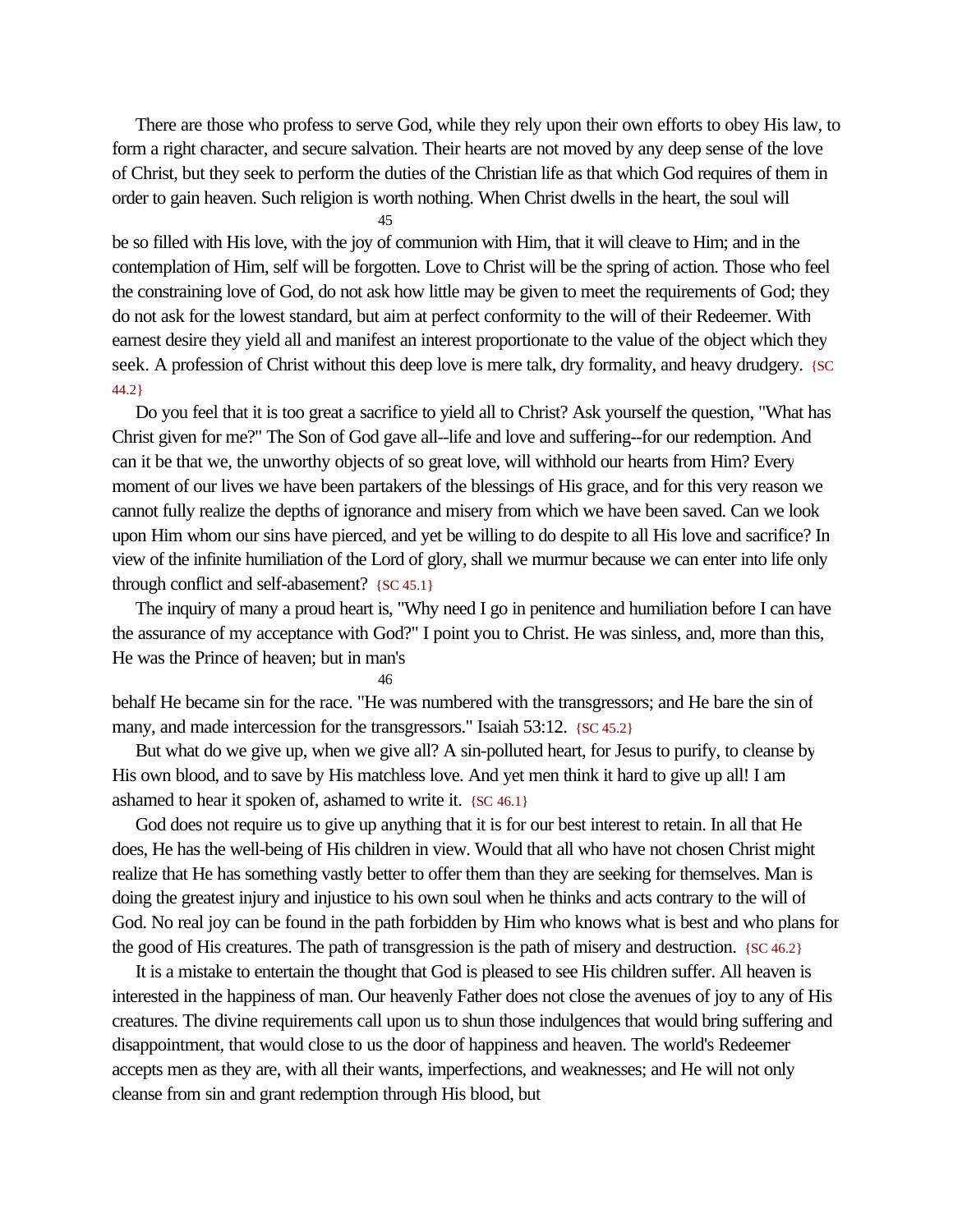will satisfy the heart-longing of all who consent to wear His yoke, to bear His burden. It is His purpose to impart peace and rest to all who come to Him for the bread of life. He requires us to perform only those duties that will lead our steps to heights of bliss to which the disobedient can never attain. The true, joyous life of the soul is to have Christ formed within, the hope of glory. {SC 46.3}

 Many are inquiring, *"How* am I to make the surrender of myself to God?" You desire to give yourself to Him, but you are weak in moral power, in slavery to doubt, and controlled by the habits of your life of sin. Your promises and resolutions are like ropes of sand. You cannot control your thoughts, your impulses, your affections. The knowledge of your broken promises and forfeited pledges weakens your confidence in your own sincerity, and causes you to feel that God cannot accept you; but you need not despair. What you need to understand is the true force of the will. This is the governing power in the nature of man, the power of decision, or of choice. Everything depends on the right action of the will. The power of choice God has given to men; it is theirs to exercise. You cannot change your heart, you cannot of yourself give to God its affections; but you can *choose* to serve Him. You can give Him your will; He will then work in you to will and to do according to His good pleasure. Thus your whole nature will be brought under the control of the Spirit of Christ; your affections will be centered upon Him, your thoughts will be in harmony with Him.  ${SC 47.1}$ 

Desires for goodness and holiness are right as

48

far as they go; but if you stop here, they will avail nothing. Many will be lost while hoping and desiring to be Christians. They do not come to the point of yielding the will to God. They do not now *choose* to be Christians. {SC 47.2}

 Through the right exercise of the will, an entire change may be made in your life. By yielding up your will to Christ, you ally yourself with the power that is above all principalities and powers. You will have strength from above to hold you steadfast, and thus through constant surrender to God you will be enabled to live the new life, even the life of faith. {SC 48.1}

# **BOOKS / SC - Steps to Christ (1892, 1893) / Chap. 6 - Faith and Acceptance Chap. 6 -** *Faith and Acceptance*

 As your conscience has been quickened by the Holy Spirit, you have seen something of the evil of sin, of its power, its guilt, its woe; and you look upon it with abhorrence. You feel that sin has separated you from God, that you are in bondage to the power of evil. The more you struggle to escape, the more you realize your helplessness. Your motives are impure; your heart is unclean. You see that your life has been filled with selfishness and sin. You long to be forgiven, to be cleansed, to be set free. Harmony with God, likeness to Him--what can you do to obtain it? {SC 49.1}

 It is peace that you need--Heaven's forgiveness and peace and love in the soul. Money cannot buy it, intellect cannot procure it, wisdom cannot attain to it; you can never hope, by your own efforts, to secure it. But God offers it to you as a gift, "without money and without price." Isaiah 55:1. It is yours if you will but reach out your hand and grasp it. The Lord says, "Though your sins be as scarlet, they shall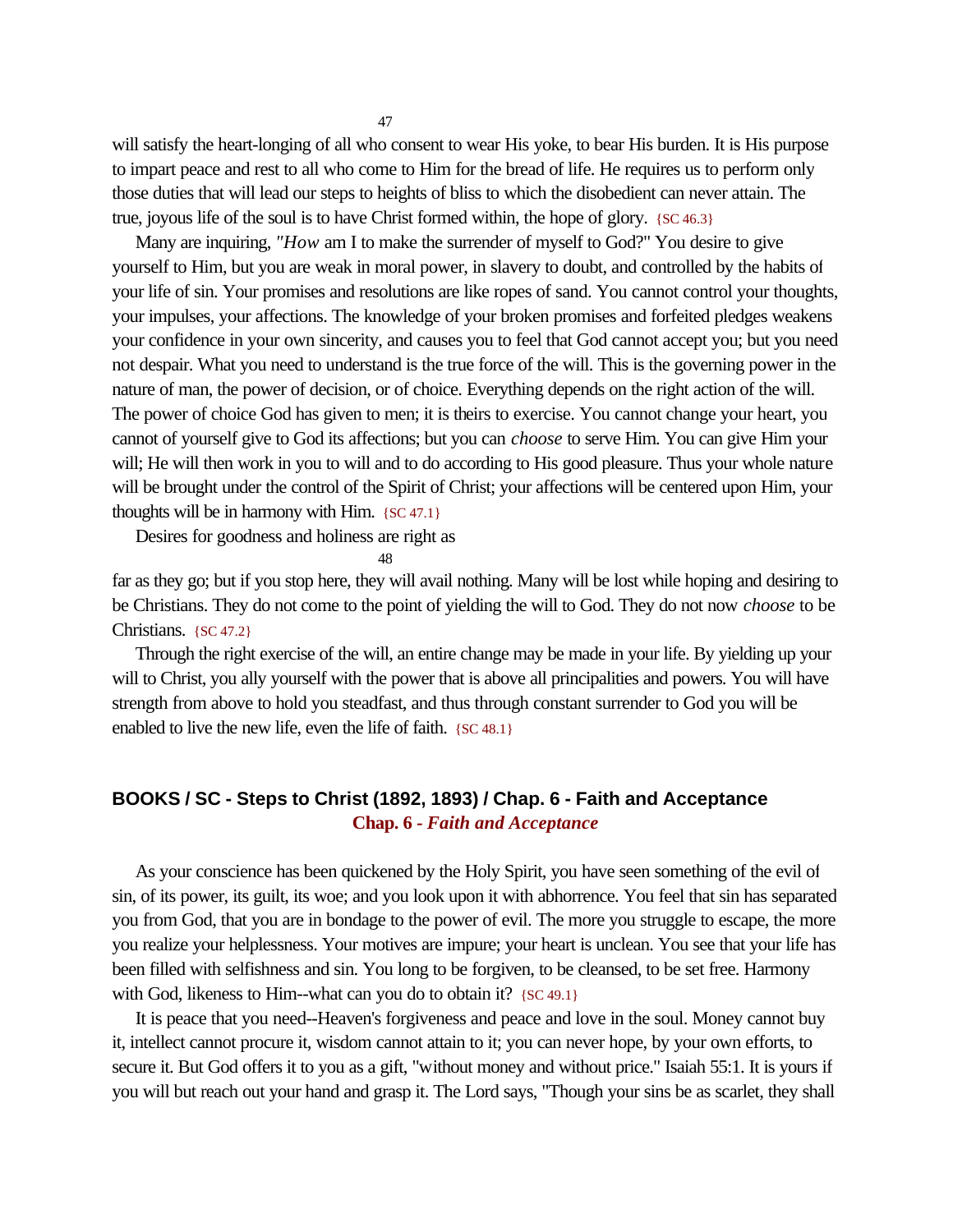be as white as snow; though they be red like crimson, they shall be as wool." Isaiah 1:18. "A new heart also will I give you, and a new spirit will I put within you." Ezekiel 36:26. {SC 49.2}

 You have confessed your sins, and in heart put them away. You have resolved to give yourself to God. Now go to Him, and ask that He will wash away your sins and give you a new heart. Then

50

believe that He does this *because He has promised*. This is the lesson which Jesus taught while He was on earth, that the gift which God promises us, we must believe we do receive, and it is ours. Jesus healed the people of their diseases when they had faith in His power; He helped them in the things which they could see, thus inspiring them with confidence in Him concerning things which they could not see--leading them to believe in His power to forgive sins. This He plainly stated in the healing of the man sick with palsy: *"That ye may know that the Son of man hath power on earth to forgive sins,* (then saith He to the sick of the palsy,) Arise, take up thy bed, and go unto thine house." Matthew 9:6. So also John the evangelist says, speaking of the miracles of Christ, "These are written, that ye might believe that Jesus is the Christ, the Son of God; and that believing ye might have life through His name." John 20:31. {SC 49.3}

 From the simple Bible account of how Jesus healed the sick, we may learn something about how to believe in Him for the forgiveness of sins. Let us turn to the story of the paralytic at Bethesda. The poor sufferer was helpless; he had not used his limbs for thirty-eight years. Yet Jesus bade him, "Rise, take up thy bed, and walk." The sick man might have said, "Lord, if Thou wilt make me whole, I will obey Thy word." But, no, he believed Christ's word, believed that he was made whole, and he made the effort at once; he *willed* to walk, and he did walk. He acted on the word of Christ, and God gave the power. He was made whole.

51

#### {SC 50.1}

 In like manner you are a sinner. You cannot atone for your past sins; you cannot change your heart and make yourself holy. But God promises to do all this for you through Christ. You *believe* that promise. You confess your sins and give yourself to God. You *will* to serve Him. Just as surely as you do this, God will fulfill His word to you. If you believe the promise,--believe that you are forgiven and cleansed,--God supplies the fact; you are made whole, just as Christ gave the paralytic power to walk when the man believed that he was healed. It *is* so if you believe it. {SC 51.1}

 Do not wait to *feel* that you are made whole, but say, "I believe it; it *is* so, not because I feel it, but because God has promised." {SC 51.2}

 Jesus says, "What things soever ye desire, when ye pray, believe that ye receive them, and ye shall have them." Mark 11:24. There is a condition to this promise--that we pray according to the will of God. But it is the will of God to cleanse us from sin, to make us His children, and to enable us to live a holy life. So we may ask for these blessings, and believe that we receive them, and thank God that we *have* received them. It is our privilege to go to Jesus and be cleansed, and to stand before the law without shame or remorse. "There is therefore now no condemnation to them which are in Christ Jesus, who walk not after the flesh, but after the Spirit." Romans 8:1. {SC 51.3}

 Henceforth you are not your own; you are bought with a price. "Ye were not redeemed with corruptible things, as silver and gold;... but with the precious blood of Christ, as of a lamb without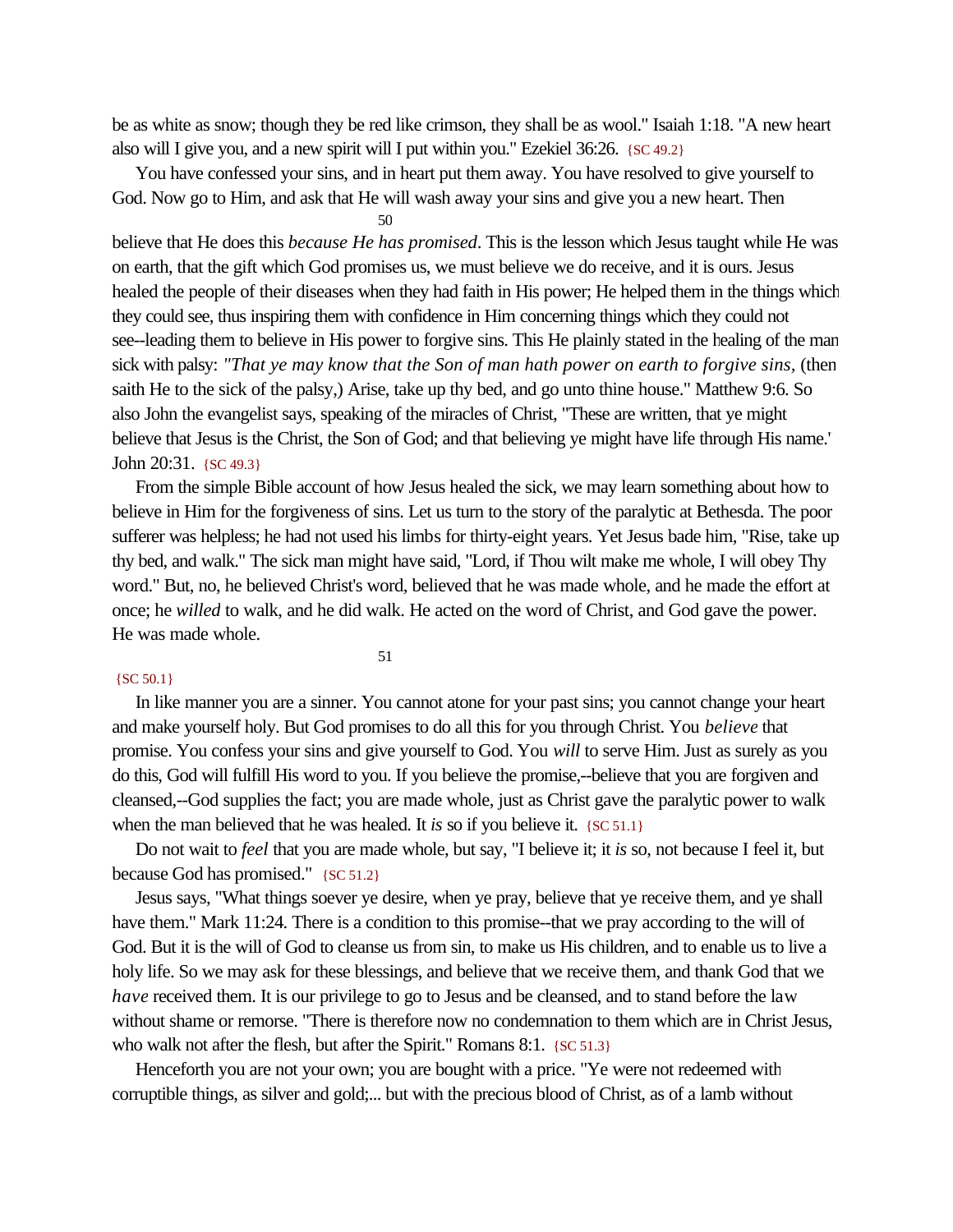## blemish and

52

without spot." 1 Peter 1:18, 19. Through this simple act of believing God, the Holy Spirit has begotten a new life in your heart. You are as a child born into the family of God, and He loves you as He loves His Son. {SC 51.4}

 Now that you have given yourself to Jesus, do not draw back, do not take yourself away from Him, but day by day say, "I am Christ's; I have given myself to Him;" and ask Him to give you His Spirit and keep you by His grace. As it is by giving yourself to God, and believing Him, that you become His child, so you are to live in Him. The apostle says, "As ye have therefore received Christ Jesus the Lord, so walk ye in Him." Colossians 2:6. {SC 52.1}

 Some seem to feel that they must be on probation, and must prove to the Lord that they are reformed, before they can claim His blessing. But they may claim the blessing of God even now. They must have His grace, the Spirit of Christ, to help their infirmities, or they cannot resist evil. Jesus loves to have us come to Him just as we are, sinful, helpless, dependent. We may come with all our weakness, our folly, our sinfulness, and fall at His feet in penitence. It is His glory to encircle us in the arms of His love and to bind up our wounds, to cleanse us from all impurity. {SC 52.2}

Here is where thousands fail; they do not believe that Jesus pardons them personally, individually. They do not take God at His word. It is the privilege of all who comply with the conditions to know for themselves that pardon is freely extended for every sin. Put away the suspicion that God's promises are not meant for you. They are for every

53

repentant transgressor. Strength and grace have been provided through Christ to be brought by ministering angels to every believing soul. None are so sinful that they cannot find strength, purity, and righteousness in Jesus, who died for them. He is waiting to strip them of their garments stained and polluted with sin, and to put upon them the white robes of righteousness; He bids them live and not die.  ${SC 52.3}$ 

 God does not deal with us as finite men deal with one another. His thoughts are thoughts of mercy, love, and tenderest compassion. He says, "Let the wicked forsake his way, and the unrighteous man his thoughts: and let him return unto the Lord, and He will have mercy upon him; and to our God, for He will abundantly pardon." "I have blotted out, as a thick cloud, thy transgressions, and, as a cloud, thy sins." Isaiah 55:7; 44:22. {SC 53.1}

 "I have no pleasure in the death of him that dieth, saith the Lord God: wherefore turn yourselves, and live ye." Ezekiel 18:32. Satan is ready to steal away the blessed assurances of God. He desires to take every glimmer of hope and every ray of light from the soul; but you must not permit him to do this. Do not give ear to the tempter, but say, "Jesus has died that I might live. He loves me, and wills not that I should perish. I have a compassionate heavenly Father; and although I have abused His love, though the blessings He has given me have been squandered, I will arise, and go to my Father, and say, 'I have sinned against heaven, and before Thee, and am no more worthy to be called Thy son: make me as one of Thy hired servants.'" The parable tells you how

54

the wanderer will be received: *"When he was yet a great way off,* his father saw him, and had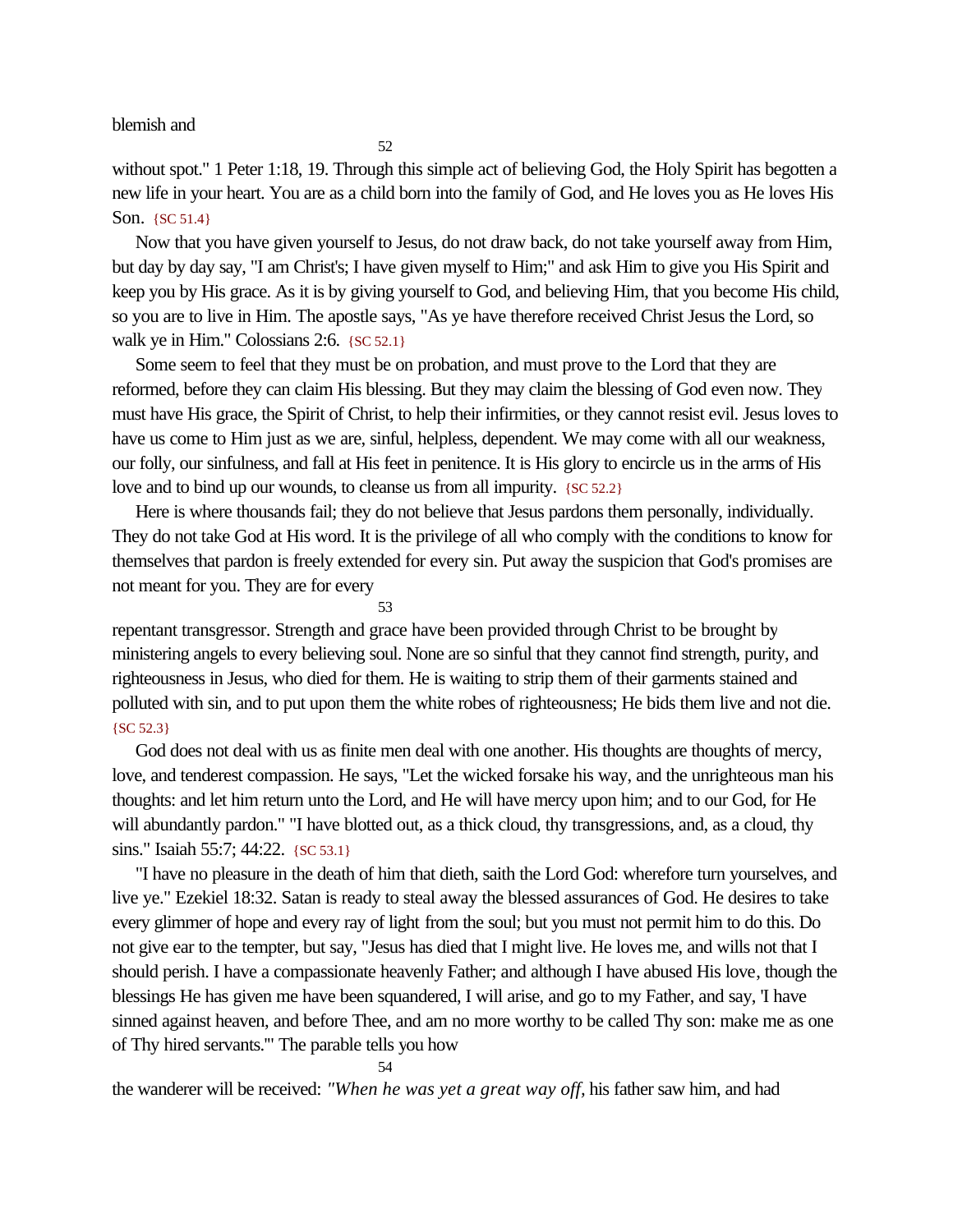compassion, and ran, and fell on his neck, and kissed him." Luke 15:18-20. {SC 53.2}

 But even this parable, tender and touching as it is, comes short of expressing the infinite compassion of the heavenly Father. The Lord declares by His prophet, "I have loved thee with an everlasting love: *therefore with loving-kindness have I drawn thee.*" Jeremiah 31:3. While the sinner is yet far from the Father's house, wasting his substance in a strange country, the Father's heart is yearning over him; and every longing awakened in the soul to return to God is but the tender pleading of His Spirit, wooing, entreating, drawing the wanderer to his Father's heart of love. {SC 54.1}

 With the rich promises of the Bible before you, can you give place to doubt? Can you believe that when the poor sinner longs to return, longs to forsake his sins, the Lord sternly withholds him from coming to His feet in repentance? Away with such thoughts! Nothing can hurt your own soul more than to entertain such a conception of our heavenly Father. He hates sin, but He loves the sinner, and He gave Himself in the person of Christ, that all who would might be saved and have eternal blessedness in the kingdom of glory. What stronger or more tender language could have been employed than He has chosen in which to express His love toward us? He declares, "Can a woman forget her sucking child, that she should not have compassion on the son of her womb? yea, they may forget, yet will I not forget thee." Isaiah 49:15. {SC 54.2}

Look up, you that are doubting and trembling;

 $55$ 

for Jesus lives to make intercession for us. Thank God for the gift of His dear Son and pray that He may not have died for you in vain. The Spirit invites you today. Come with your whole heart to Jesus, and you may claim His blessing. {SC 54.3}

 As you read the promises, remember they are the expression of unutterable love and pity. The great heart of Infinite Love is drawn toward the sinner with boundless compassion. "We have redemption through His blood, the forgiveness of sins." Ephesians 1:7. Yes, only believe that God is your helper. He wants to restore His moral image in man. As you draw near to Him with confession and repentance, He will draw near to you with mercy and forgiveness. {SC 55.1}

# **BOOKS / SC - Steps to Christ (1892, 1893) / Chap. 7 - The Test of Discipleship Chap. 7 -** *The Test of Discipleship*

 "If any man be in Christ, he is a new creature: old things are passed away; behold, all things are become new." 2 Corinthians 5:17. {SC 57.1}

 A person may not be able to tell the exact time or place, or trace all the chain of circumstances in the process of conversion; but this does not prove him to be unconverted. Christ said to Nicodemus, "The wind bloweth where it listeth, and thou hearest the sound thereof, but canst not tell whence it cometh, and whither it goeth: so is everyone that is born of the Spirit." John 3:8. Like the wind, which is invisible, yet the effects of which are plainly seen and felt, is the Spirit of God in its work upon the human heart. That regenerating power, which no human eye can see, begets a new life in the soul; it creates a new being in the image of God. While the work of the Spirit is silent and imperceptible, its effects are manifest. If the heart has been renewed by the Spirit of God, the life will bear witness to the fact. While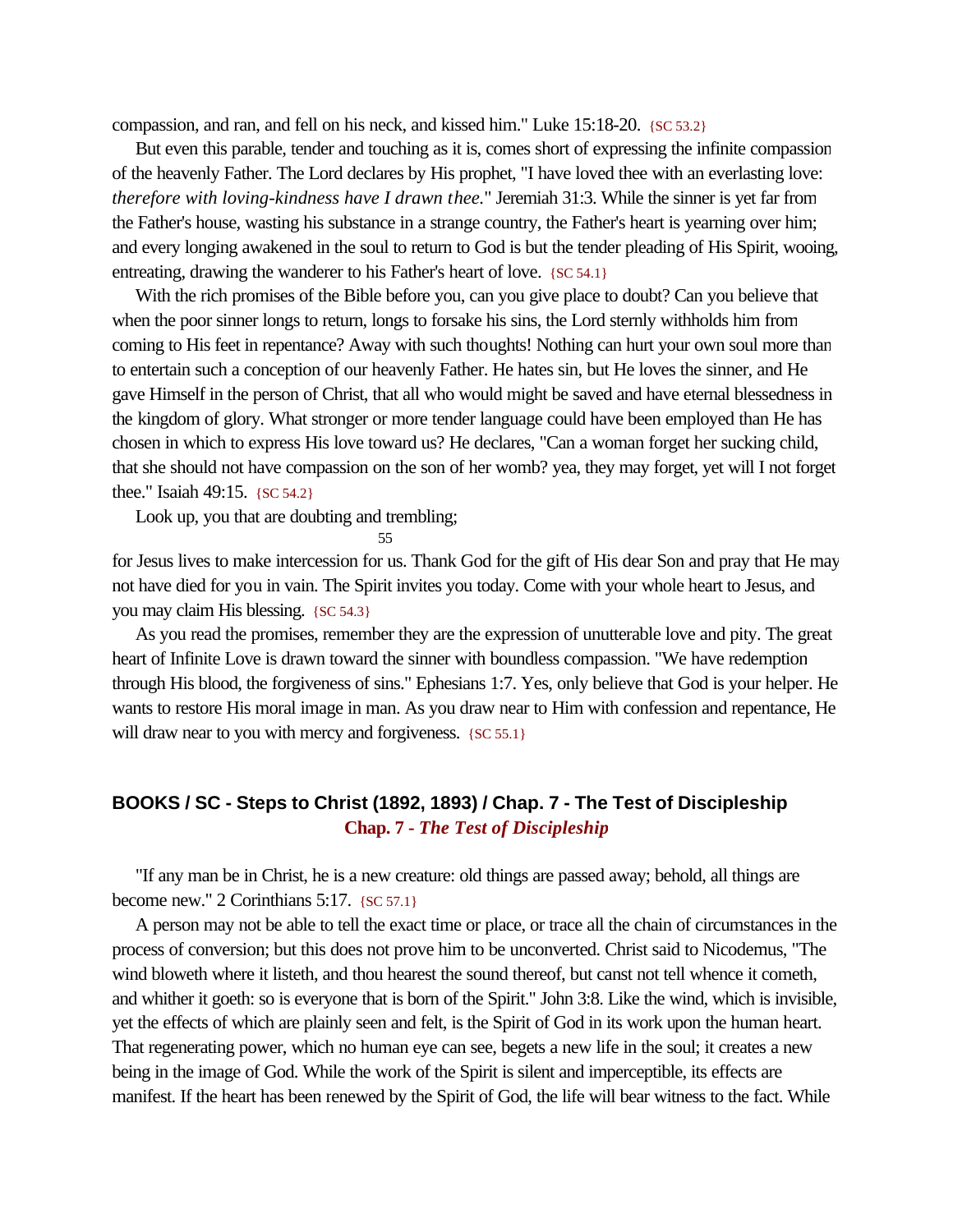we cannot do anything to change our hearts or to bring ourselves into harmony with God; while we must not trust at all to ourselves or our good works, our lives will reveal whether the grace of God is dwelling within us. A change will be seen in the character, the habits, the pursuits. The contrast will be clear and decided between what they have been and what they are. The character is revealed, not

#### 58

by occasional good deeds and occasional misdeeds, but by the tendency of the habitual words and acts. {SC 57.2}

 It is true that there may be an outward correctness of deportment without the renewing power of Christ. The love of influence and the desire for the esteem of others may produce a well-ordered life. Self-respect may lead us to avoid the appearance of evil. A selfish heart may perform generous actions. By what means, then, shall we determine whose side we are on? {SC 58.1}

 Who has the heart? With whom are our thoughts? Of whom do we love to converse? Who has our warmest affections and our best energies? If we are Christ's, our thoughts are with Him, and our sweetest thoughts are of Him. All we have and are is consecrated to Him. We long to bear His image, breathe His spirit, do His will, and please Him in all things. {SC 58.2}

 Those who become new creatures in Christ Jesus will bring forth the fruits of the Spirit, "love, joy, peace, long-suffering, gentleness, goodness, faith, meekness, temperance." Galatians 5:22, 23. They will no longer fashion themselves according to the former lusts, but by the faith of the Son of God they will follow in His steps, reflect His character, and purify themselves even as He is pure. The things they once hated they now love, and the things they once loved they hate. The proud and self-assertive become meek and lowly in heart. The vain and supercilious become serious and unobtrusive. The drunken become sober, and the profligate pure. The vain customs and fashions of the world are laid aside. Christians will seek not the "outward adorning," but "the hidden man of

#### 59

the heart, in that which is not corruptible, even the ornament of a meek and quiet spirit." 1 Peter 3:3, 4. {SC 58.3}

 There is no evidence of genuine repentance unless it works reformation. If he restore the pledge, give again that he had robbed, confess his sins, and love God and his fellow men, the sinner may be sure that he has passed from death unto life. {SC 59.1}

 When, as erring, sinful beings, we come to Christ and become partakers of His pardoning grace, love springs up in the heart. Every burden is light, for the yoke that Christ imposes is easy. Duty becomes a delight, and sacrifice a pleasure. The path that before seemed shrouded in darkness, becomes bright with beams from the Sun of Righteousness. {SC 59.2}

 The loveliness of the character of Christ will be seen in His followers. It was His delight to do the will of God. Love to God, zeal for His glory, was the controlling power in our Saviour's life. Love beautified and ennobled all His actions. Love is of God. The unconsecrated heart cannot originate or produce it. It is found only in the heart where Jesus reigns. "We love, because He first loved us." 1 John 4:19, R.V. In the heart renewed by divine grace, love is the principle of action. It modifies the character, governs the impulses, controls the passions, subdues enmity, and ennobles the affections. This love, cherished in the soul, sweetens the life and sheds a refining influence on all around. {SC 59.3}

There are two errors against which the children of God--particularly those who have just come to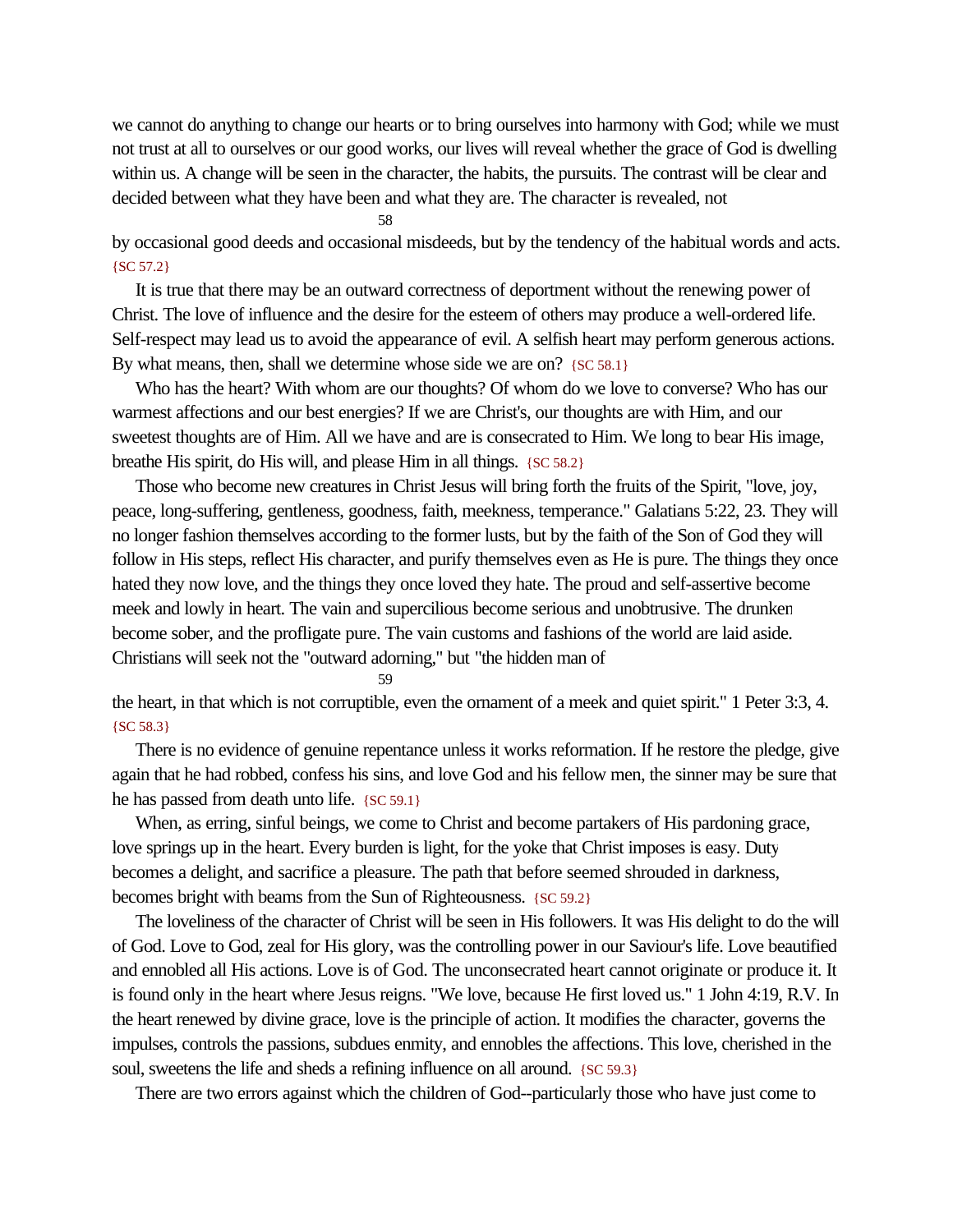trust in His grace--especially need to guard. The first, already dwelt upon, is that of looking to their 60

own works, trusting to anything they can do, to bring themselves into harmony with God. He who is trying to become holy by his own works in keeping the law, is attempting an impossibility. All that man can do without Christ is polluted with selfishness and sin. It is the grace of Christ alone, through faith, that can make us holy. {SC 59.4}

 The opposite and no less dangerous error is that belief in Christ releases men from keeping the law of God; that since by faith alone we become partakers of the grace of Christ, our works have nothing to do with our redemption. {SC 60.1}

 But notice here that obedience is not a mere outward compliance, but the service of love. The law of God is an expression of His very nature; it is an embodiment of the great principle of love, and hence is the foundation of His government in heaven and earth. If our hearts are renewed in the likeness of God, if the divine love is implanted in the soul, will not the law of God be carried out in the life? When the principle of love is implanted in the heart, when man is renewed after the image of Him that created him, the new-covenant promise is fulfilled, "I will put My laws into their hearts, and in their minds will I write them." Hebrews 10:16. And if the law is written in the heart, will it not shape the life? Obedience--the service and allegiance of love--is the true sign of discipleship. Thus the Scripture says, "This is the love of God, that we keep His commandments." "He that saith, I know Him, and keepeth not His commandments, is a liar, and the truth is not in him." 1 John 5:3; 2:4. Instead of releasing man from obedience, it is faith,

61

and faith only, that makes us partakers of the grace of Christ, which enables us to render obedience.  ${SC 60.2}$ 

 We do not earn salvation by our obedience; for salvation is the free gift of God, to be received by faith. But obedience is the fruit of faith. "Ye know that He was manifested to take away our sins; and in Him is no sin. Whosoever abideth in Him sinneth not: whosoever sinneth hath not seen Him, neither known Him." 1 John 3:5, 6. Here is the true test. If we abide in Christ, if the love of God dwells in us, our feelings, our thoughts, our purposes, our actions, will be in harmony with the will of God as expressed in the precepts of His holy law. "Little children, let no man deceive you: he that doeth righteousness is righteous, even as He is righteous." 1 John 3:7. Righteousness is defined by the standard of God's holy law, as expressed in the ten precepts given on Sinai. {SC 61.1}

 That so-called faith in Christ which professes to release men from the obligation of obedience to God, is not faith, but presumption. "By grace are ye saved through faith." But "faith, if it hath not works, is dead." Ephesians 2:8; James 2:17. Jesus said of Himself before He came to earth, "I delight to do Thy will, O My God: yea, Thy law is within My heart." Psalm 40:8. And just before He ascended again to heaven He declared, "I have kept My Father's commandments, and abide in His love." John 15:10. The Scripture says, "Hereby we do know that we know Him, if we keep His commandments. . . . He that saith he abideth in Him ought himself also so to walk even as He walked." 1 John 2:3-6. "Because Christ also

62

suffered for us, leaving us an example, that ye should follow His steps." 1 Peter 2:21. {SC 61.2}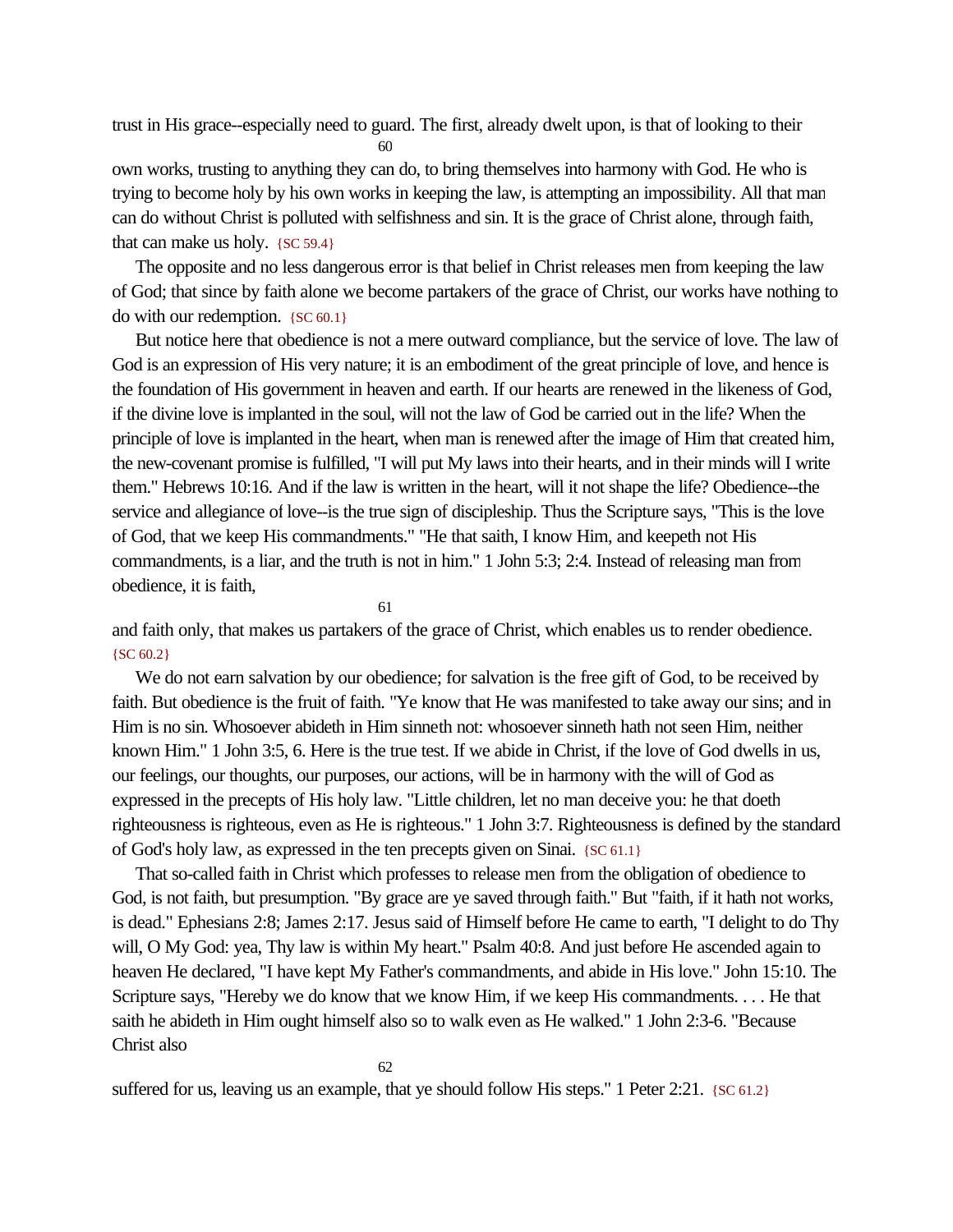The condition of eternal life is now just what it always has been,--just what it was in Paradise before the fall of our first parents,--perfect obedience to the law of God, perfect righteousness. If eternal life were granted on any condition short of this, then the happiness of the whole universe would be imperiled. The way would be open for sin, with all its train of woe and misery, to be immortalized. {SC 62.1}

 It was possible for Adam, before the fall, to form a righteous character by obedience to God's law. But he failed to do this, and because of his sin our natures are fallen and we cannot make ourselves righteous. Since we are sinful, unholy, we cannot perfectly obey the holy law. We have no righteousness of our own with which to meet the claims of the law of God. But Christ has made a way of escape for us. He lived on earth amid trials and temptations such as we have to meet. He lived a sinless life. He died for us, and now He offers to take our sins and give us His righteousness. If you give yourself to Him, and accept Him as your Saviour, then, sinful as your life may have been, for His sake you are accounted righteous. Christ's character stands in place of your character, and you are accepted before God just as if you had not sinned. {SC 62.2}

 More than this, Christ changes the heart. He abides in your heart by faith. You are to maintain this connection with Christ by faith and the continual surrender of your will to Him; and so long as you do this, He will work in you to will and to do

63

according to His good pleasure. So you may say, "The life which I now live in the flesh I live by the faith of the Son of God, who loved me, and gave Himself for me." Galatians 2:20. So Jesus said to His disciples, "It is not ye that speak, but the Spirit of your Father which speaketh in you." Matthew 10:20. Then with Christ working in you, you will manifest the same spirit and do the same good works --works of righteousness, obedience. {SC 62.3}

 So we have nothing in ourselves of which to boast. We have no ground for self-exaltation. Our only ground of hope is in the righteousness of Christ imputed to us, and in that wrought by His Spirit working in and through us. {SC 63.1}

 When we speak of faith, there is a distinction that should be borne in mind. There is a kind of belief that is wholly distinct from faith. The existence and power of God, the truth of His word, are facts that even Satan and his hosts cannot at heart deny. The Bible says that "the devils also believe, and tremble;" but this is not faith. James 2:19. Where there is not only a belief in God's word, but a submission of the will to Him; where the heart is yielded to Him, the affections fixed upon Him, there is faith--faith that works by love and purifies the soul. Through this faith the heart is renewed in the image of God. And the heart that in its unrenewed state is not subject to the law of God, neither indeed can be, now delights in its holy precepts, exclaiming with the psalmist, "O how love I Thy law! it is my meditation all the day." Psalm 119:97. And the righteousness of the law is fulfilled in us, "who

64

walk not after the flesh, but after the Spirit." Romans 8:1. {SC 63.2}

 There are those who have known the pardoning love of Christ and who really desire to be children of God, yet they realize that their character is imperfect, their life faulty, and they are ready to doubt whether their hearts have been renewed by the Holy Spirit. To such I would say, Do not draw back in despair. We shall often have to bow down and weep at the feet of Jesus because of our shortcomings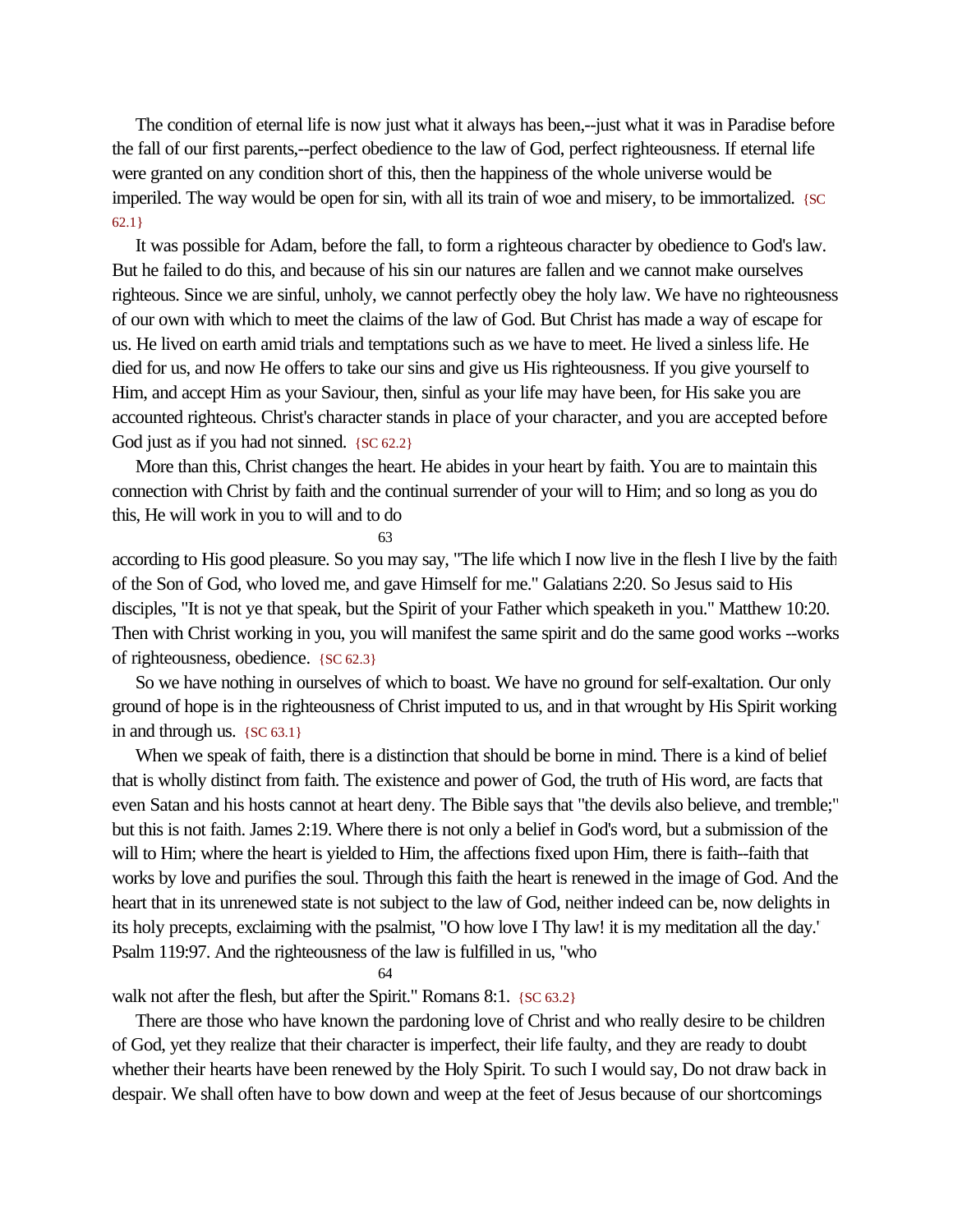and mistakes, but we are not to be discouraged. Even if we are overcome by the enemy, we are not cast off, not forsaken and rejected of God. No; Christ is at the right hand of God, who also maketh intercession for us. Said the beloved John, "These things write I unto you, that ye sin not. And if any man sin, we have an advocate with the Father, Jesus Christ the righteous." 1 John 2:1. And do not forget the words of Christ, "The Father Himself loveth you." John 16:27. He desires to restore you to Himself, to see His own purity and holiness reflected in you. And if you will but yield yourself to Him, He that hath begun a good work in you will carry it forward to the day of Jesus Christ. Pray more fervently; believe more fully. As we come to distrust our own power, let us trust the power of our Redeemer, and we shall praise Him who is the health of our countenance. {SC 64.1}

 The closer you come to Jesus, the more faulty you will appear in your own eyes; for your vision will be clearer, and your imperfections will be seen in broad and distinct contrast to His perfect nature. This is evidence that Satan's delusions have lost their

 $65$ 

power; that the vivifying influence of the Spirit of God is arousing you. {SC 64.2}

 No deep-seated love for Jesus can dwell in the heart that does not realize its own sinfulness. The soul that is transformed by the grace of Christ will admire His divine character; but if we do not see our own moral deformity, it is unmistakable evidence that we have not had a view of the beauty and excellence of Christ. {SC 65.1}

 The less we see to esteem in ourselves, the more we shall see to esteem in the infinite purity and loveliness of our Saviour. A view of our sinfulness drives us to Him who can pardon; and when the soul, realizing its helplessness, reaches out after Christ, He will reveal Himself in power. The more our sense of need drives us to Him and to the word of God, the more exalted views we shall have of His character, and the more fully we shall reflect His image. {SC 65.2}

# **BOOKS / SC - Steps to Christ (1892, 1893) / Chap. 8 - Growing Up Into Christ Chap. 8 -** *Growing Up Into Christ*

 The change of heart by which we become children of God is in the Bible spoken of as birth. Again, it is compared to the germination of the good seed sown by the husbandman. In like manner those who are just converted to Christ are, "as new-born babes," to "grow up" to the stature of men and women in Christ Jesus. 1 Peter 2:2; Ephesians 4:15. Or like the good seed sown in the field, they are to grow up and bring forth fruit. Isaiah says that they shall "be called trees of righteousness, the planting of the Lord, that He might be glorified." Isaiah 61:3. So from natural life, illustrations are drawn, to help us better to understand the mysterious truths of spiritual life.  ${SC 67.1}$ 

 Not all the wisdom and skill of man can produce life in the smallest object in nature. It is only through the life which God Himself has imparted, that either plant or animal can live. So it is only through the life from God that spiritual life is begotten in the hearts of men. Unless a man is "born from above," he cannot become a partaker of the life which Christ came to give. John 3:3, margin. {SC 67.2}

 As with life, so it is with growth. It is God who brings the bud to bloom and the flower to fruit. It is by His power that the seed develops, "first the blade, then the ear, after that the full corn in the ear."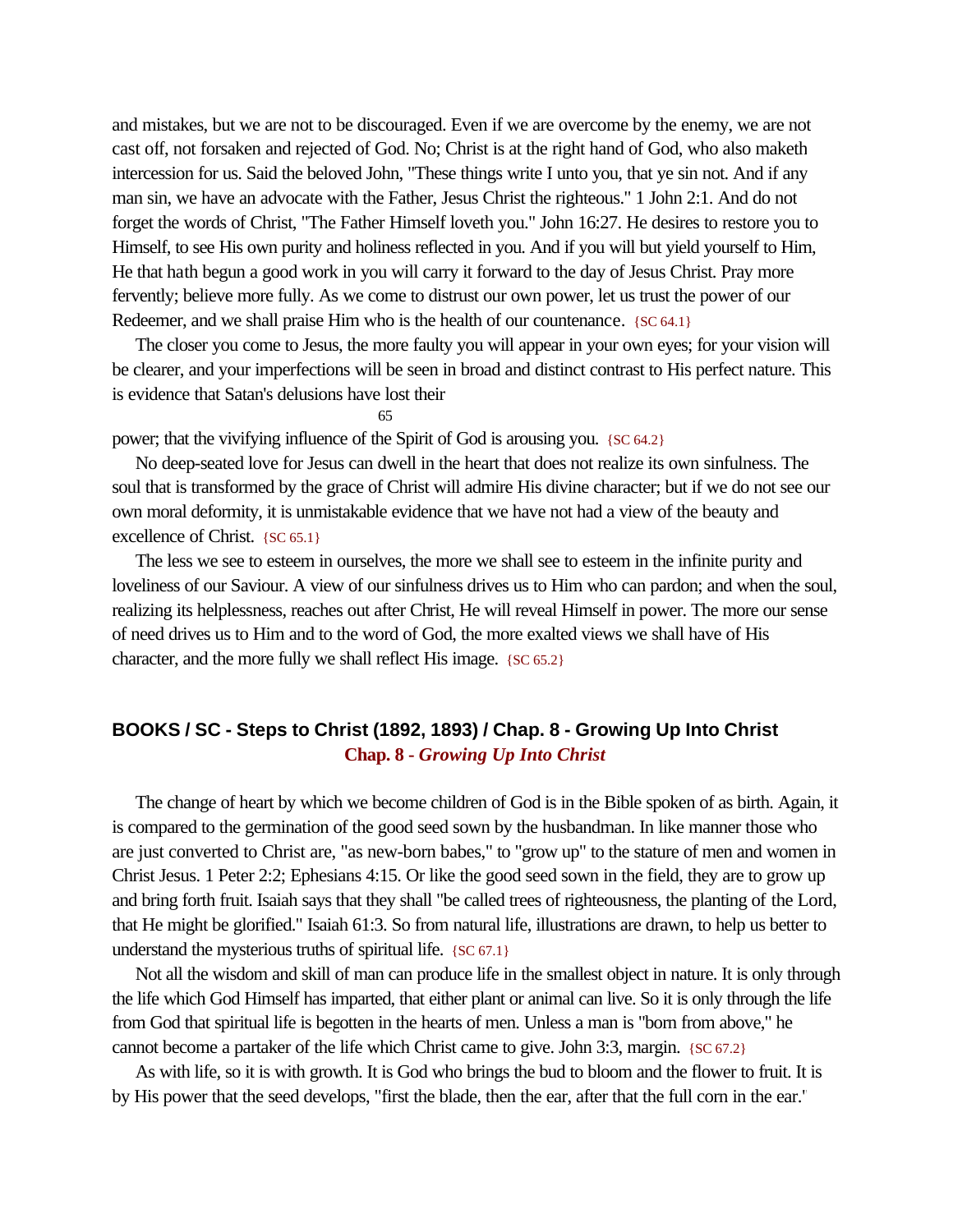Mark 4:28. And the prophet Hosea says of Israel, that "he shall grow as the lily." "They shall revive as the corn, and grow as the vine." Hosea 14:5, 7. And Jesus bids us "consider the lilies how

68

they grow." Luke 12:27. The plants and flowers grow not by their own care or anxiety or effort, but by receiving that which God has furnished to minister to their life. The child cannot, by any anxiety or power of its own, add to its stature. No more can you, by anxiety or effort of yourself, secure spiritual growth. The plant, the child, grows by receiving from its surroundings that which ministers to its life --air, sunshine, and food. What these gifts of nature are to animal and plant, such is Christ to those who trust in Him. He is their "everlasting light," "a sun and shield." Isaiah 60:19; Psalm 84:11. He shall be as "the dew unto Israel." "He shall come down like rain upon the mown grass." Hosea 14:5; Psalm 72:6. He is the living water, "the Bread of God . . . which cometh down from heaven, and giveth life unto the world." John 6:33. {SC 67.3}

 In the matchless gift of His Son, God has encircled the whole world with an atmosphere of grace as real as the air which circulates around the globe. All who choose to breathe this life-giving atmosphere will live and grow up to the stature of men and women in Christ Jesus. {SC 68.1}

 As the flower turns to the sun, that the bright beams may aid in perfecting its beauty and symmetry, so should we turn to the Sun of Righteousness, that heaven's light may shine upon us, that our character may be developed into the likeness of Christ. {SC 68.2}

 Jesus teaches the same thing when He says, "Abide in Me, and I in you. As the branch cannot bear fruit of itself, except it abide in the vine; no more can ye, except ye abide in Me. . . . Without Me ye 69

can do nothing." John 15:4, 5. You are just as dependent upon Christ, in order to live a holy life, as is the branch upon the parent stock for growth and fruitfulness. Apart from Him you have no life. You have no power to resist temptation or to grow in grace and holiness. Abiding in Him, you may flourish. Drawing your life from Him, you will not wither nor be fruitless. You will be like a tree planted by the rivers of water. {SC 68.3}

 Many have an idea that they must do some part of the work alone. They have trusted in Christ for the forgiveness of sin, but now they seek by their own efforts to live aright. But every such effort must fail. Jesus says, "Without Me ye can do nothing." Our growth in grace, our joy, our usefulness,--all depend upon our union with Christ. It is by communion with Him, daily, hourly,--by abiding in Him, --that we are to grow in grace. He is not only the Author, but the Finisher of our faith. It is Christ first and last and always. He is to be with us, not only at the beginning and the end of our course, but at every step of the way. David says, "I have set the Lord always before me: because He is at my right hand, I shall not be moved." Psalm 16:8. {SC 69.1}

 Do you ask, "How am I to abide in Christ?" In the same way as you received Him at first. "As ye have therefore received Christ Jesus the Lord, so walk ye in Him." "The just shall live by faith." Colossians 2:6; Hebrews 10:38. You gave yourself to God, to be His wholly, to serve and obey Him, and you took Christ as your Saviour. You could not yourself atone for your sins or change your heart; but having given

70

yourself to God, you believe that He for Christ's sake did all this for you. By *faith* you became Christ's,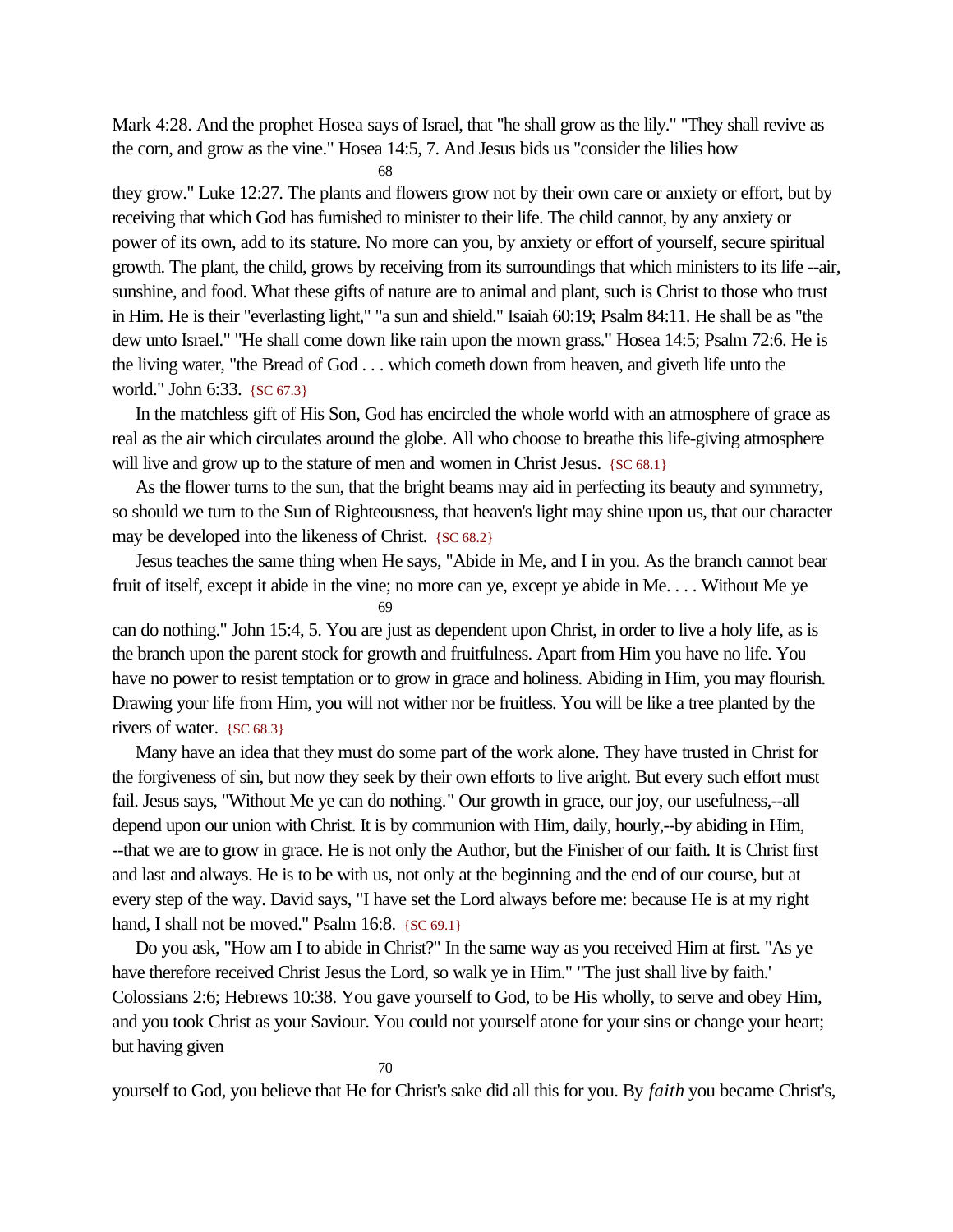and by faith you are to grow up in Him--by giving and taking. You are to *give* all,--your heart, your will, your service,--give yourself to Him to obey all His requirements; and you must *take* all,--Christ, the fullness of all blessing, to abide in your heart, to be your strength, your righteousness, your everlasting helper,--to give you power to obey. {SC 69.2}

 Consecrate yourself to God in the morning; make this your very first work. Let your prayer be, "Take me, O Lord, as wholly Thine. I lay all my plans at Thy feet. Use me today in Thy service. Abide with me, and let all my work be wrought in Thee." This is a daily matter. Each morning consecrate yourself to God for that day. Surrender all your plans to Him, to be carried out or given up as His providence shall indicate. Thus day by day you may be giving your life into the hands of God, and thus your life will be molded more and more after the life of Christ. {SC 70.1}

 A life in Christ is a life of restfulness. There may be no ecstasy of feeling, but there should be an abiding, peaceful trust. Your hope is not in yourself; it is in Christ. Your weakness is united to His strength, your ignorance to His wisdom, your frailty to His enduring might. So you are not to look to yourself, not to let the mind dwell upon self, but look to Christ. Let the mind dwell upon His love, upon the beauty, the perfection, of His character. Christ in His self-denial, Christ in His humiliation, Christ in 71

His purity and holiness, Christ in His matchless love --this is the subject for the soul's contemplation. It is by loving Him, copying Him, depending wholly upon Him, that you are to be transformed into His likeness.  ${SC 70.2}$ 

 Jesus says, "Abide in Me." These words convey the idea of rest, stability, confidence. Again He invites,"Come unto Me, . . . and I will give you rest." Matthew 11:28. The words of the psalmist express the same thought: "Rest in the Lord, and wait patiently for Him." And Isaiah gives the assurance, "In quietness and in confidence shall be your strength." Psalm 37:7; Isaiah 30:15. This rest is not found in inactivity; for in the Saviour's invitation the promise of rest is united with the call to labor: "Take My yoke upon you: . . . and ye shall find rest." Matthew 11:29. The heart that rests most fully upon Christ will be most earnest and active in labor for Him. {SC 71.1}

When the mind dwells upon self, it is turned away from Christ, the source of strength and life. Hence it is Satan's constant effort to keep the attention diverted from the Saviour and thus prevent the union and communion of the soul with Christ. The pleasures of the world, life's cares and perplexities and sorrows, the faults of others, or your own faults and imperfections--to any or all of these he will seek to divert the mind. Do not be misled by his devices. Many who are really conscientious, and who desire to live for God, he too often leads to dwell upon their own faults and weaknesses, and thus by separating them from Christ he hopes to

72

gain the victory. We should not make self the center and indulge anxiety and fear as to whether we shall be saved. All this turns the soul away from the Source of our strength. Commit the keeping of your soul to God, and trust in Him. Talk and think of Jesus. Let self be lost in Him. Put away all doubt; dismiss your fears. Say with the apostle Paul, "I live; yet not I, but Christ liveth in me: and the life which I now live in the flesh I live by the faith of the Son of God, who loved me, and gave Himself for me." Galatians 2:20. Rest in God. He is able to keep that which you have committed to Him. If you will leave yourself in His hands, He will bring you off more than conqueror through Him that has loved you. {SC 71.2}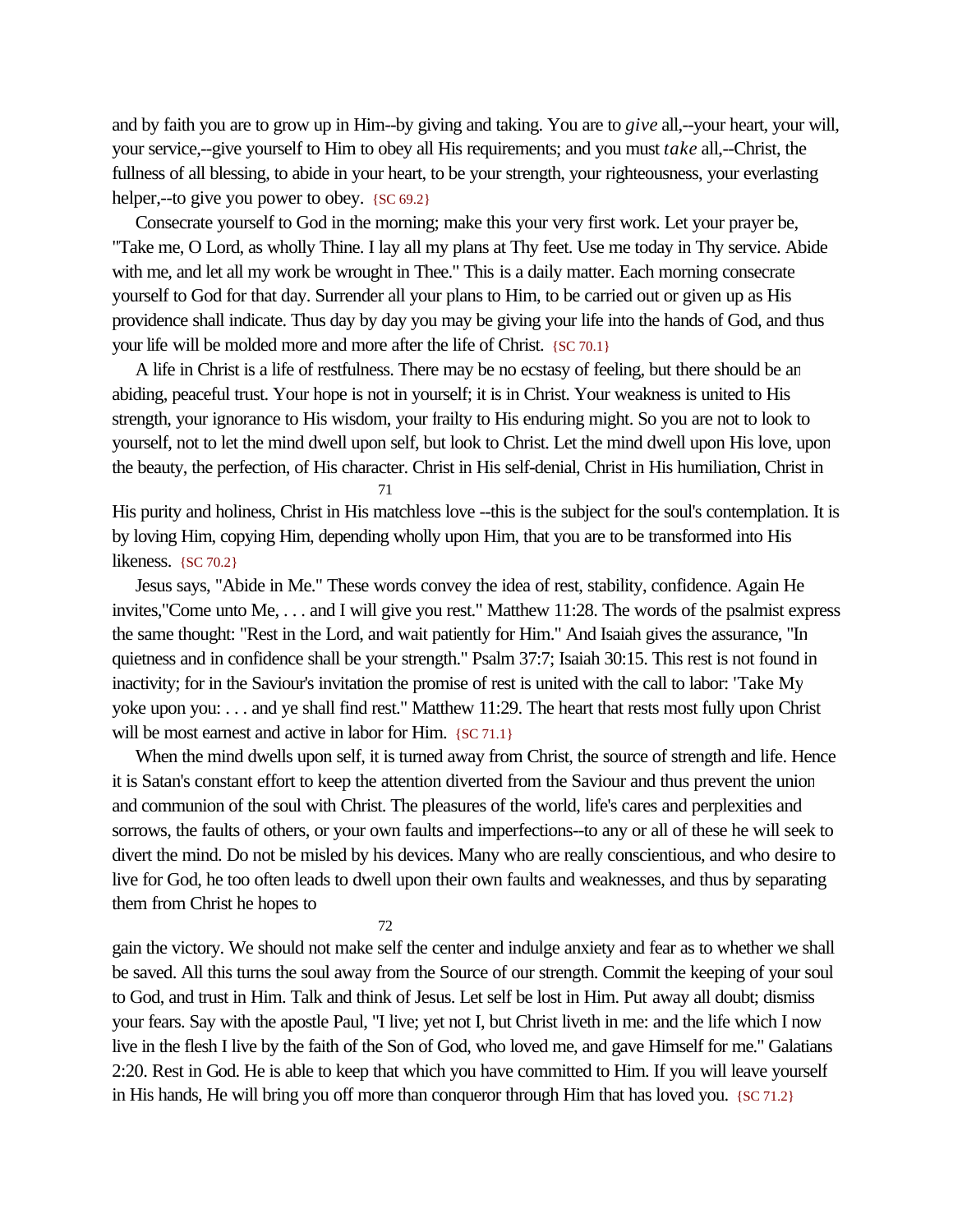When Christ took human nature upon Him, He bound humanity to Himself by a tie of love that can never be broken by any power save the choice of man himself. Satan will constantly present allurements to induce us to break this tie--to choose to separate ourselves from Christ. Here is where we need to watch, to strive, to pray, that nothing may entice us to *choose* another master; for we are always free to do this. But let us keep our eyes fixed upon Christ, and He will preserve us. Looking unto Jesus, we are safe. Nothing can pluck us out of His hand. In constantly beholding Him, we "are changed into the same image from glory to glory, even as by the Spirit of the Lord." 2 Corinthians  $3:18.$  {SC 72.1}

 It was thus that the early disciples gained their likeness to the dear Saviour. When those disciples heard the words of Jesus, they felt their need of Him. They sought, they found, they followed Him. They 73

were with Him in the house, at the table, in the closet, in the field. They were with Him as pupils with a teacher, daily receiving from His lips lessons of holy truth. They looked to Him, as servants to their master, to learn their duty. Those disciples were men "subject to like passions as we are." James 5:17. They had the same battle with sin to fight. They needed the same grace, in order to live a holy life. {SC 72.2}

 Even John, the beloved disciple, the one who most fully reflected the likeness of the Saviour, did not naturally possess that loveliness of character. He was not only self-assertive and ambitious for honor, but impetuous, and resentful under injuries. But as the character of the Divine One was manifested to him, he saw his own deficiency and was humbled by the knowledge. The strength and patience, the power and tenderness, the majesty and meekness, that he beheld in the daily life of the Son of God, filled his soul with admiration and love. Day by day his heart was drawn out toward Christ, until he lost sight of self in love for his Master. His resentful, ambitious temper was yielded to the molding power of Christ. The regenerating influence of the Holy Spirit renewed his heart. The power of the love of Christ wrought a transformation of character. This is the sure result of union with Jesus. When Christ abides in the heart, the whole nature is transformed. Christ's Spirit, His love, softens the heart, subdues the soul, and raises the thoughts and desires toward God and heaven. {SC 73.1}

 When Christ ascended to heaven, the sense of His presence was still with His followers. It was a 74

personal presence, full of love and light. Jesus, the Saviour, who had walked and talked and prayed with them, who had spoken hope and comfort to their hearts, had, while the message of peace was still upon His lips, been taken up from them into heaven, and the tones of His voice had come back to them, as the cloud of angels received Him--"Lo, I am with you alway, even unto the end of the world." Matthew 28:20. He had ascended to heaven in the form of humanity. They knew that He was before the throne of God, their Friend and Saviour still; that His sympathies were unchanged; that He was still identified with suffering humanity. He was presenting before God the merits of His own precious blood, showing His wounded hands and feet, in remembrance of the price He had paid for His redeemed. They knew that He had ascended to heaven to prepare places for them, and that He would come again and take them to Himself.  ${SC 73.2}$ 

 As they met together after the ascension they were eager to present their requests to the Father in the name of Jesus. In solemn awe they bowed in prayer, repeating the assurance, "Whatsoever ye shall ask the Father in My name, He will give it you. Hitherto have ye asked nothing in My name: ask, and ye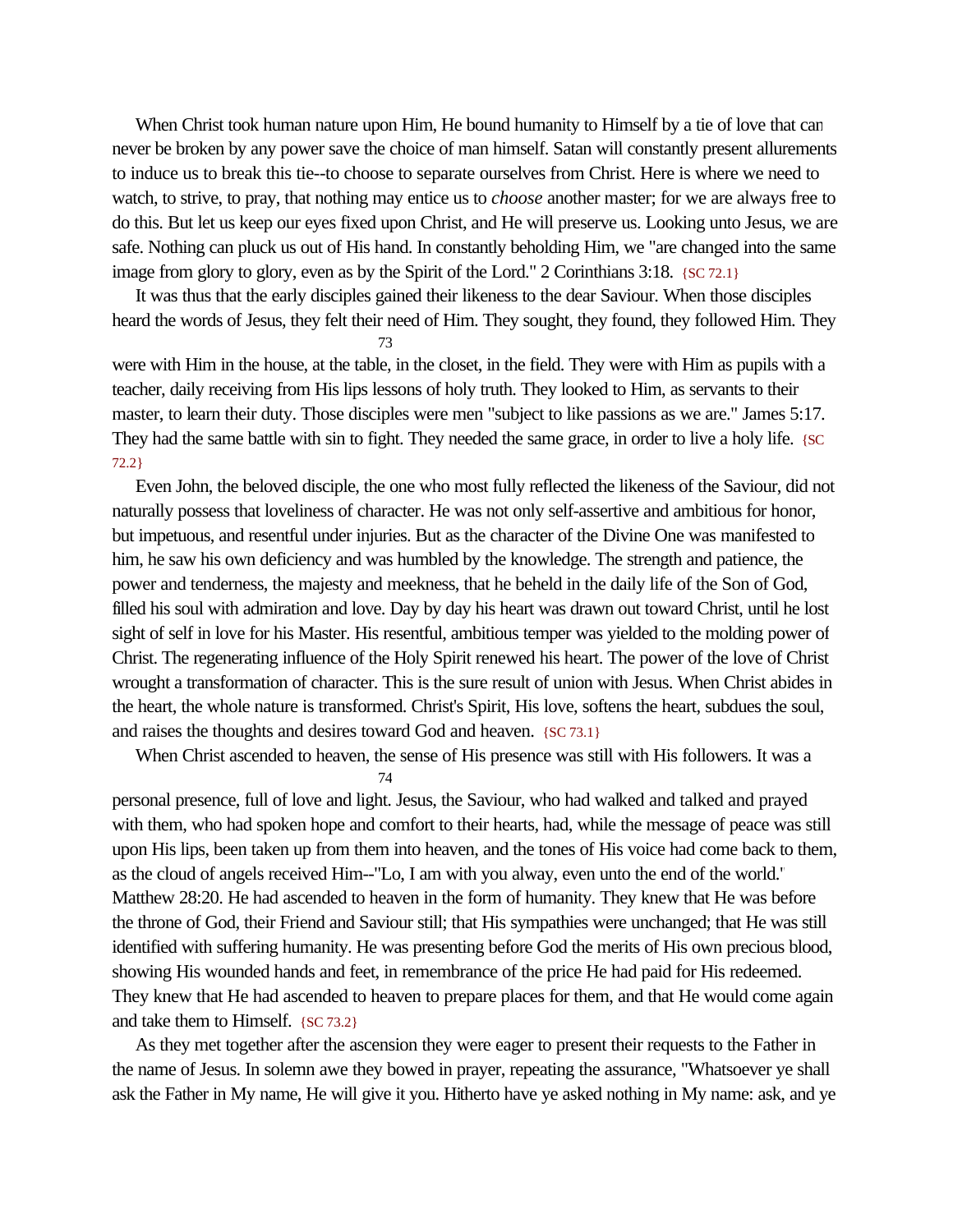shall receive, that your joy may be full." John 16:23, 24. They extended the hand of faith higher and higher with the mighty argument, "It is Christ that died, yea rather, that is risen again, who is even at the right hand of God, who also maketh intercession for us." Romans 8:34. And Pentecost brought them the presence of the Comforter, of whom

75

Christ had said, He "shall be in you." And He had further said, "It is expedient for you that I go away: for if I go not away, the Comforter will not come unto you; but if I depart, I will send Him unto you." John 14:17; 16:7. Henceforth through the Spirit, Christ was to abide continually in the hearts of His children. Their union with Him was closer than when He was personally with them. The light, and love, and power of the indwelling Christ shone out through them, so that men, beholding, "marveled; and they took knowledge of them, that they had been with Jesus." Acts 4:13. {SC 74.1}

 All that Christ was to the disciples, He desires to be to His children today; for in that last prayer, with the little band of disciples gathered about Him, He said, "Neither pray I for these alone, but for them also which shall believe on Me through their word." John 17:20.  ${SC 75.1}$ 

 Jesus prayed for us, and He asked that we might be one with Him, even as He is one with the Father. What a union is this! The Saviour has said of Himself, "The Son can do nothing of Himself;" "the Father that dwelleth in Me, He doeth the works." John 5:19; 14:10. Then if Christ is dwelling in our hearts, He will work in us "both to will and to do of His good pleasure." Philippians 2:13. We shall work as He worked; we shall manifest the same spirit. And thus, loving Him and abiding in Him, we shall "grow up into Him in all things, which is the head, even Christ." Ephesians 4:15. {SC 75.2}

# **BOOKS / SC - Steps to Christ (1892, 1893) / Chap. 9 - The Work and the Life Chap. 9 -** *The Work and the Life*

 God is the source of life and light and joy to the universe. Like rays of light from the sun, like the streams of water bursting from a living spring, blessings flow out from Him to all His creatures. And wherever the life of God is in the hearts of men, it will flow out to others in love and blessing. {SC 77.1}

 Our Saviour's joy was in the uplifting and redemption of fallen men. For this He counted not His life dear unto Himself, but endured the cross, despising the shame. So angels are ever engaged in working for the happiness of others. This is their joy. That which selfish hearts would regard as humiliating service, ministering to those who are wretched and in every way inferior in character and rank, is the work of sinless angels. The spirit of Christ's self-sacrificing love is the spirit that pervades heaven and is the very essence of its bliss. This is the spirit that Christ's followers will possess, the work that they will do. {SC 77.2}

 When the love of Christ is enshrined in the heart, like sweet fragrance it cannot be hidden. Its holy influence will be felt by all with whom we come in contact. The spirit of Christ in the heart is like a spring in the desert, flowing to refresh all and making those who are ready to perish, eager to drink of the water of life.  ${SC 77.3}$ 

Love to Jesus will be manifested in a desire to work as He worked for the blessing and uplifting of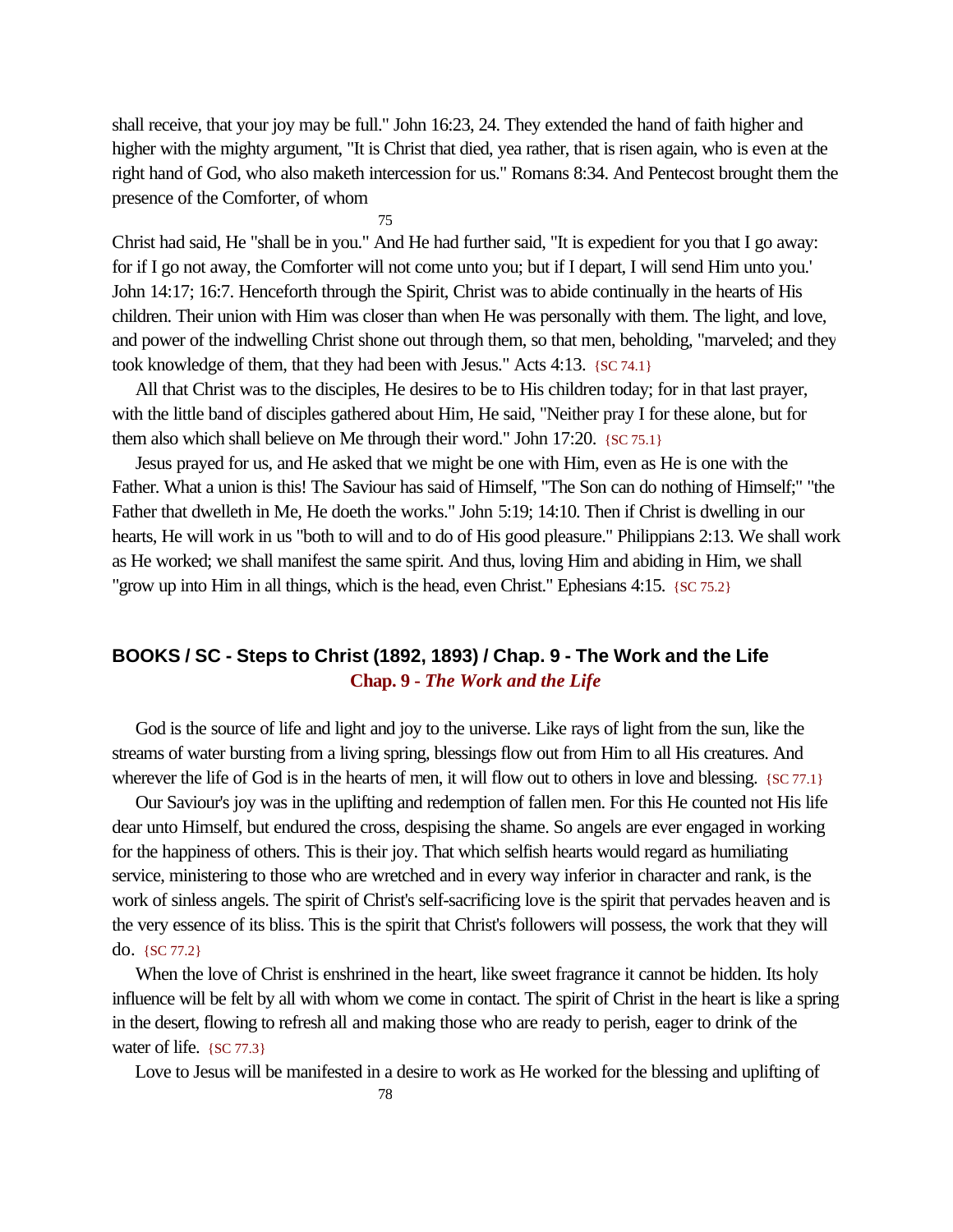humanity. It will lead to love, tenderness, and sympathy toward all the creatures of our heavenly Father's care. {SC 77.4}

 The Saviour's life on earth was not a life of ease and devotion to Himself, but He toiled with persistent, earnest, untiring effort for the salvation of lost mankind. From the manger to Calvary He followed the path of self-denial and sought not to be released from arduous tasks, painful travels and exhausting care and labor. He said, "The Son of man came not to be ministered unto, but to minister, and to give His life a ransom for many." Matthew 20:28. This was the one great object of His life. Everything else was secondary and subservient. It was His meat and drink to do the will of God and to finish His work. Self and self-interest had no part in His labor. {SC 78.1}

 So those who are the partakers of the grace of Christ will be ready to make any sacrifice, that others for whom He died may share the heavenly gift. They will do all they can to make the world better for their stay in it. This spirit is the sure outgrowth of a soul truly converted. No sooner does one come to Christ than there is born in his heart a desire to make known to others what a precious friend he has found in Jesus; the saving and sanctifying truth cannot be shut up in his heart. If we are clothed with the righteousness of Christ and are filled with the joy of His indwelling Spirit, we shall not be able to hold our peace. If we have tasted and seen that the Lord is good we shall have something to tell. Like Philip when he found the Saviour, we shall invite others into His presence. We shall seek to present to them 79

the attractions of Christ and the unseen realities of the world to come. There will be an intensity of desire to follow in the path that Jesus trod. There will be an earnest longing that those around us may "behold the Lamb of God, which taketh away the sin of the world." John 1:29. {SC 78.2}

 And the effort to bless others will react in blessings upon ourselves. This was the purpose of God in giving us a part to act in the plan of redemption. He has granted men the privilege of becoming partakers of the divine nature and, in their turn, of diffusing blessings to their fellow men. This is the highest honor, the greatest joy, that it is possible for God to bestow upon men. Those who thus become participants in labors of love are brought nearest to their Creator. {SC 79.1}

 God might have committed the message of the gospel, and all the work of loving ministry, to the heavenly angels. He might have employed other means for accomplishing His purpose. But in His infinite love He chose to make us co-workers with Himself, with Christ and the angels, that we might share the blessing, the joy, the spiritual uplifting, which results from this unselfish ministry. {SC 79.2}

 We are brought into sympathy with Christ through the fellowship of His sufferings. Every act of self-sacrifice for the good of others strengthens the spirit of beneficence in the giver's heart, allying him more closely to the Redeemer of the world, who "was rich, yet for your sakes . . . became poor, that ye through His poverty might be rich." 2 Corinthians 8:9. And it is only as we thus fulfill the divine 80

purpose in our creation that life can be a blessing to us. {SC 79.3}

 If you will go to work as Christ designs that His disciples shall, and win souls for Him, you will feel the need of a deeper experience and a greater knowledge in divine things, and will hunger and thirst after righteousness. You will plead with God, and your faith will be strengthened, and your soul will drink deeper drafts at the well of salvation. Encountering opposition and trials will drive you to the Bible and prayer. You will grow in grace and the knowledge of Christ, and will develop a rich experience.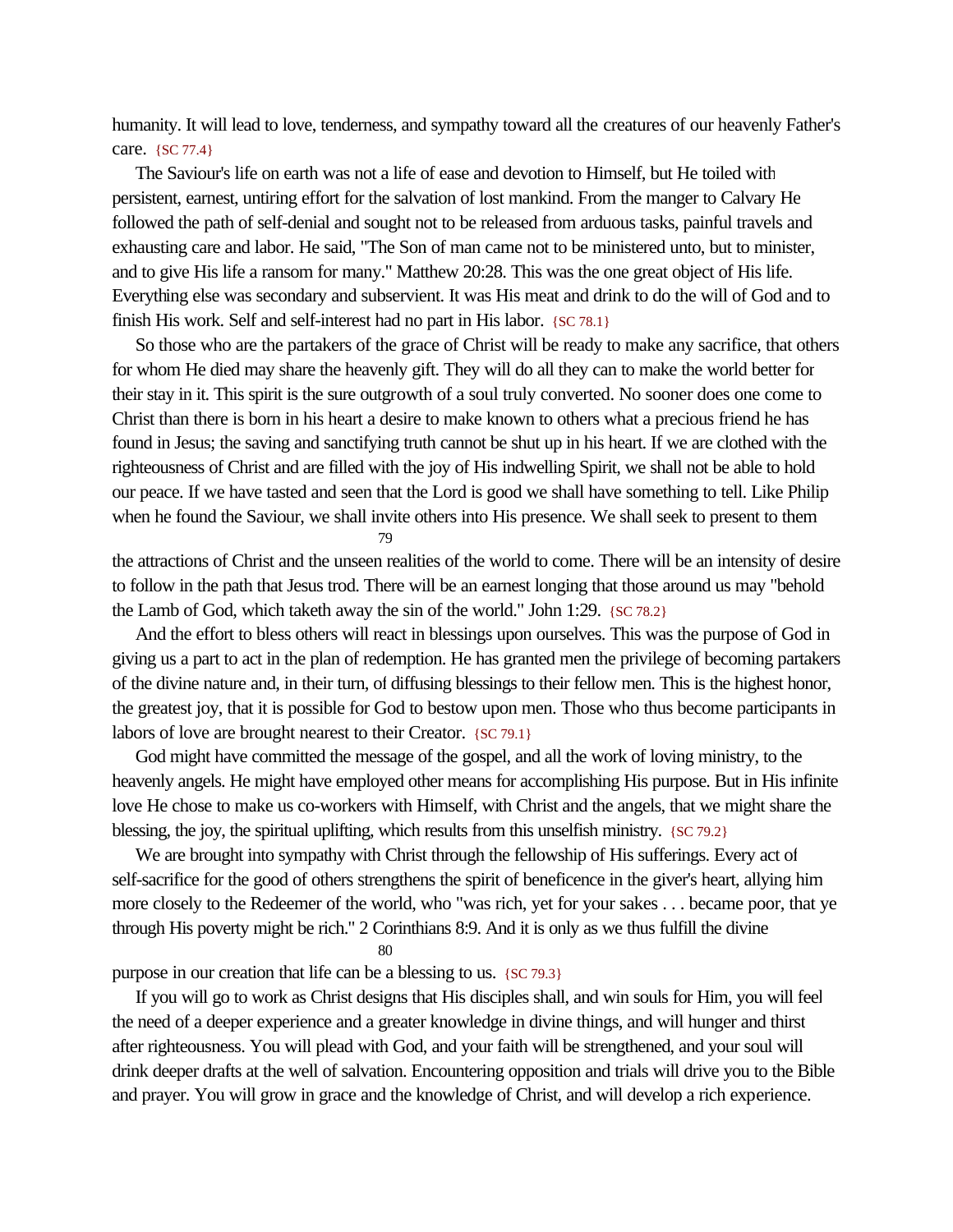### {SC 80.1}

 The spirit of unselfish labor for others gives depth, stability, and Christlike loveliness to the character, and brings peace and happiness to its possessor. The aspirations are elevated. There is no room for sloth or selfishness. Those who thus exercise the Christian graces will grow and will become strong to work for God. They will have clear spiritual perceptions, a steady, growing faith, and an increased power in prayer. The Spirit of God, moving upon their spirit, calls forth the sacred harmonies of the soul in answer to the divine touch. Those who thus devote themselves to unselfish effort for the good of others are most surely working out their own salvation. {SC 80.2}

 The only way to grow in grace is to be disinterestedly doing the very work which Christ has enjoined upon us--to engage, to the extent of our ability, in helping and blessing those who need the help we can give them. Strength comes by exercise; activity is the very condition of life. Those who endeavor to maintain Christian life by passively accepting the blessings that come through the means of grace, and 81

doing nothing for Christ, are simply trying to live by eating without working. And in the spiritual as in the natural world, this always results in degeneration and decay. A man who would refuse to exercise his limbs would soon lose all power to use them. Thus the Christian who will not exercise his God-given powers not only fails to grow up into Christ, but he loses the strength that he already had. {SC 80.3}

 The church of Christ is God's appointed agency for the salvation of men. Its mission is to carry the gospel to the world. And the obligation rests upon all Christians. Everyone, to the extent of his talent and opportunity, is to fulfill the Saviour's commission. The love of Christ, revealed to us, makes us debtors to all who know Him not. God has given us light, not for ourselves alone, but to shed upon them.  ${SC 81.1}$ 

 If the followers of Christ were awake to duty, there would be thousands where there is one today proclaiming the gospel in heathen lands. And all who could not personally engage in the work, would yet sustain it with their means, their sympathy, and their prayers. And there would be far more earnest labor for souls in Christian countries. {SC 81.2}

We need not go to heathen lands, or even leave the narrow circle of the home, if it is there that our duty lies, in order to work for Christ. We can do this in the home circle, in the church, among those with whom we associate, and with whom we do business. {SC 81.3}

 The greater part of our Saviour's life on earth was spent in patient toil in the carpenter's shop at Nazareth. Ministering angels attended the Lord of

82

life as He walked side by side with peasants and laborers, unrecognized and unhonored. He was as faithfully fulfilling His mission while working at His humble trade as when He healed the sick or walked upon the storm-tossed waves of Galilee. So in the humblest duties and lowliest positions of life, we may walk and work with Jesus. {SC 81.4}

 The apostle says, "Let every man, wherein he is called, therein abide with God." 1 Corinthians 7:24. The businessman may conduct his business in a way that will glorify his Master because of his fidelity. If he is a true follower of Christ he will carry his religion into everything that is done and reveal to men the spirit of Christ. The mechanic may be a diligent and faithful representative of Him who toiled in the lowly walks of life among the hills of Galilee. Everyone who names the name of Christ should so work that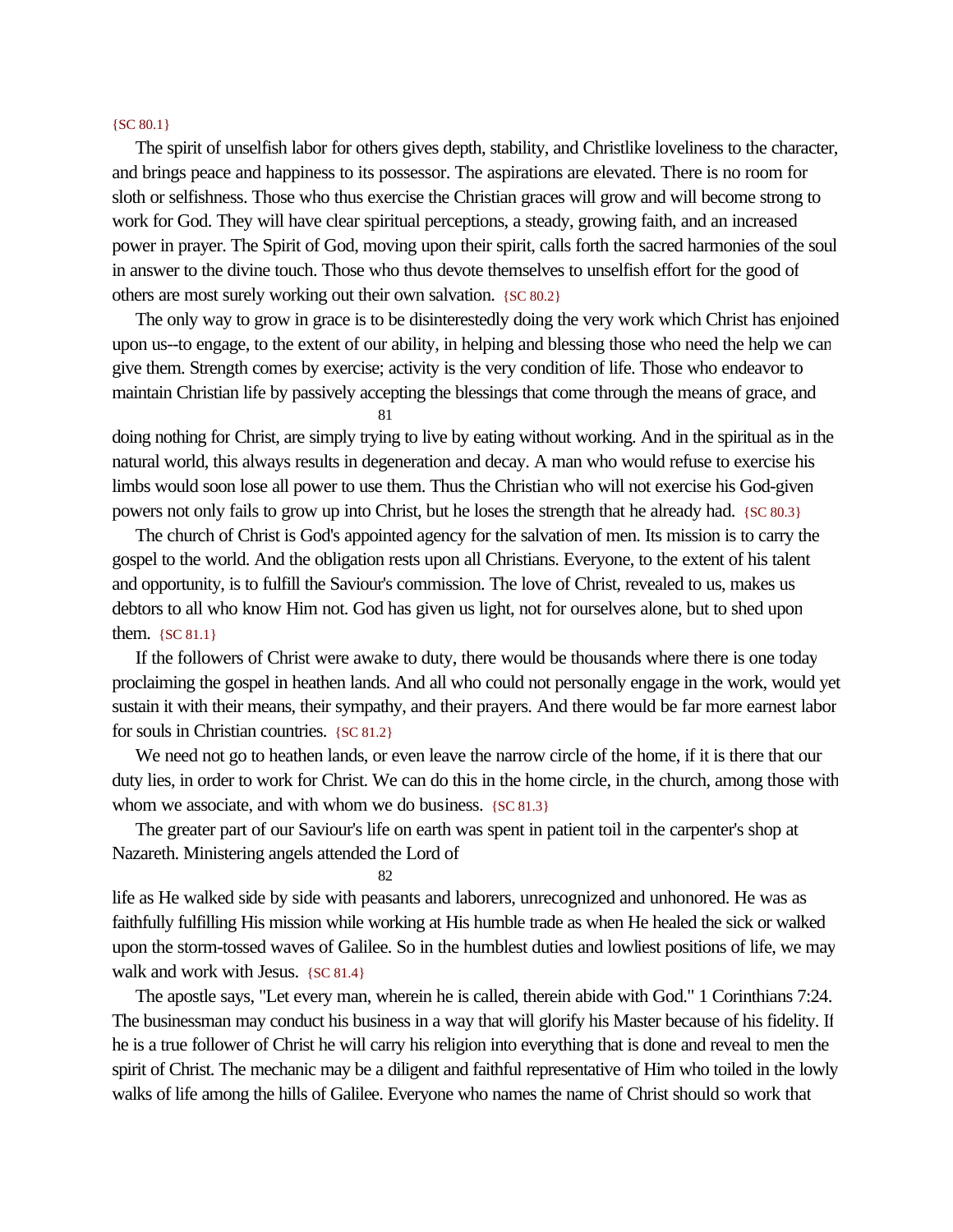others, by seeing his good works, may be led to glorify their Creator and Redeemer. {SC 82.1}

 Many have excused themselves from rendering their gifts to the service of Christ because others were possessed of superior endowments and advantages. The opinion has prevailed that only those who are especially talented are required to consecrate their abilities to the service of God. It has come to be understood by many that talents are given to only a certain favored class to the exclusion of others who of course are not called upon to share in the toils or the rewards. But it is not so represented in the parable. When the master of the house called his servants, he gave to every man *his* work. {SC 82.2}

With a loving spirit we may perform life's

external contracts of the state of the state of the state of the state of the state of the state of the state o

humblest duties "as to the Lord." Colossians 3:23. If the love of God is in the heart, it will be manifested in the life. The sweet savor of Christ will surround us, and our influence will elevate and bless. {SC 82.3}

 You are not to wait for great occasions or to expect extraordinary abilities before you go to work for God. You need not have a thought of what the world will think of you. If your daily life is a testimony to the purity and sincerity of your faith, and others are convinced that you desire to benefit them, your efforts will not be wholly lost. {SC 83.1}

 The humblest and poorest of the disciples of Jesus can be a blessing to others. They may not realize that they are doing any special good, but by their unconscious influence they may start waves of blessing that will widen and deepen, and the blessed results they may never know until the day of final reward. They do not feel or know that they are doing anything great. They are not required to weary themselves with anxiety about success. They have only to go forward quietly, doing faithfully the work that God's providence assigns, and their life will not be in vain. Their own souls will be growing more and more into the likeness of Christ; they are workers together with God in this life and are thus fitting for the higher work and the unshadowed joy of the life to come. {SC 83.2}

# **BOOKS / SC - Steps to Christ (1892, 1893) / Chap. 10 - A Knowledge of God Chap. 10 -** *A Knowledge of God*

 Many are the ways in which God is seeking to make Himself known to us and bring us into communion with Him. Nature speaks to our senses without ceasing. The open heart will be impressed with the love and glory of God as revealed through the works of His hands. The listening ear can hear and understand the communications of God through the things of nature. The green fields, the lofty trees, the buds and flowers, the passing cloud, the falling rain, the babbling brook, the glories of the heavens, speak to our hearts, and invite us to become acquainted with Him who made them all. {SC 85.1}

 Our Saviour bound up His precious lessons with the things of nature. The trees, the birds, the flowers of the valleys, the hills, the lakes, and the beautiful heavens, as well as the incidents and surroundings of daily life, were all linked with the words of truth, that His lessons might thus be often recalled to mind, even amid the busy cares of man's life of toil. {SC 85.2}

 God would have His children appreciate His works and delight in the simple, quiet beauty with which He has adorned our earthly home. He is a lover of the beautiful, and above all that is outwardly attractive He loves beauty of character; He would have us cultivate purity and simplicity, the quiet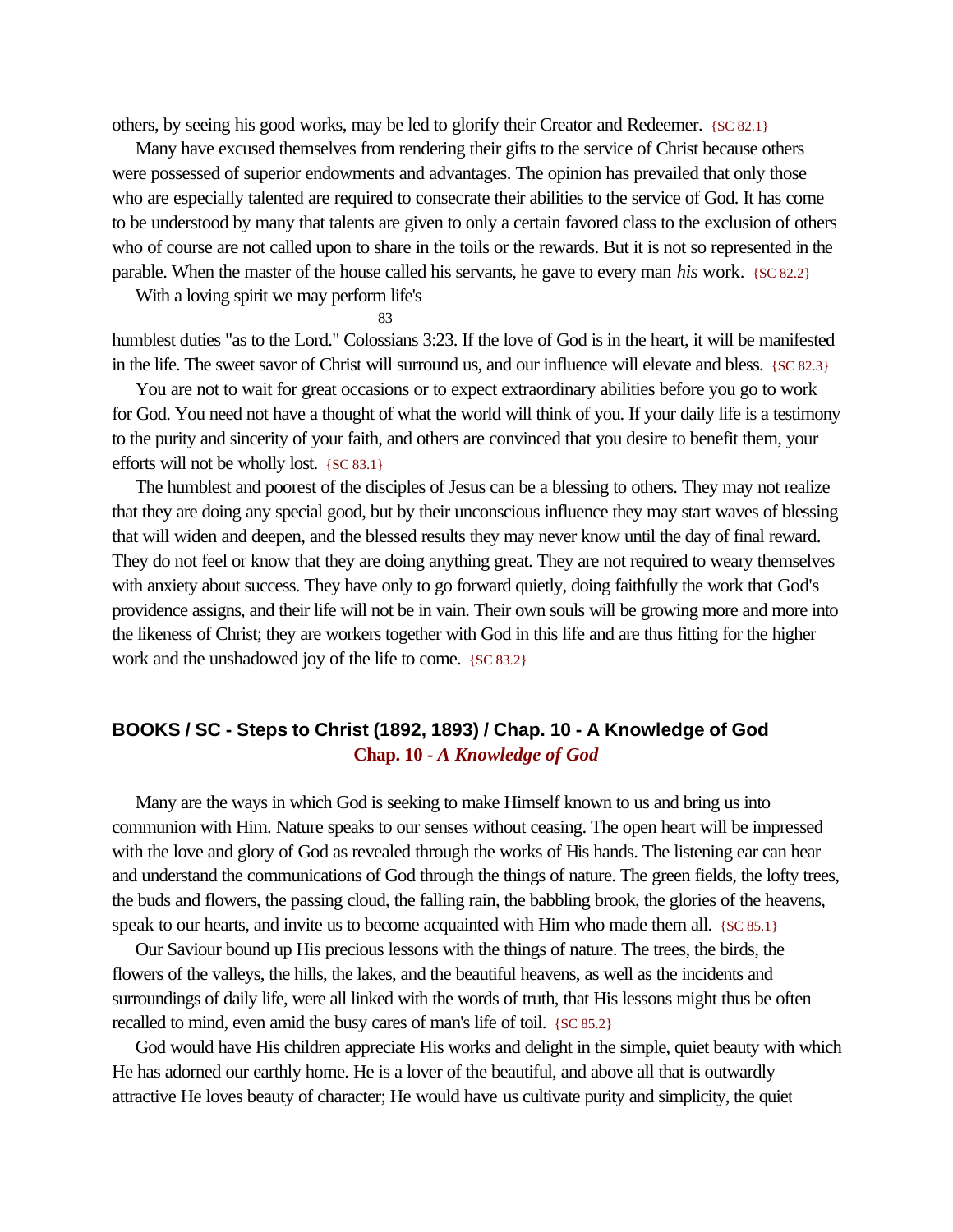graces of the flowers. {SC 85.3}

<u>86 and 200 and 200 and 200 and 200 and 200 and 200 and 200 and 200 and 200 and 200 and 200 and 200 and 200 and 200 and 200 and 200 and 200 and 200 and 200 and 200 and 200 and 200 and 200 and 200 and 200 and 200 and 200 an</u>

If we will but listen, God's created works will teach us precious lessons of obedience and trust.

From the stars that in their trackless courses through space follow from age to age their appointed path, down to the minutest atom, the things of nature obey the Creator's will. And God cares for everything and sustains everything that He has created. He who upholds the unnumbered worlds throughout immensity, at the same time cares for the wants of the little brown sparrow that sings its humble song without fear. When men go forth to their daily toil, as when they engage in prayer; when they lie down at night, and when they rise in the morning; when the rich man feasts in his palace, or when the poor man gathers his children about the scanty board, each is tenderly watched by the heavenly Father. No tears are shed that God does not notice. There is no smile that He does not mark. {SC 85.4}

 If we would but fully believe this, all undue anxieties would be dismissed. Our lives would not be so filled with disappointment as now; for everything, whether great or small, would be left in the hands of God, who is not perplexed by the multiplicity of cares, or overwhelmed by their weight. We should then enjoy a rest of soul to which many have long been strangers. {SC 86.1}

 As your senses delight in the attractive loveliness of the earth, think of the world that is to come, that shall never know the blight of sin and death; where the face of nature will no more wear the shadow of the curse. Let your imagination picture the home of the saved, and remember that it will be more glorious than your brightest imagination can portray. In the varied gifts of God in nature we see but the faintest

87

gleaming of His glory. It is written, "Eye hath not seen, nor ear heard, neither have entered into the heart of man, the things which God hath prepared for them that love Him." 1 Corinthians 2:9. {SC 86.2}

 The poet and the naturalist have many things to say about nature, but it is the Christian who enjoys the beauty of the earth with the highest appreciation, because he recognizes his Father's handiwork and perceives His love in flower and shrub and tree. No one can fully appreciate the significance of hill and vale, river and sea, who does not look upon them as an expression of God's love to man. {SC 87.1}

 God speaks to us through His providential workings and through the influence of His Spirit upon the heart. In our circumstances and surroundings, in the changes daily taking place around us, we may find precious lessons if our hearts are but open to discern them. The psalmist, tracing the work of God's providence, says, "The earth is full of the goodness of the Lord." "Whoso is wise, and will observe these things, even they shall understand the loving-kindness of the Lord." Psalm  $33:5$ ;  $107:43$ .  $\{SC\ 87.2\}$ 

 God speaks to us in His word. Here we have in clearer lines the revelation of His character, of His dealings with men, and the great work of redemption. Here is open before us the history of patriarchs and prophets and other holy men of old. They were men "subject to like passions as we are." James 5:17. We see how they struggled through discouragements like our own, how they fell under temptation as we have done, and yet took heart again and conquered through the grace of God; and, beholding, we are

<u>88 and 200 and 200 and 200 and 200 and 200 and 200 and 200 and 200 and 200 and 200 and 200 and 200 and 200 and 200 and 200 and 200 and 200 and 200 and 200 and 200 and 200 and 200 and 200 and 200 and 200 and 200 and 200 an</u>

encouraged in our striving after righteousness. As we read of the precious experiences granted them, of the light and love and blessing it was theirs to enjoy, and of the work they wrought through the grace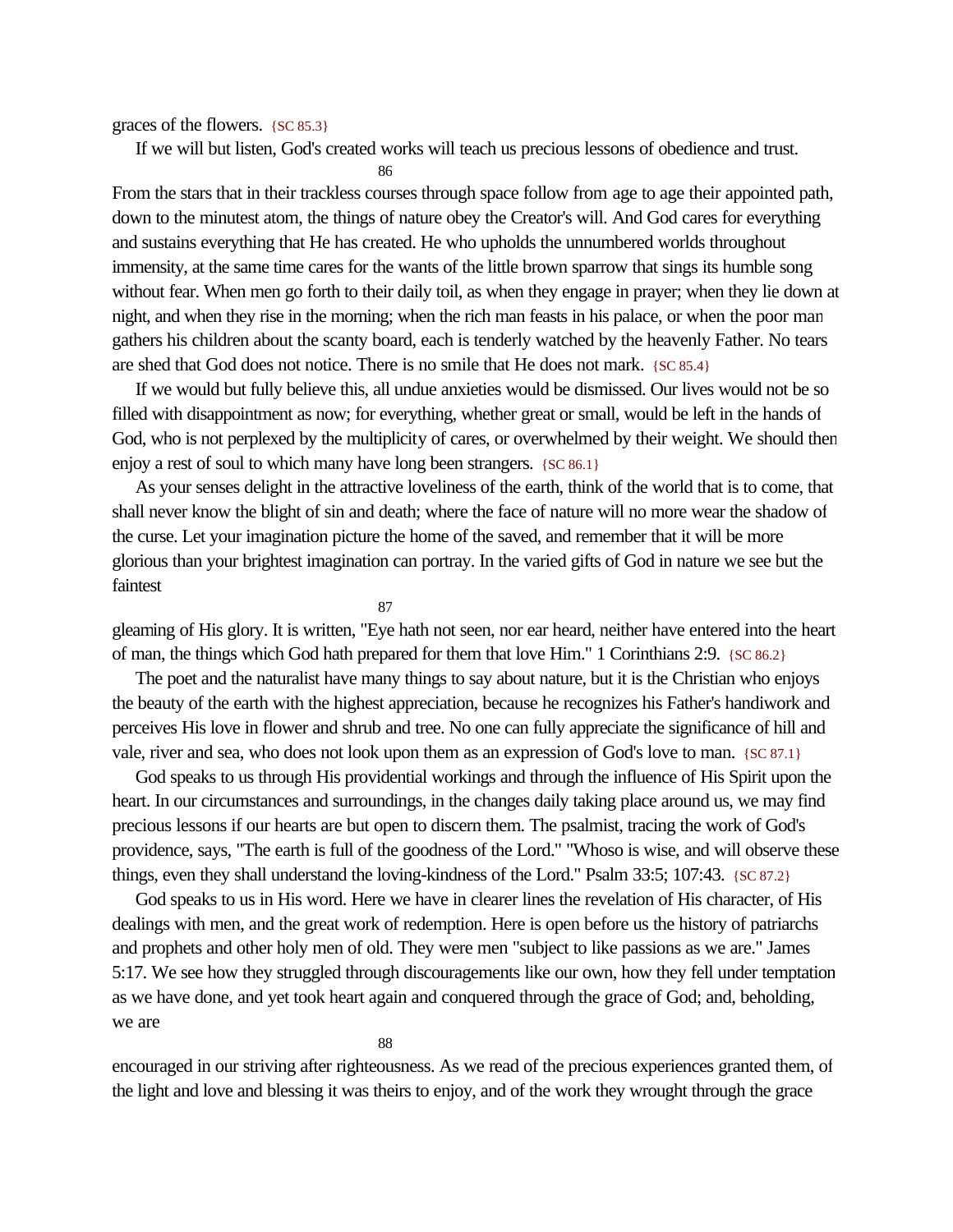given them, the spirit that inspired them kindles a flame of holy emulation in our hearts and a desire to be like them in character--like them to walk with God. {SC 87.3}

 Jesus said of the Old Testament Scriptures,--and how much more is it true of the New,--"They are they which testify of Me," the Redeemer, Him in whom our hopes of eternal life are centered. John 5:39. Yes, the whole Bible tells of Christ. From the first record of creation--for "without Him was not anything made that was made"--to the closing promise, "Behold, I come quickly," we are reading of His works and listening to His voice. John 1:3; Revelation 22:12. If you would become acquainted with the Saviour, study the Holy Scriptures. {SC 88.1}

 Fill the whole heart with the words of God. They are the living water, quenching your burning thirst. They are the living bread from heaven. Jesus declares, "Except ye eat the flesh of the Son of man, and drink His blood, ye have no life in you." And He explains Himself by saying, "The words that I speak unto you, they are spirit, and they are life." John 6:53, 63. Our bodies are built up from what we eat and drink; and as in the natural economy, so in the spiritual economy: it is what we meditate upon that will give tone and strength to our spiritual nature. {SC 88.2}

 The theme of redemption is one that the angels desire to look into; it will be the science and the song of the redeemed throughout the ceaseless ages of

89

eternity. Is it not worthy of careful thought and study now? The infinite mercy and love of Jesus, the sacrifice made in our behalf, call for the most serious and solemn reflection. We should dwell upon the character of our dear Redeemer and Intercessor. We should meditate upon the mission of Him who came to save His people from their sins. As we thus contemplate heavenly themes, our faith and love will grow stronger, and our prayers will be more and more acceptable to God, because they will be more and more mixed with faith and love. They will be intelligent and fervent. There will be more constant confidence in Jesus, and a daily, living experience in His power to save to the uttermost all that come unto God by Him. {SC 88.3}

 As we meditate upon the perfections of the Saviour, we shall desire to be wholly transformed and renewed in the image of His purity. There will be a hungering and thirsting of soul to become like Him whom we adore. The more our thoughts are upon Christ, the more we shall speak of Him to others and represent Him to the world. {SC 89.1}

 The Bible was not written for the scholar alone; on the contrary, it was designed for the common people. The great truths necessary for salvation are made as clear as noonday; and none will mistake and lose their way except those who follow their own judgment instead of the plainly revealed will of God. {SC 89.2}

 We should not take the testimony of any man as to what the Scriptures teach, but should study the words of God for ourselves. If we allow others to do our thinking, we shall have crippled energies and 90

contracted abilities. The noble powers of the mind may be so dwarfed by lack of exercise on themes worthy of their concentration as to lose their ability to grasp the deep meaning of the word of God. The mind will enlarge if it is employed in tracing out the relation of the subjects of the Bible, comparing scripture with scripture and spiritual things with spiritual. {SC 89.3}

There is nothing more calculated to strengthen the intellect than the study of the Scriptures. No other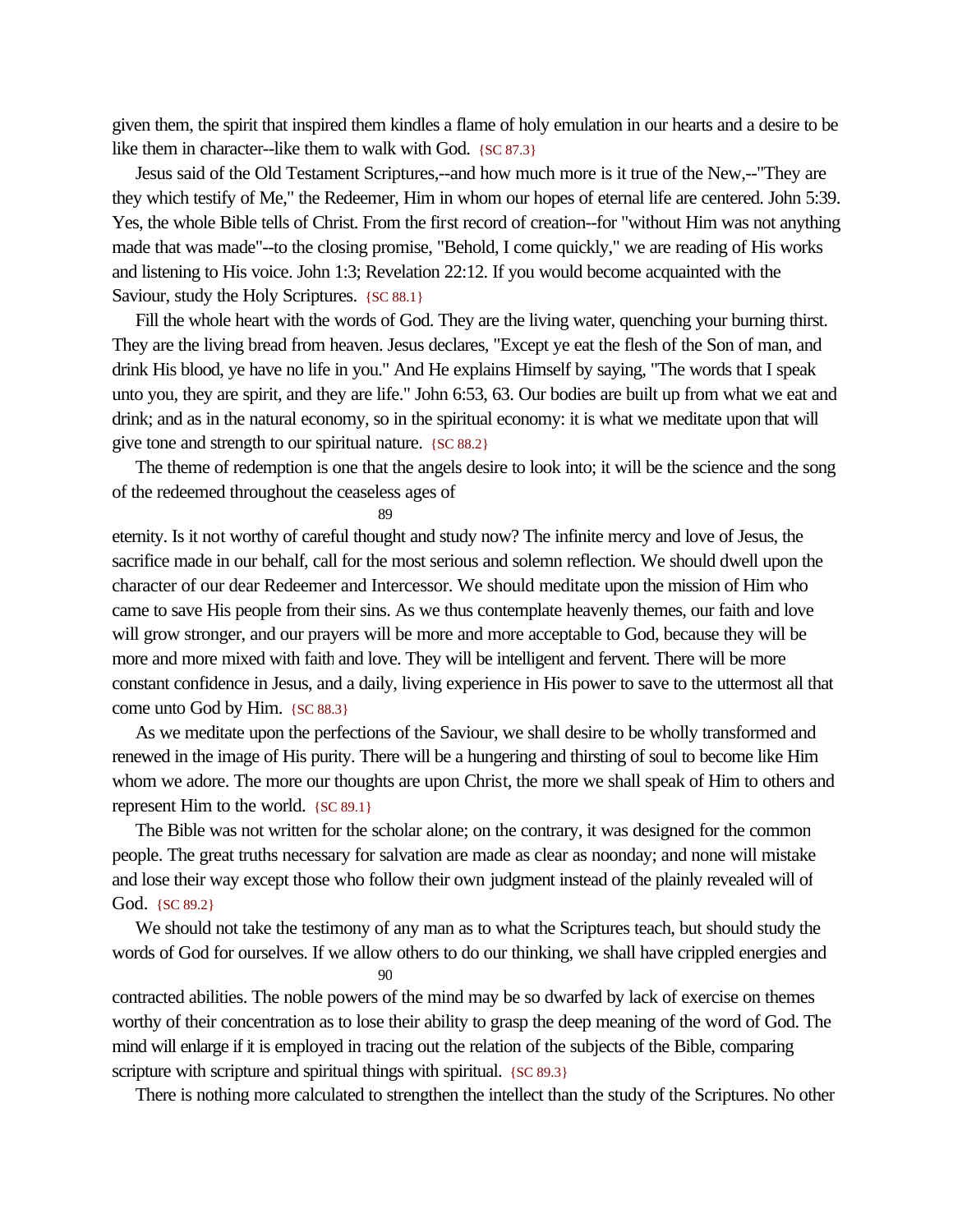book is so potent to elevate the thoughts, to give vigor to the faculties, as the broad, ennobling truths of the Bible. If God's word were studied as it should be, men would have a breadth of mind, a nobility of character, and a stability of purpose rarely seen in these times. {SC 90.1}

 But there is but little benefit derived from a hasty reading of the Scriptures. One may read the whole Bible through and yet fail to see its beauty or comprehend its deep and hidden meaning. One passage studied until its significance is clear to the mind and its relation to the plan of salvation is evident, is of more value than the perusal of many chapters with no definite purpose in view and no positive instruction gained. Keep your Bible with you. As you have opportunity, read it; fix the texts in your memory. Even while you are walking the streets you may read a passage and meditate upon it, thus fixing it in the mind.  ${SC 90.2}$ 

 We cannot obtain wisdom without earnest attention and prayerful study. Some portions of Scripture are indeed too plain to be misunderstood, but there are others whose meaning does not lie on the surface to be seen at a glance. Scripture must be

91

compared with scripture. There must be careful research and prayerful reflection. And such study will be richly repaid. As the miner discovers veins of precious metal concealed beneath the surface of the earth, so will he who perseveringly searches the word of God as for hid treasure find truths of the greatest value, which are concealed from the view of the careless seeker. The words of inspiration, pondered in the heart, will be as streams flowing from the fountain of life. {SC 90.3}

 Never should the Bible be studied without prayer. Before opening its pages we should ask for the enlightenment of the Holy Spirit, and it will be given. When Nathanael came to Jesus, the Saviour exclaimed, "Behold an Israelite indeed, in whom is no guile!" Nathanael said, "Whence knowest Thou me?" Jesus answered, "Before that Philip called thee, when thou wast under the fig tree, I saw thee." John 1:47, 48. And Jesus will see us also in the secret places of prayer if we will seek Him for light that we may know what is truth. Angels from the world of light will be with those who in humility of heart seek for divine guidance. {SC 91.1}

 The Holy Spirit exalts and glorifies the Saviour. It is His office to present Christ, the purity of His righteousness, and the great salvation that we have through Him. Jesus says, "He shall receive of Mine, and shall show it unto you." John 16:14. The Spirit of truth is the only effectual teacher of divine truth. How must God esteem the human race, since He gave His Son to die for them and appoints His Spirit to be man's teacher and continual guide! {SC 91.2}

# **BOOKS / SC - Steps to Christ (1892, 1893) / Chap. 11 - The Privilege of Prayer Chap. 11 -** *The Privilege of Prayer*

 Through nature and revelation, through His providence, and by the influence of His Spirit, God speaks to us. But these are not enough; we need also to pour out our hearts to Him. In order to have spiritual life and energy, we must have actual intercourse with our heavenly Father. Our minds may be drawn out toward Him; we may meditate upon His works, His mercies, His blessings; but this is not, in the fullest sense, communing with Him. In order to commune with God, we must have something to say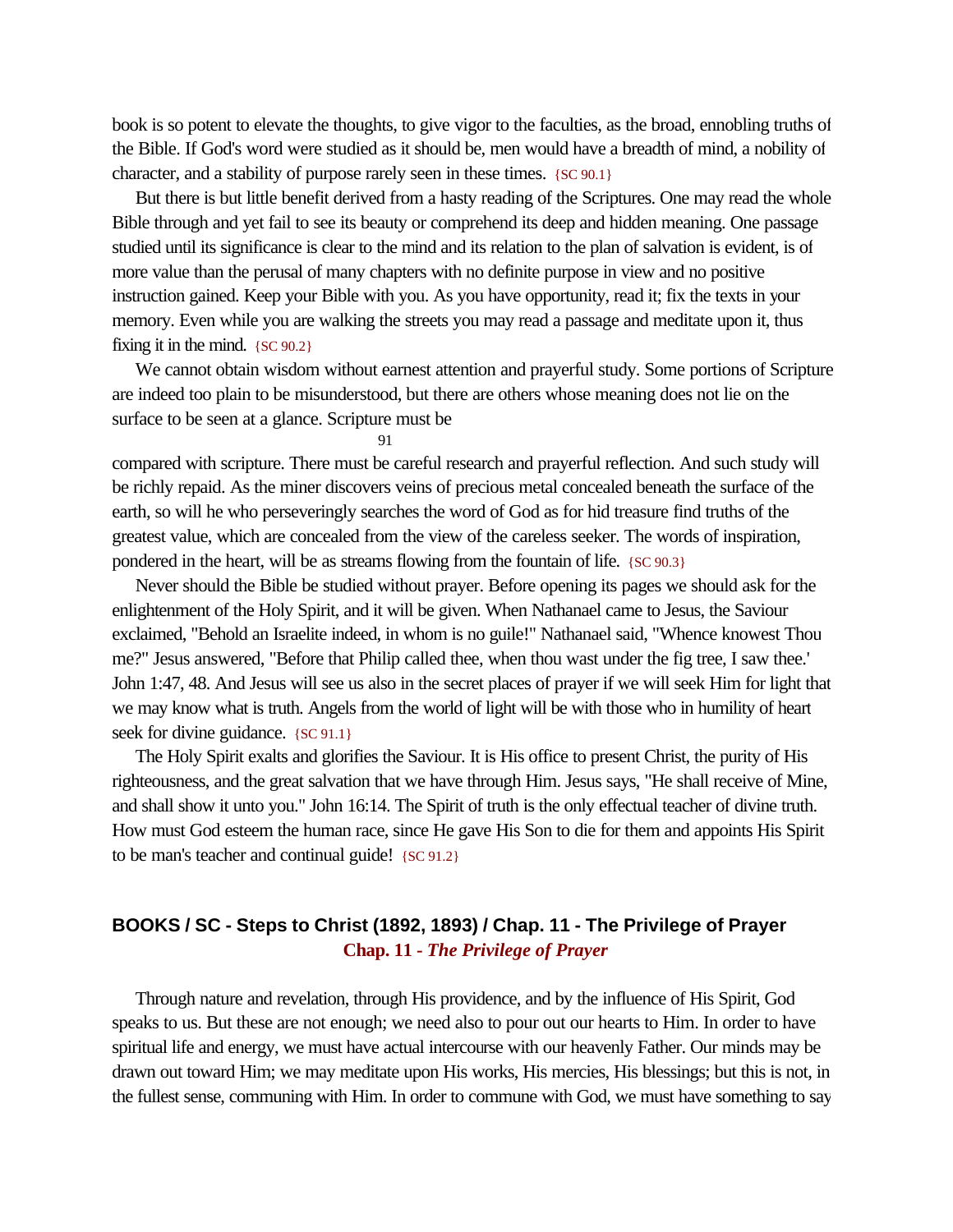to Him concerning our actual life. {SC 93.1}

 Prayer is the opening of the heart to God as to a friend. Not that it is necessary in order to make known to God what we are, but in order to enable us to receive Him. Prayer does not bring God down to us, but brings us up to Him. {SC 93.2}

 When Jesus was upon the earth, He taught His disciples how to pray. He directed them to present their daily needs before God, and to cast all their care upon Him. And the assurance He gave them that their petitions should be heard, is assurance also to us. {SC 93.3}

 Jesus Himself, while He dwelt among men, was often in prayer. Our Saviour identified Himself with our needs and weakness, in that He became a suppliant, a petitioner, seeking from His Father fresh supplies of strength, that He might come forth braced for duty and trial. He is our example in all things. He is a brother in our infirmities, "in all points tempted like as we are;" but as the sinless one His 94

nature recoiled from evil; He endured struggles and torture of soul in a world of sin. His humanity made prayer a necessity and a privilege. He found comfort and joy in communion with His Father. And if the Saviour of men, the Son of God, felt the need of prayer, how much more should feeble, sinful mortals feel the necessity of fervent, constant prayer. {SC 93.4}

 Our heavenly Father waits to bestow upon us the fullness of His blessing. It is our privilege to drink largely at the fountain of boundless love. What a wonder it is that we pray so little! God is ready and willing to hear the sincere prayer of the humblest of His children, and yet there is much manifest reluctance on our part to make known our wants to God. What can the angels of heaven think of poor helpless human beings, who are subject to temptation, when God's heart of infinite love yearns toward them, ready to give them more than they can ask or think, and yet they pray so little and have so little faith? The angels love to bow before God; they love to be near Him. They regard communion with God as their highest joy; and yet the children of earth, who need so much the help that God only can give, seem satisfied to walk without the light of His Spirit, the companionship of His presence. {SC 94.1}

 The darkness of the evil one encloses those who neglect to pray. The whispered temptations of the enemy entice them to sin; and it is all because they do not make use of the privileges that God has given them in the divine appointment of prayer. Why should the sons and daughters of God be reluctant to pray, when prayer is the key in the hand of faith to unlock heaven's storehouse, where are treasured 95

the boundless resources of Omnipotence? Without unceasing prayer and diligent watching we are in danger of growing careless and of deviating from the right path. The adversary seeks continually to obstruct the way to the mercy seat, that we may not by earnest supplication and faith obtain grace and power to resist temptation. {SC 94.2}

 There are certain conditions upon which we may expect that God will hear and answer our prayers. One of the first of these is that we feel our need of help from Him. He has promised, "I will pour water upon him that is thirsty, and floods upon the dry ground." Isaiah 44:3. Those who hunger and thirst after righteousness, who long after God, may be sure that they will be filled. The heart must be open to the Spirit's influence, or God's blessing cannot be received. {SC 95.1}

 Our great need is itself an argument and pleads most eloquently in our behalf. But the Lord is to be sought unto to do these things for us. He says, "Ask, and it shall be given you." And "He that spared not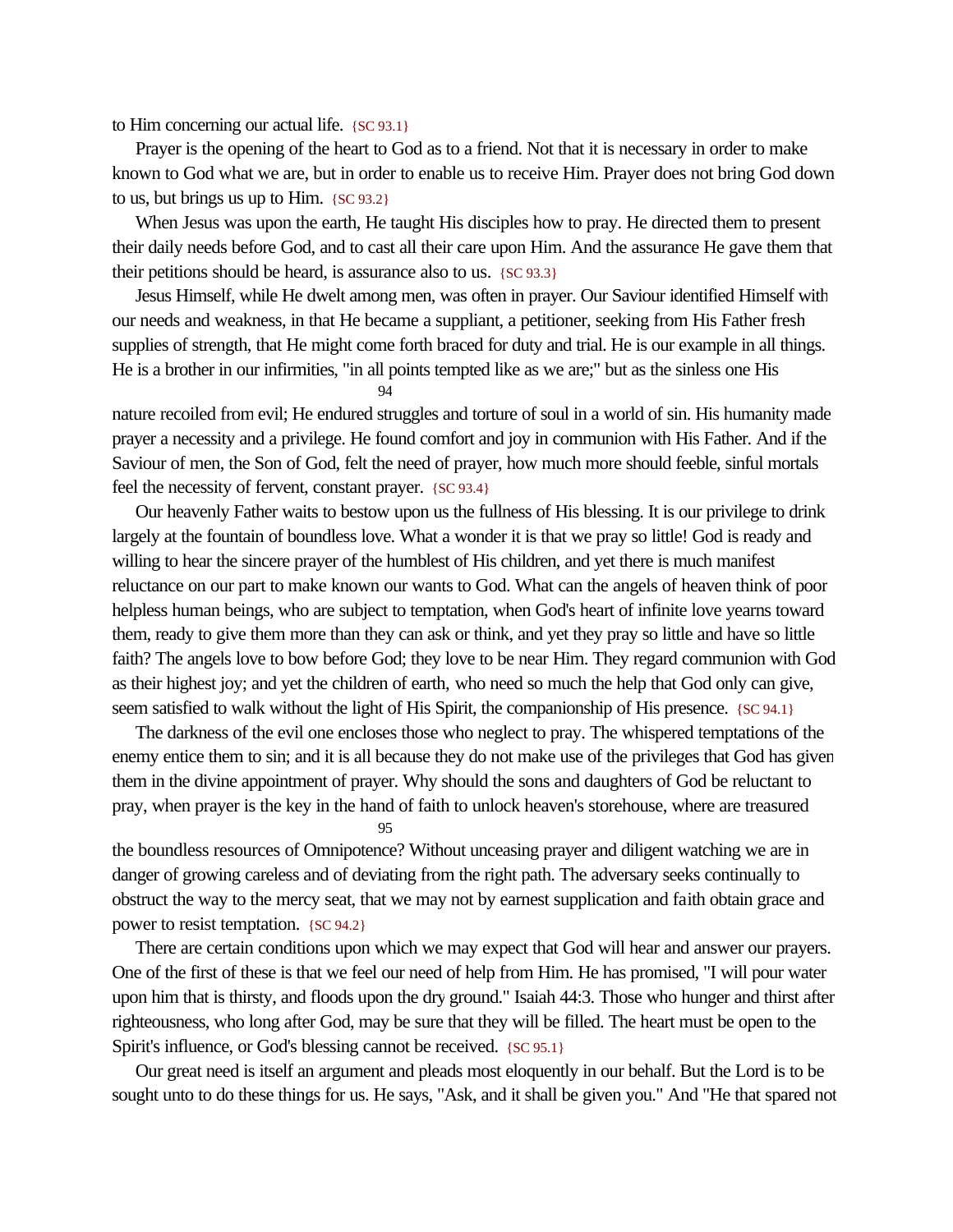His own Son, but delivered Him up for us all, how shall He not with Him also freely give us all things?" Matthew 7:7; Romans 8:32. {SC 95.2}

 If we regard iniquity in our hearts, if we cling to any known sin, the Lord will not hear us; but the prayer of the penitent, contrite soul is always accepted. When all known wrongs are righted, we may believe that God will answer our petitions. Our own merit will never commend us to the favor of God; it is the worthiness of Jesus that will save us, His blood that will cleanse us; yet we have a work to do in complying with the conditions of acceptance.

<u>96 and 200 and 200 and 200 and 200 and 200 and 200 and 200 and 200 and 200 and 200 and 200 and 200 and 200 and 200 and 200 and 200 and 200 and 200 and 200 and 200 and 200 and 200 and 200 and 200 and 200 and 200 and 200 an</u>

## {SC 95.3}

 Another element of prevailing prayer is faith. "He that cometh to God must believe that He is, and that He is a rewarder of them that diligently seek Him." Hebrews 11:6. Jesus said to His disciples, "What things soever ye desire, when ye pray, believe that ye receive them, and ye shall have them." Mark 11:24. Do we take Him at His word? {SC 96.1}

 The assurance is broad and unlimited, and He is faithful who has promised. When we do not receive the very things we asked for, at the time we ask, we are still to believe that the Lord hears and that He will answer our prayers. We are so erring and short-sighted that we sometimes ask for things that would not be a blessing to us, and our heavenly Father in love answers our prayers by giving us that which will be for our highest good--that which we ourselves would desire if with vision divinely enlightened we could see all things as they really are. When our prayers seem not to be answered, we are to cling to the promise; for the time of answering will surely come, and we shall receive the blessing we need most. But to claim that prayer will always be answered in the very way and for the particular thing that we desire, is presumption. God is too wise to err, and too good to withhold any good thing from them that walk uprightly. Then do not fear to trust Him, even though you do not see the immediate answer to your prayers. Rely upon His sure promise, "Ask, and it shall be given you." {SC 96.2}

 If we take counsel with our doubts and fears, or try to solve everything that we cannot see clearly, before we have faith, perplexities will only increase

97

and deepen. But if we come to God, feeling helpless and dependent, as we really are, and in humble, trusting faith make known our wants to Him whose knowledge is infinite, who sees everything in creation, and who governs everything by His will and word, He can and will attend to our cry, and will let light shine into our hearts. Through sincere prayer we are brought into connection with the mind of the Infinite. We may have no remarkable evidence at the time that the face of our Redeemer is bending over us in compassion and love, but this is even so. We may not feel His visible touch, but His hand is upon us in love and pitying tenderness. {SC 96.3}

When we come to ask mercy and blessing from God we should have a spirit of love and forgiveness in our own hearts. How can we pray, "Forgive us our debts, *as* we forgive our debtors," and yet indulge an unforgiving spirit? Matthew 6:12. If we expect our own prayers to be heard we must forgive others in the same manner and to the same extent as we hope to be forgiven.  ${SC 97.1}$ 

 Perseverance in prayer has been made a condition of receiving. We must pray always if we would grow in faith and experience. We are to be "instant in prayer," to "continue in prayer, and watch in the same with thanksgiving." Romans 12:12; Colossians 4:2. Peter exhorts believers to be "sober, and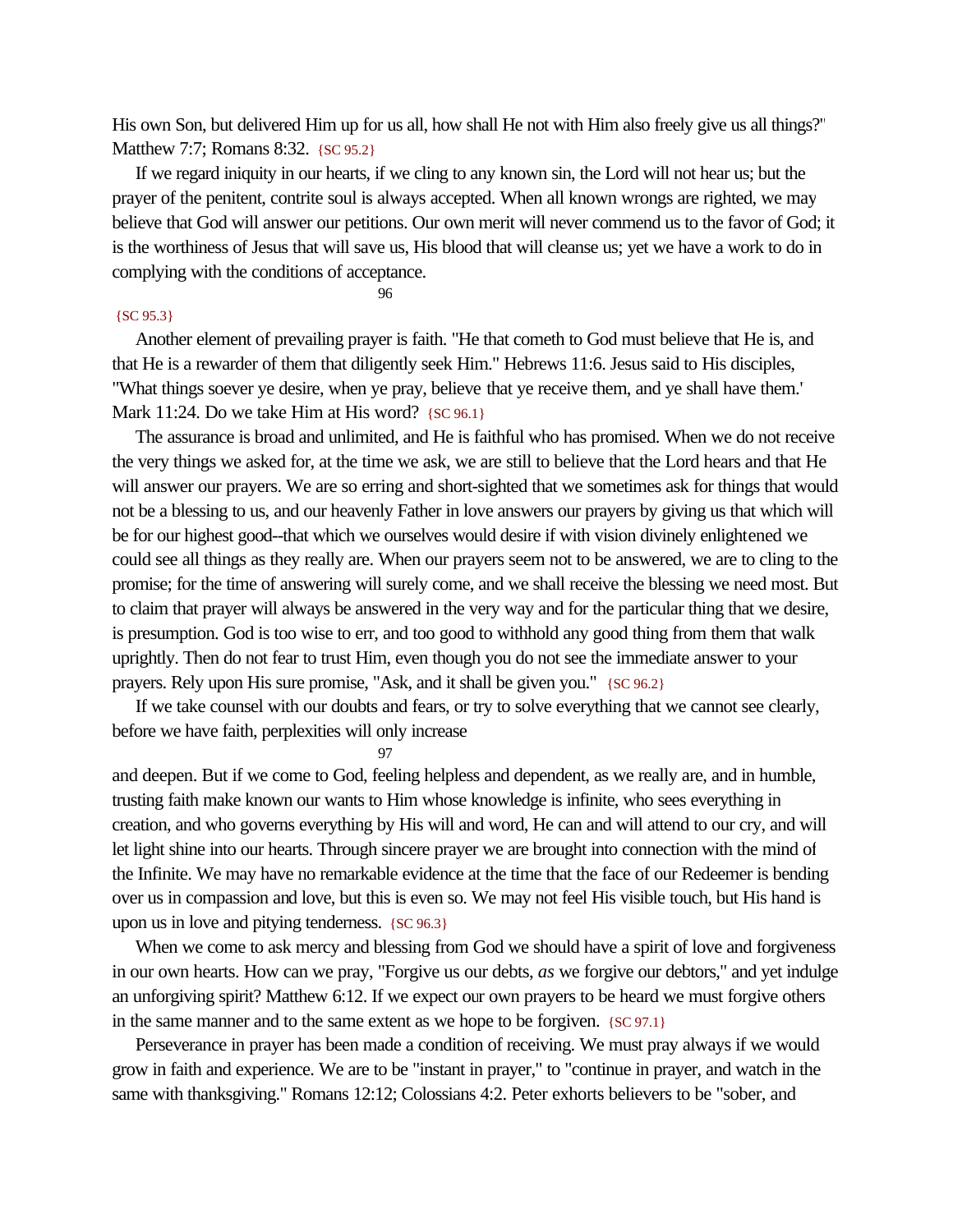watch unto prayer." 1 Peter 4:7. Paul directs, "In everything by prayer and supplication with thanksgiving let your requests be made known unto God." Philippians 4:6. "But ye, beloved," says Jude, "praying in the Holy Ghost, keep yourselves in the love of God." Jude 20, 21.

98

Unceasing prayer is the unbroken union of the soul with God, so that life from God flows into our life; and from our life, purity and holiness flow back to God. {SC 97.2}

 There is necessity for diligence in prayer; let nothing hinder you. Make every effort to keep open the communion between Jesus and your own soul. Seek every opportunity to go where prayer is wont to be made. Those who are really seeking for communion with God will be seen in the prayer meeting, faithful to do their duty and earnest and anxious to reap all the benefits they can gain. They will improve every opportunity of placing themselves where they can receive the rays of light from heaven. {SC 98.1}

 We should pray in the family circle, and above all we must not neglect secret prayer, for this is the life of the soul. It is impossible for the soul to flourish while prayer is neglected. Family or public prayer alone is not sufficient. In solitude let the soul be laid open to the inspecting eye of God. Secret prayer is to be heard only by the prayer-hearing God. No curious ear is to receive the burden of such petitions. In secret prayer the soul is free from surrounding influences, free from excitement. Calmly, yet fervently, will it reach out after God. Sweet and abiding will be the influence emanating from Him who seeth in secret, whose ear is open to hear the prayer arising from the heart. By calm, simple faith the soul holds communion with God and gathers to itself rays of divine light to strengthen and sustain it in the conflict with Satan. God is our tower of strength. {SC 98.2}

Pray in your closet, and as you go about your daily labor let your heart be often uplifted to God.

99

It was thus that Enoch walked with God. These silent prayers rise like precious incense before the throne of grace. Satan cannot overcome him whose heart is thus stayed upon God. {SC 98.3}

 There is no time or place in which it is inappropriate to offer up a petition to God. There is nothing that can prevent us from lifting up our hearts in the spirit of earnest prayer. In the crowds of the street, in the midst of a business engagement, we may send up a petition to God and plead for divine guidance, as did Nehemiah when he made his request before King Artaxerxes. A closet of communion may be found wherever we are. We should have the door of the heart open continually and our invitation going up that Jesus may come and abide as a heavenly guest in the soul. {SC 99.1}

 Although there may be a tainted, corrupted atmosphere around us, we need not breathe its miasma, but may live in the pure air of heaven. We may close every door to impure imaginings and unholy thoughts by lifting the soul into the presence of God through sincere prayer. Those whose hearts are open to receive the support and blessing of God will walk in a holier atmosphere than that of earth and will have constant communion with heaven. {SC 99.2}

 We need to have more distinct views of Jesus and a fuller comprehension of the value of eternal realities. The beauty of holiness is to fill the hearts of God's children; and that this may be accomplished, we should seek for divine disclosures of heavenly things. {SC 99.3}

 Let the soul be drawn out and upward, that God may grant us a breath of the heavenly atmosphere. We may keep so near to God that in every unexpected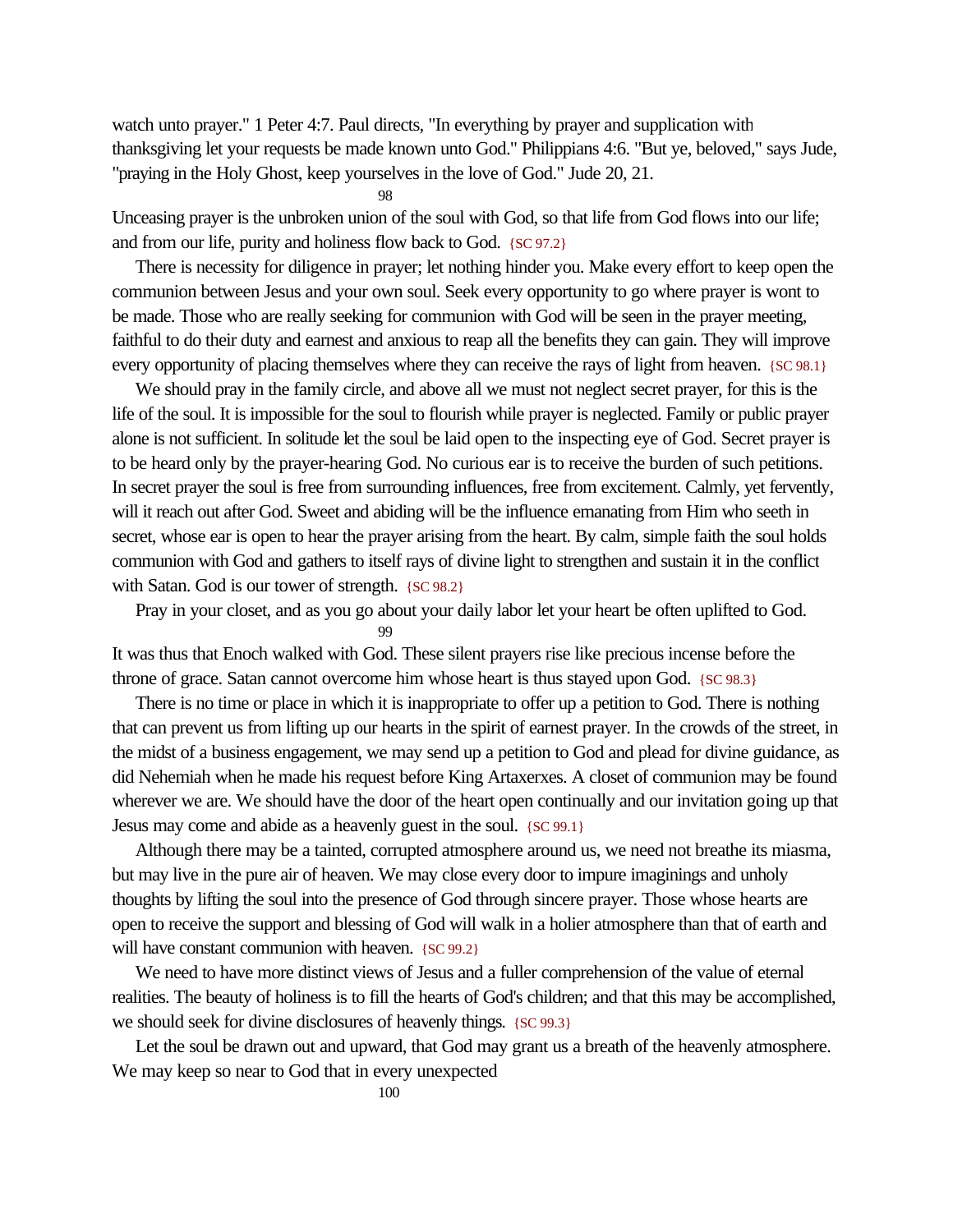trial our thoughts will turn to Him as naturally as the flower turns to the sun.  ${SC 99.4}$ 

 Keep your wants, your joys, your sorrows, your cares, and your fears before God. You cannot burden Him; you cannot weary Him. He who numbers the hairs of your head is not indifferent to the wants of His children. "The Lord is very pitiful, and of tender mercy." James 5:11. His heart of love is touched by our sorrows and even by our utterances of them. Take to Him everything that perplexes the mind. Nothing is too great for Him to bear, for He holds up worlds, He rules over all the affairs of the universe. Nothing that in any way concerns our peace is too small for Him to notice. There is no chapter in our experience too dark for Him to read; there is no perplexity too difficult for Him to unravel. No calamity can befall the least of His children, no anxiety harass the soul, no joy cheer, no sincere prayer escape the lips, of which our heavenly Father is unobservant, or in which He takes no immediate interest. "He healeth the broken in heart, and bindeth up their wounds." Psalm 147:3. The relations between God and each soul are as distinct and full as though there were not another soul upon the earth to share His watchcare, not another soul for whom He gave His beloved Son. {SC 100.1}

 Jesus said, "Ye shall ask in My name: and I say not unto you, that I will pray the Father for you: for the Father Himself loveth you." "I have chosen you: . . . that whatsoever ye shall ask of the Father in My name, He may give it you." John 16:26, 27; 15:16. But to pray in the name of Jesus is something more than a mere mention of that name at the beginning

#### 101

and the ending of a prayer. It is to pray in the mind and spirit of Jesus, while we believe His promises, rely upon His grace, and work His works. {SC 100.2}

 God does not mean that any of us should become hermits or monks and retire from the world in order to devote ourselves to acts of worship. The life must be like Christ's life--between the mountain and the multitude. He who does nothing but pray will soon cease to pray, or his prayers will become a formal routine. When men take themselves out of social life, away from the sphere of Christian duty and cross bearing; when they cease to work earnestly for the Master, who worked earnestly for them, they lose the subject matter of prayer and have no incentive to devotion. Their prayers become personal and selfish. They cannot pray in regard to the wants of humanity or the upbuilding of Christ's kingdom, pleading for strength wherewith to work. {SC 101.1}

We sustain a loss when we neglect the privilege of associating together to strengthen and encourage one another in the service of God. The truths of His word lose their vividness and importance in our minds. Our hearts cease to be enlightened and aroused by their sanctifying influence, and we decline in spirituality. In our association as Christians we lose much by lack of sympathy with one another. He who shuts himself up to himself is not filling the position that God designed he should. The proper cultivation of the social elements in our nature brings us into sympathy with others and is a means of development and strength to us in the service of God. {SC 101.2}

 If Christians would associate together, speaking to each other of the love of God and of the precious 102

truths of redemption, their own hearts would be refreshed and they would refresh one another. We may be daily learning more of our heavenly Father, gaining a fresh experience of His grace; then we shall desire to speak of His love; and as we do this, our own hearts will be warmed and encouraged. If we thought and talked more of Jesus, and less of self, we should have far more of His presence. {SC 101.3}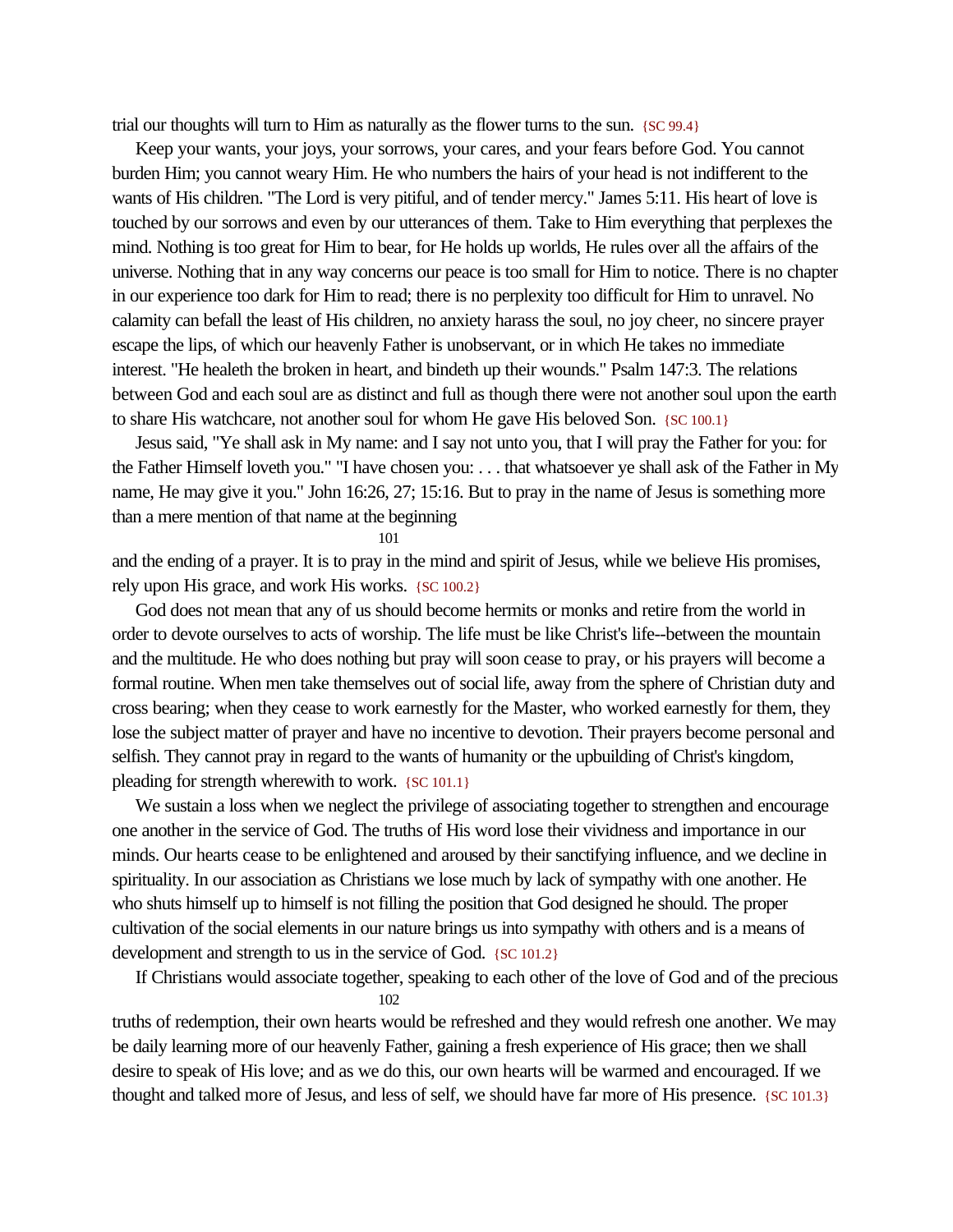If we would but think of God as often as we have evidence of His care for us we should keep Him ever in our thoughts and should delight to talk of Him and to praise Him. We talk of temporal things because we have an interest in them. We talk of our friends because we love them; our joys and our sorrows are bound up with them. Yet we have infinitely greater reason to love God than to love our earthly friends; it should be the most natural thing in the world to make Him first in all our thoughts, to talk of His goodness and tell of His power. The rich gifts He has bestowed upon us were not intended to absorb our thoughts and love so much that we should have nothing to give to God; they are constantly to remind us of Him and to bind us in bonds of love and gratitude to our heavenly Benefactor. We dwell too near the lowlands of earth. Let us raise our eyes to the open door of the sanctuary above, where the light of the glory of God shines in the face of Christ, who "is able also to save them to the uttermost that come unto God by Him." Hebrews 7:25. {SC 102.1}

 We need to praise God more "for His goodness, and for His wonderful works to the children of men." Psalm 107:8. Our devotional exercises should not

103

consist wholly in asking and receiving. Let us not be always thinking of our wants and never of the benefits we receive. We do not pray any too much, but we are too sparing of giving thanks. We are the constant recipients of God's mercies, and yet how little gratitude we express, how little we praise Him for what He has done for us. {SC 102.2}

 Anciently the Lord bade Israel, when they met together for His service, "Ye shall eat before the Lord your God, and ye shall rejoice in all that ye put your hand unto, ye and your households, wherein the Lord thy God hath blessed thee." Deuteronomy 12:7. That which is done for the glory of God should be done with cheerfulness, with songs of praise and thanksgiving, not with sadness and gloom. {SC 103.1}

 Our God is a tender, merciful Father. His service should not be looked upon as a heart-saddening, distressing exercise. It should be a pleasure to worship the Lord and to take part in His work. God would not have His children, for whom so great salvation has been provided, act as if He were a hard, exacting taskmaster. He is their best friend; and when they worship Him, He expects to be with them, to bless and comfort them, filling their hearts with joy and love. The Lord desires His children to take comfort in His service and to find more pleasure than hardship in His work. He desires that those who come to worship Him shall carry away with them precious thoughts of His care and love, that they may be cheered in all the employments of daily life, that they may have grace to deal honestly and faithfully in all things. {SC 103.2}

We must gather about the cross. Christ and Him

104

crucified should be the theme of contemplation, of conversation, and of our most joyful emotion. We should keep in our thoughts every blessing we receive from God, and when we realize His great love we should be willing to trust everything to the hand that was nailed to the cross for us. {SC 103.3}

 The soul may ascend nearer heaven on the wings of praise. God is worshiped with song and music in the courts above, and as we express our gratitude we are approximating to the worship of the heavenly hosts. "Whoso offereth praise glorifieth" God. Psalm 50:23. Let us with reverent joy come before our Creator, with "thanksgiving, and the voice of melody." Isaiah 51:3. {SC 104.1}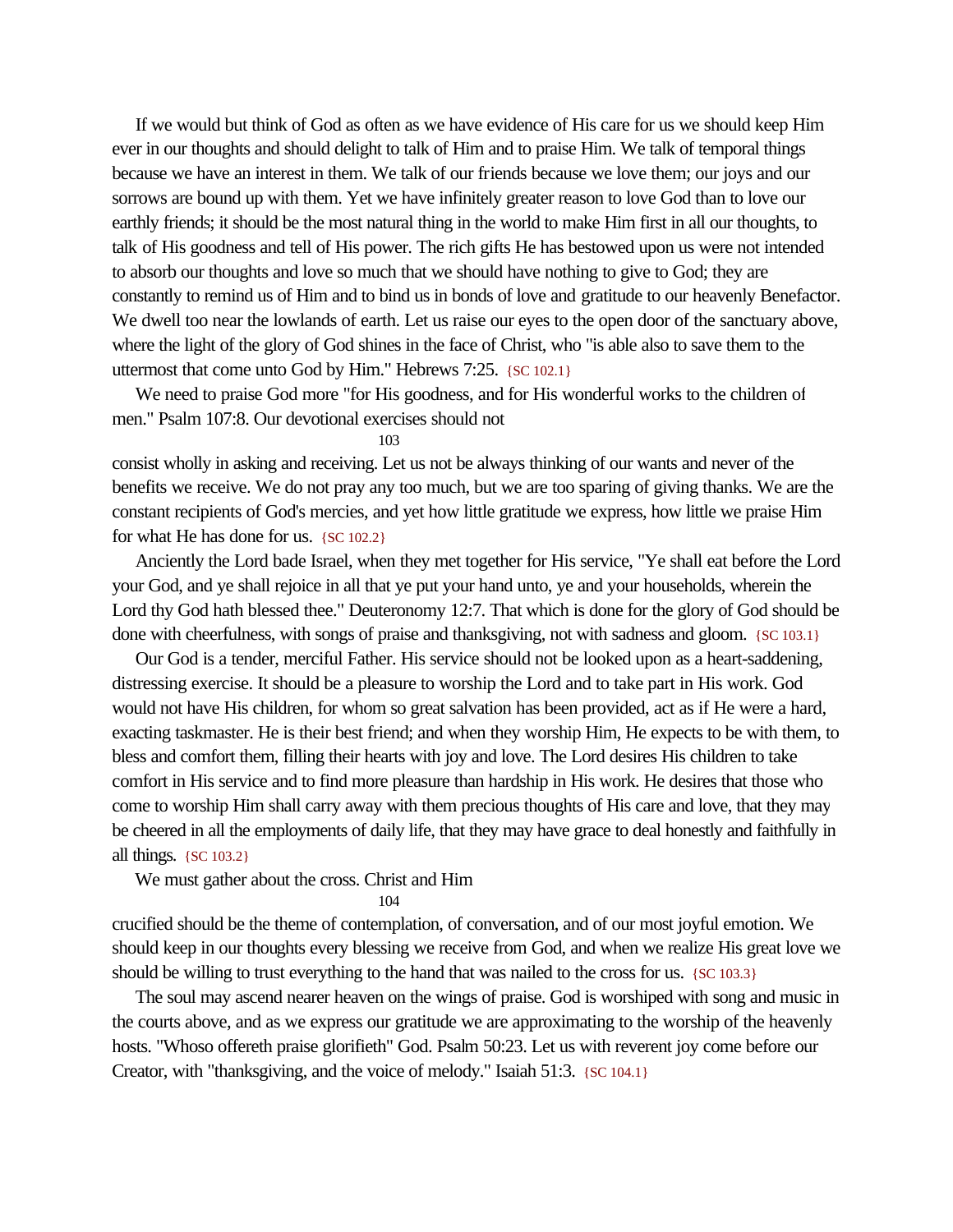# **BOOKS / SC - Steps to Christ (1892, 1893) / Chap. 12 - What to Do with Doubt Chap. 12 -** *What to Do with Doubt*

 Many, especially those who are young in the Christian life, are at times troubled with the suggestions of skepticism. There are in the Bible many things which they cannot explain, or even understand, and Satan employs these to shake their faith in the Scriptures as a revelation from God. They ask, "How shall I know the right way? If the Bible is indeed the word of God, how can I be freed from these doubts and perplexities?" {SC 105.1}

God never asks us to believe, without giving sufficient evidence upon which to base our faith. His existence, His character, the truthfulness of His word, are all established by testimony that appeals to our reason; and this testimony is abundant. Yet God has never removed the possibility of doubt. Our faith must rest upon evidence, not demonstration. Those who wish to doubt will have opportunity; while those who really desire to know the truth will find plenty of evidence on which to rest their faith. {SC 105.2}

 It is impossible for finite minds fully to comprehend the character or the works of the Infinite One. To the keenest intellect, the most highly educated mind, that holy Being must ever remain clothed in mystery. "Canst thou by searching find out God? canst thou find out the Almighty unto perfection? It is as high as heaven; what canst thou do? deeper than hell; what canst thou know?" Job 11:7, 8.

### {SC 105.3}

106

 The apostle Paul exclaims, "O the depth of the riches both of the wisdom and knowledge of God! how unsearchable are His judgments, and His ways past finding out!" Romans 11:33. But though "clouds and darkness are round about Him," "righteousness and judgment are the foundation of His throne." Psalm 97:2, R.V. We can so far comprehend His dealings with us, and the motives by which He is actuated, that we may discern boundless love and mercy united to infinite power. We can understand as much of His purposes as it is for our good to know; and beyond this we must still trust the hand that is omnipotent, the heart that is full of love. {SC 106.1}

 The word of God, like the character of its divine Author, presents mysteries that can never be fully comprehended by finite beings. The entrance of sin into the world, the incarnation of Christ, regeneration, the resurrection, and many other subjects presented in the Bible, are mysteries too deep for the human mind to explain, or even fully to comprehend. But we have no reason to doubt God's word because we cannot understand the mysteries of His providence. In the natural world we are constantly surrounded with mysteries that we cannot fathom. The very humblest forms of life present a problem that the wisest of philosophers is powerless to explain. Everywhere are wonders beyond our ken. Should we then be surprised to find that in the spiritual world also there are mysteries that we cannot fathom? The difficulty lies solely in the weakness and narrowness of the human mind. God has given us in the Scriptures sufficient evidence of their divine character, and we are not to 107

doubt His word because we cannot understand all the mysteries of His providence. {SC 106.2}

The apostle Peter says that there are in Scripture "things hard to be understood, which they that are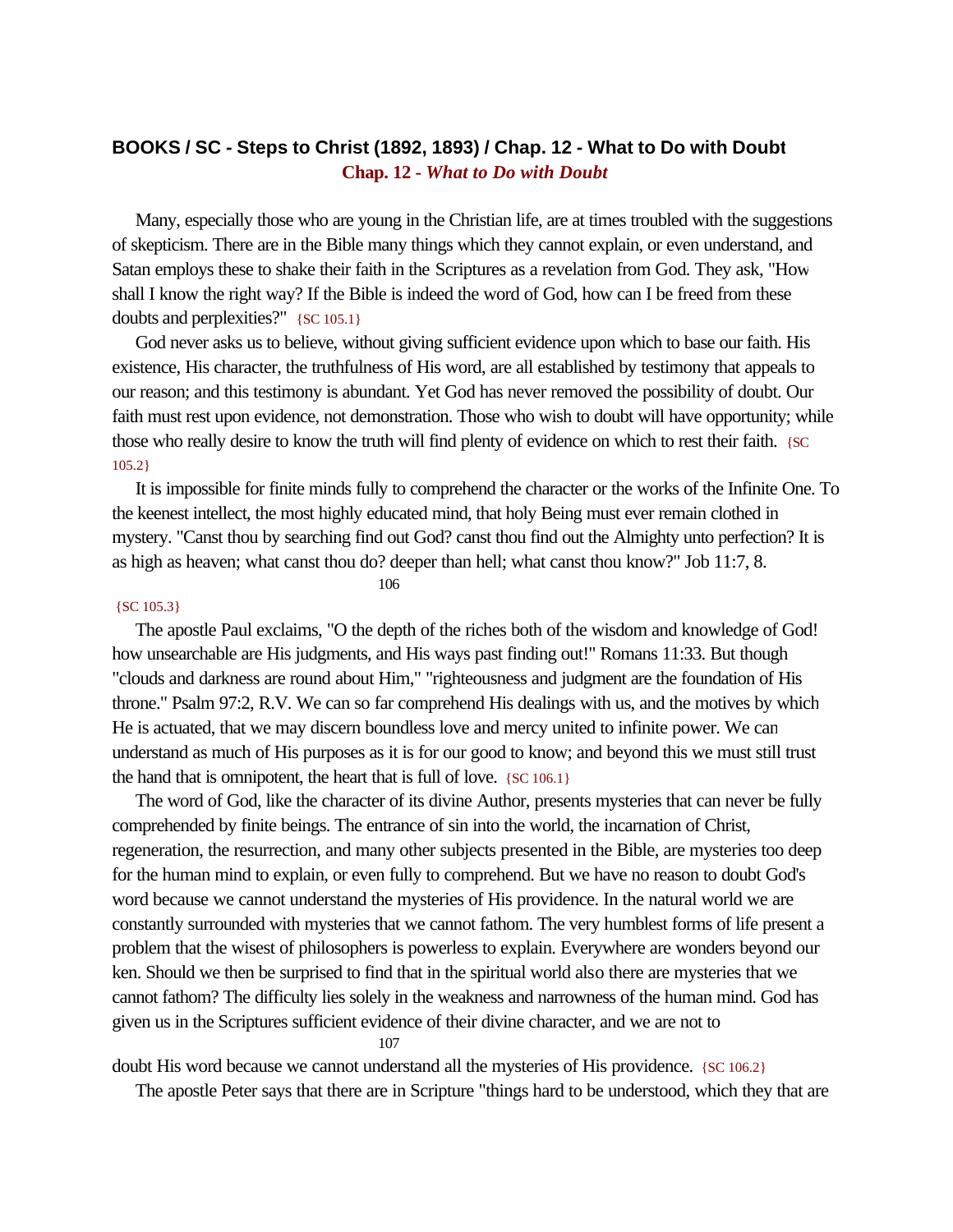unlearned and unstable wrest . . . unto their own destruction." 2 Peter 3:16. The difficulties of Scripture have been urged by skeptics as an argument against the Bible; but so far from this, they constitute a strong evidence of its divine inspiration. If it contained no account of God but that which we could easily comprehend; if His greatness and majesty could be grasped by finite minds, then the Bible would not bear the unmistakable credentials of divine authority. The very grandeur and mystery of the themes presented should inspire faith in it as the word of God. {SC 107.1}

 The Bible unfolds truth with a simplicity and a perfect adaptation to the needs and longings of the human heart, that has astonished and charmed the most highly cultivated minds, while it enables the humblest and uncultured to discern the way of salvation. And yet these simply stated truths lay hold upon subjects so elevated, so far-reaching, so infinitely beyond the power of human comprehension, that we can accept them only because God has declared them. Thus the plan of redemption is laid open to us, so that every soul may see the steps he is to take in repentance toward God and faith toward our Lord Jesus Christ, in order to be saved in God's appointed way; yet beneath these truths, so easily understood, lie mysteries that are the hiding of His glory--mysteries that overpower the mind in its research, yet inspire the sincere seeker for truth with reverence and faith. The more

108

he searches the Bible, the deeper is his conviction that it is the word of the living God, and human reason bows before the majesty of divine revelation. {SC 107.2}

 To acknowledge that we cannot fully comprehend the great truths of the Bible is only to admit that the finite mind is inadequate to grasp the infinite; that man, with his limited, human knowledge, cannot understand the purposes of Omniscience. {SC 108.1}

 Because they cannot fathom all its mysteries, the skeptic and the infidel reject God's word; and not all who profess to believe the Bible are free from danger on this point. The apostle says, "Take heed, brethren, lest there be in any of you an evil heart of unbelief, in departing from the living God." Hebrews 3:12. It is right to study closely the teachings of the Bible and to search into "the deep things of God" so far as they are revealed in Scripture. 1 Corinthians 2:10. While "the secret things belong unto the Lord our God," "those things which are revealed belong unto us." Deuteronomy 29:29. But it is Satan's work to pervert the investigative powers of the mind. A certain pride is mingled with the consideration of Bible truth, so that men feel impatient and defeated if they cannot explain every portion of Scripture to their satisfaction. It is too humiliating to them to acknowledge that they do not understand the inspired words. They are unwilling to wait patiently until God shall see fit to reveal the truth to them. They feel that their unaided human wisdom is sufficient to enable them to comprehend the Scripture, and failing to do this, they virtually deny its authority. It is true that many theories and doctrines popularly supposed to be derived from the Bible have no foundation in its teaching, and indeed are

109

contrary to the whole tenor of inspiration. These things have been a cause of doubt and perplexity to many minds. They are not, however, chargeable to God's word, but to man's perversion of it. {SC 108.2}

 If it were possible for created beings to attain to a full understanding of God and His works, then, having reached this point, there would be for them no further discovery of truth, no growth in knowledge, no further development of mind or heart. God would no longer be supreme; and man, having reached the limit of knowledge and attainment, would cease to advance. Let us thank God that it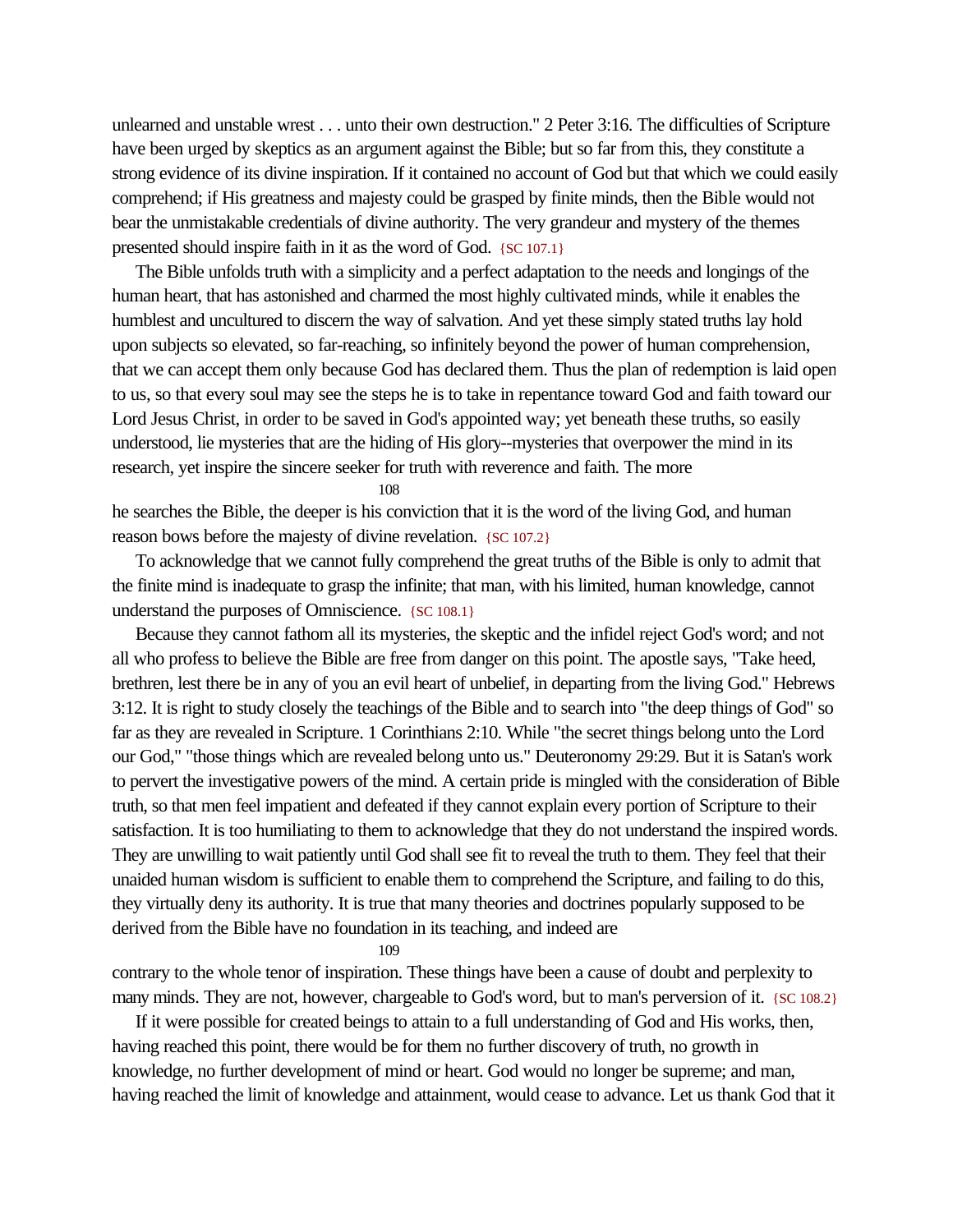is not so. God is infinite; in Him are "all the treasures of wisdom and knowledge." Colossians 2:3. And to all eternity men may be ever searching, ever learning, and yet never exhaust the treasures of His wisdom, His goodness, and His power. {SC 109.1}

 God intends that even in this life the truths of His word shall be ever unfolding to His people. There is only one way in which this knowledge can be obtained. We can attain to an understanding of God's word only through the illumination of that Spirit by which the word was given. "The things of God knoweth no man, but the Spirit of God;" "for the Spirit searcheth all things, yea, the deep things of God." 1 Corinthians 2:11, 10. And the Saviour's promise to His followers was, "When He, the Spirit of truth, is come, He will guide you into all truth. . . . For He shall receive of Mine, and shall show it unto you." John 16:13, 14. {SC 109.2}

 God desires man to exercise his reasoning powers; and the study of the Bible will strengthen and elevate the mind as no other study can. Yet we are to beware

110

of deifying reason, which is subject to the weakness and infirmity of humanity. If we would not have the Scriptures clouded to our understanding, so that the plainest truths shall not be comprehended, we must have the simplicity and faith of a little child, ready to learn, and beseeching the aid of the Holy Spirit. A sense of the power and wisdom of God, and of our inability to comprehend His greatness, should inspire us with humility, and we should open His word, as we would enter His presence, with holy awe. When we come to the Bible, reason must acknowledge an authority superior to itself, and heart and intellect must bow to the great I AM.  ${SC 109.3}$ 

 There are many things apparently difficult or obscure, which God will make plain and simple to those who thus seek an understanding of them. But without the guidance of the Holy Spirit we shall be continually liable to wrest the Scriptures or to misinterpret them. There is much reading of the Bible that is without profit and in many cases a positive injury. When the word of God is opened without reverence and without prayer; when the thoughts and affections are not fixed upon God, or in harmony with His will, the mind is clouded with doubts; and in the very study of the Bible, skepticism strengthens. The enemy takes control of the thoughts, and he suggests interpretations that are not correct. Whenever men are not in word and deed seeking to be in harmony with God, then, however learned they may be, they are liable to err in their understanding of Scripture, and it is not safe to trust to their explanations. Those who look to the Scriptures to find discrepancies, have not spiritual

111

insight. With distorted vision they will see many causes for doubt and unbelief in things that are really plain and simple.  ${SC 110.1}$ 

 Disguise it as they may, the real cause of doubt and skepticism, in most cases, is the love of sin. The teachings and restrictions of God's word are not welcome to the proud, sin-loving heart, and those who are unwilling to obey its requirements are ready to doubt its authority. In order to arrive at truth, we must have a sincere desire to know the truth and a willingness of heart to obey it. And all who come in this spirit to the study of the Bible will find abundant evidence that it is God's word, and they may gain an understanding of its truths that will make them wise unto salvation. {SC 111.1}

 Christ has said, "If any man willeth to do His will, he shall know of the teaching." John 7:17, R.V. Instead of questioning and caviling concerning that which you do not understand, give heed to the light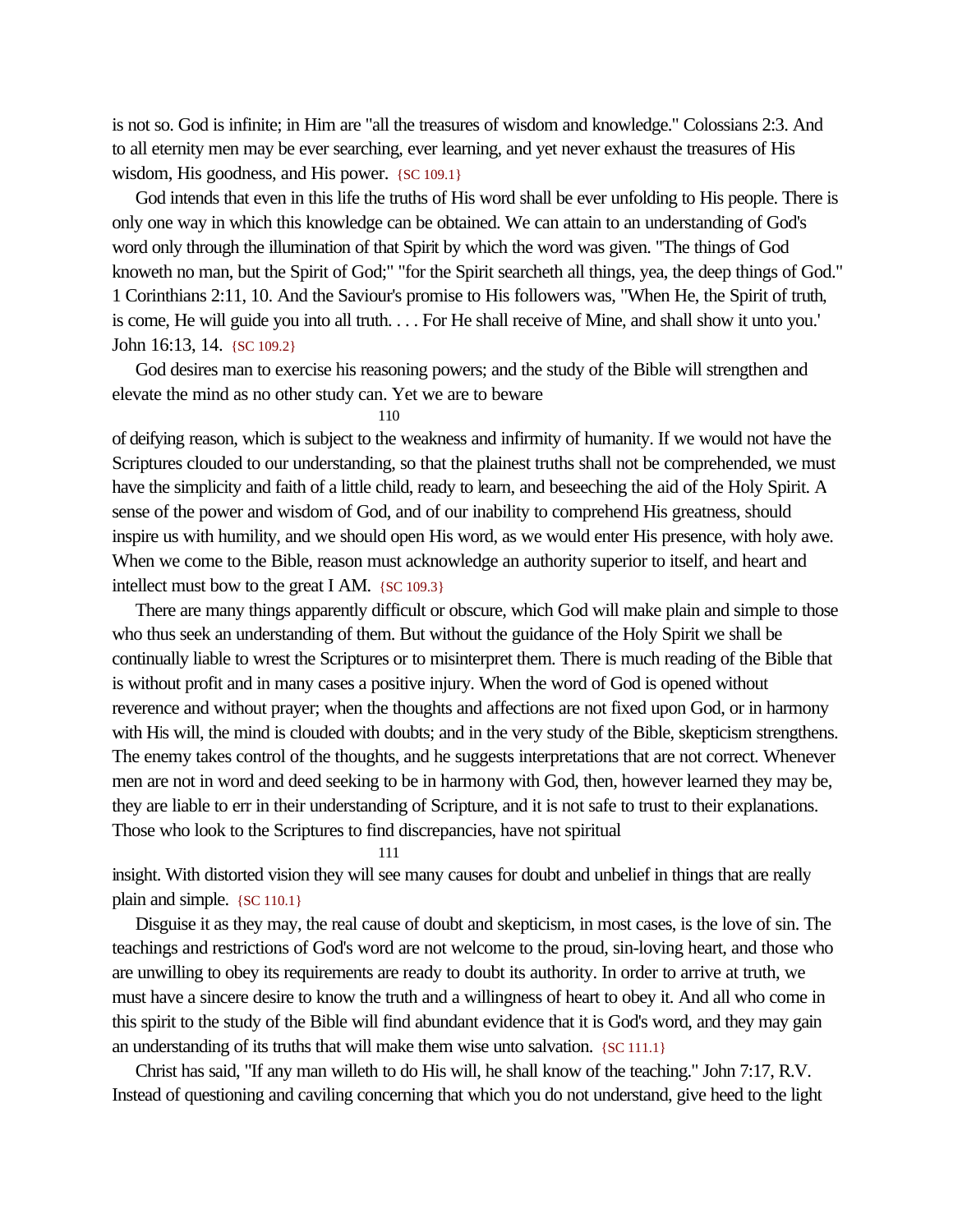that already shines upon you, and you will receive greater light. By the grace of Christ, perform every duty that has been made plain to your understanding, and you will be enabled to understand and perform those of which you are now in doubt. {SC 111.2}

 There is an evidence that is open to all,--the most highly educated, and the most illiterate,--the evidence of experience. God invites us to prove for ourselves the reality of His word, the truth of His promises. He bids us "taste and see that the Lord is good." Psalm 34:8. Instead of depending upon the word of another, we are to taste for ourselves. He declares, "Ask, and ye shall receive." John 16:24. His promises will be

112

fulfilled. They have never failed; they never can fail. And as we draw near to Jesus, and rejoice in the fullness of His love, our doubt and darkness will disappear in the light of His presence. {SC 111.3}

 The apostle Paul says that God "hath delivered us from the power of darkness, and hath translated us into the kingdom of His dear Son." Colossians 1:13. And everyone who has passed from death unto life is able to "set to his seal that God is true." John 3:33. He can testify, "I needed help, and I found it in Jesus. Every want was supplied, the hunger of my soul was satisfied; and now the Bible is to me the revelation of Jesus Christ. Do you ask why I believe in Jesus? Because He is to me a divine Saviour. Why do I believe the Bible? Because I have found it to be the voice of God to my soul." We may have the witness in ourselves that the Bible is true, that Christ is the Son of God. We know that we are not following cunningly devised fables. {SC 112.1}

 Peter exhorts his brethren to "grow in grace, and in the knowledge of our Lord and Saviour Jesus Christ." 2 Peter 3:18. When the people of God are growing in grace, they will be constantly obtaining a clearer understanding of His word. They will discern new light and beauty in its sacred truths. This has been true in the history of the church in all ages, and thus it will continue to the end. "The path of the righteous is as the light of dawn, that shineth more and more unto the perfect day." Proverbs 4:18, R.V., margin. {SC 112.2}

By faith we may look to the hereafter and grasp the pledge of God for a growth of intellect, the

113

human faculties uniting with the divine, and every power of the soul being brought into direct contact with the Source of light. We may rejoice that all which has perplexed us in the providences of God will then be made plain, things hard to be understood will then find an explanation; and where our finite minds discovered only confusion and broken purposes, we shall see the most perfect and beautiful harmony. "Now we see through a glass, darkly; but then face to face: now I know in part; but then shall I know even as also I am known." 1 Corinthians 13:12. {SC 112.3}

# **BOOKS / SC - Steps to Christ (1892, 1893) / Chap. 13 - Rejoicing in the Lord Chap. 13 -** *Rejoicing in the Lord*

 The children of God are called to be representatives of Christ, showing forth the goodness and mercy of the Lord. As Jesus has revealed to us the true character of the Father, so we are to reveal Christ to a world that does not know His tender, pitying love. "As Thou hast sent Me into the world,"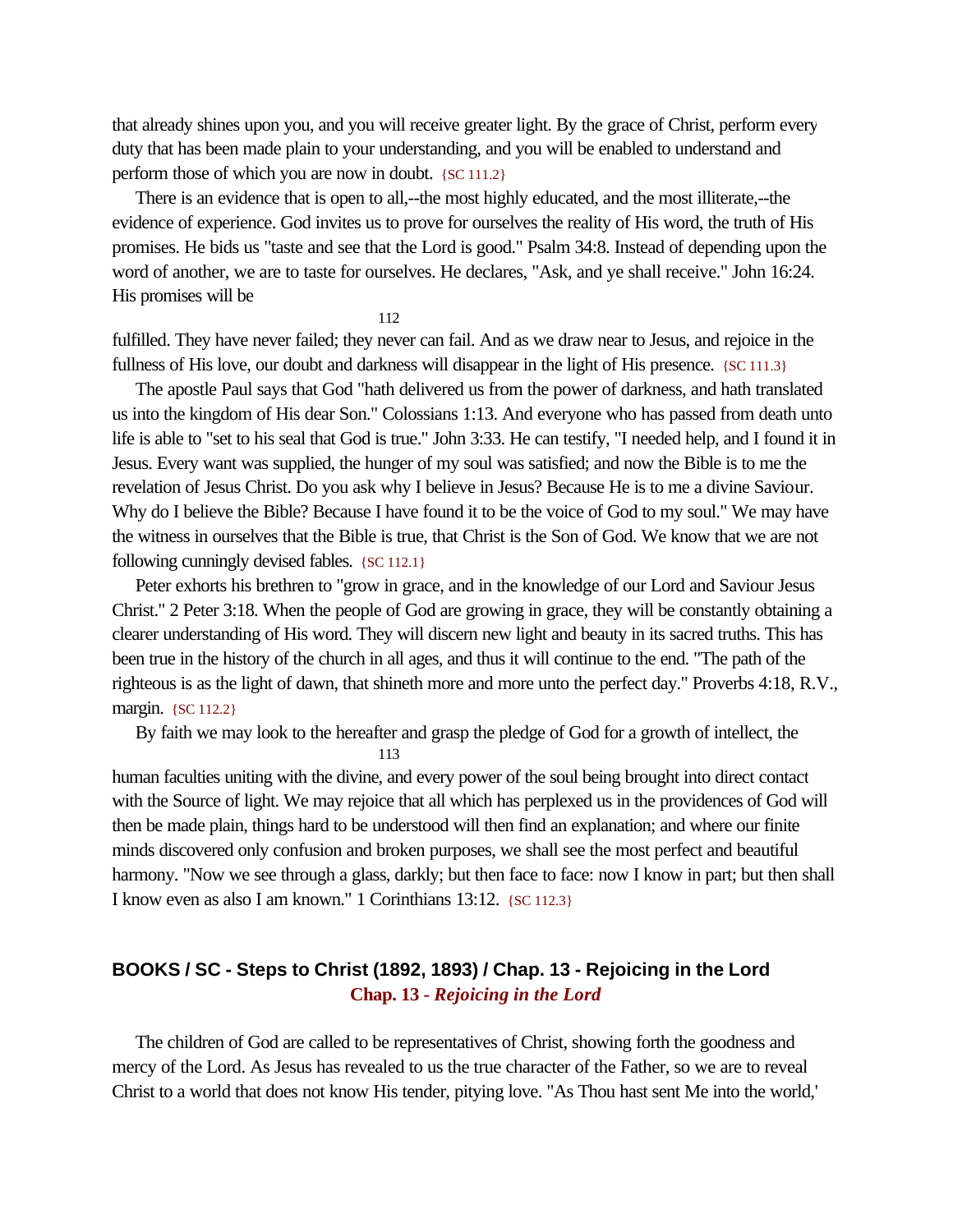said Jesus, "even so have I also sent them into the world." "I in them, and Thou in Me; . . . that the world may know that Thou hast sent Me." John 17: 18, 23. The apostle Paul says to the disciples of Jesus, "Ye are manifestly declared to be the epistle of Christ," "known and read of all men." 2 Corinthians 3:3, 2. In every one of His children, Jesus sends a letter to the world. If you are Christ's follower, He sends in you a letter to the family, the village, the street, where you live. Jesus, dwelling in you, desires to speak to the hearts of those who are not acquainted with Him. Perhaps they do not read the Bible, or do not hear the voice that speaks to them in its pages; they do not see the love of God through His works. But if you are a true representative of Jesus, it may be that through you they will be led to understand something of His goodness and be won to love and serve Him.  ${S}C 115.1}$ 

 Christians are set as light bearers on the way to heaven. They are to reflect to the world the light shining upon them from Christ. Their life and character should be such that through them others will get a right conception of Christ and of His service.

#### {SC 115.2}

 If we do represent Christ, we shall make His service appear attractive, as it really is. Christians who gather up gloom and sadness to their souls, and murmur and complain, are giving to others a false representation of God and the Christian life. They give the impression that God is not pleased to have His children happy, and in this they bear false witness against our heavenly Father. {SC 116.1}

 Satan is exultant when he can lead the children of God into unbelief and despondency. He delights to see us mistrusting God, doubting His willingness and power to save us. He loves to have us feel that the Lord will do us harm by His providences. It is the work of Satan to represent the Lord as lacking in compassion and pity. He misstates the truth in regard to Him. He fills the imagination with false ideas concerning God; and instead of dwelling upon the truth in regard to our heavenly Father, we too often fix our minds upon the misrepresentations of Satan and dishonor God by distrusting Him and murmuring against Him. Satan ever seeks to make the religious life one of gloom. He desires it to appear toilsome and difficult; and when the Christian presents in his own life this view of religion, he is, through his unbelief, seconding the falsehood of Satan. {SC 116.2}

 Many, walking along the path of life, dwell upon their mistakes and failures and disappointments, and their hearts are filled with grief and discouragement. While I was in Europe, a sister who had been doing this, and who was in deep distress, wrote to me, asking for some word of encouragement. The night after I had read her letter I dreamed that I was in a garden, and one who seemed to be the owner of 117

the garden was conducting me through its paths. I was gathering the flowers and enjoying their fragrance, when this sister, who had been walking by my side, called my attention to some unsightly briers that were impeding her way. There she was mourning and grieving. She was not walking in the pathway, following the guide, but was walking among the briers and thorns. "Oh," she mourned, "is it not a pity that this beautiful garden is spoiled with thorns?" Then the guide said, "Let the thorns alone, for they will only wound you. Gather the roses, the lilies, and the pinks." {SC 116.3}

 Have there not been some bright spots in your experience? Have you not had some precious seasons when your heart throbbed with joy in response to the Spirit of God? When you look back into the chapters of your life experience do you not find some pleasant pages? Are not God's promises, like

116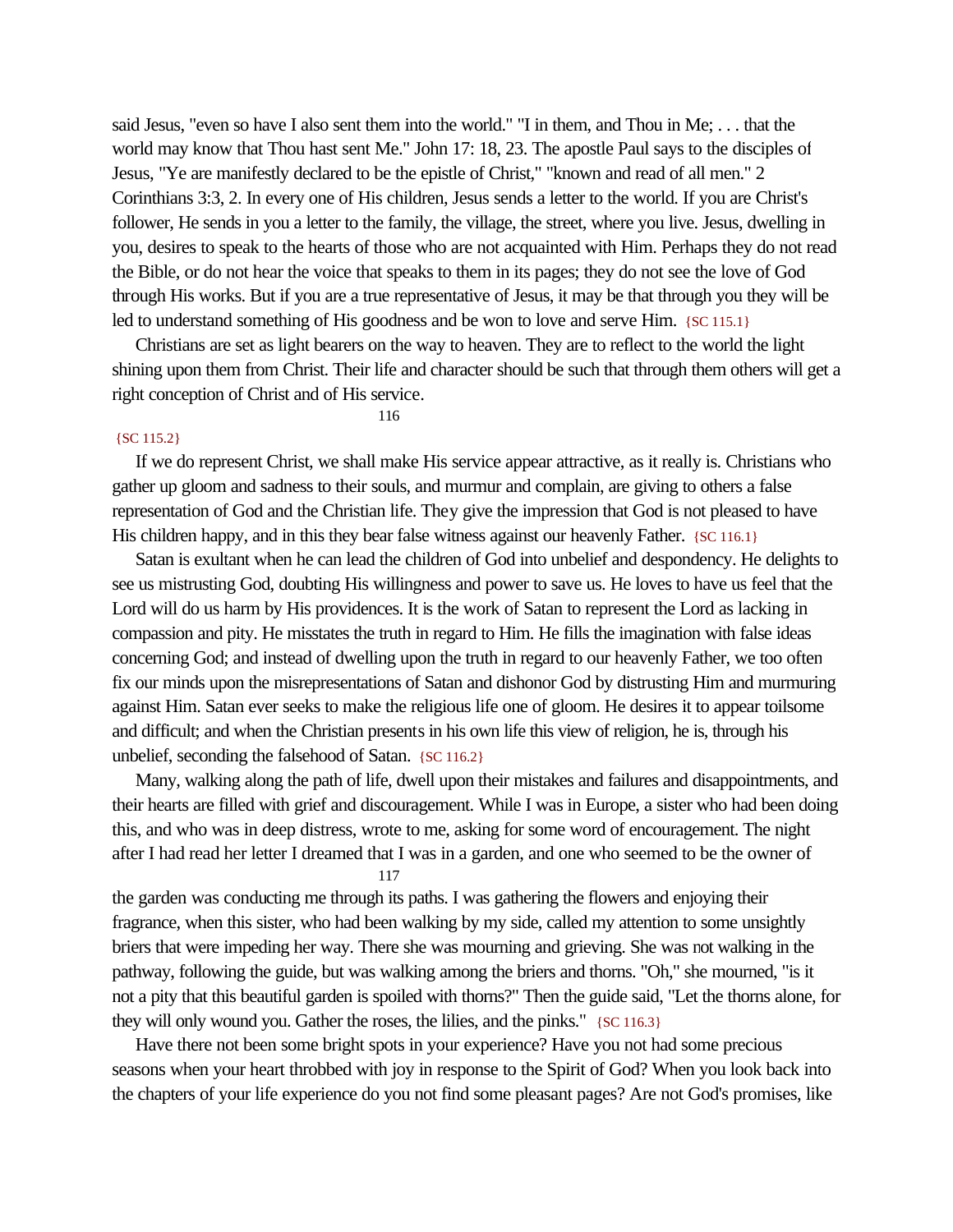the fragrant flowers, growing beside your path on every hand? Will you not let their beauty and sweetness fill your heart with joy? {SC 117.1}

 The briers and thorns will only wound and grieve you; and if you gather only these things, and present them to others, are you not, besides slighting the goodness of God yourself, preventing those around you from walking in the path of life? {SC 117.2}

 It is not wise to gather together all the unpleasant recollections of a past life,--its iniquities and disappointments,--to talk over them and mourn over them until we are overwhelmed with discouragement. A discouraged soul is filled with darkness, shutting out the light of God from his own soul and casting a shadow upon the pathway of others.

118

#### {SC 117.3}

 Thank God for the bright pictures which He has presented to us. Let us group together the blessed assurances of His love, that we may look upon them continually: The Son of God leaving His Father's throne, clothing His divinity with humanity, that He might rescue man from the power of Satan; His triumph in our behalf, opening heaven to men, revealing to human vision the presence chamber where the Deity unveils His glory; the fallen race uplifted from the pit of ruin into which sin had plunged it, and brought again into connection with the infinite God, and having endured the divine test through faith in our Redeemer, clothed in the righteousness of Christ, and exalted to His throne--these are the pictures which God would have us contemplate. {SC 118.1}

 When we seem to doubt God's love and distrust His promises we dishonor Him and grieve His Holy Spirit. How would a mother feel if her children were constantly complaining of her, just as though she did not mean them well, when her whole life's effort had been to forward their interests and to give them comfort? Suppose they should doubt her love; it would break her heart. How would any parent feel to be thus treated by his children? And how can our heavenly Father regard us when we distrust His love, which has led Him to give His only-begotten Son that we might have life? The apostle writes, "He that spared not His own Son, but delivered Him up for us all, how shall He not with Him also freely give us all things?" Romans 8:32. And yet how many, by their actions, if not in word, are saying, "The Lord does

#### 119

not mean this for me. Perhaps He loves others, but He does not love me." {SC 118.2}

 All this is harming your own soul; for every word of doubt you utter is inviting Satan's temptations; it is strengthening in you the tendency to doubt, and it is grieving from you the ministering angels. When Satan tempts you, breathe not a word of doubt or darkness. If you choose to open the door to his suggestions, your mind will be filled with distrust and rebellious questioning. If you talk out your feelings, every doubt you express not only reacts upon yourself, but it is a seed that will germinate and bear fruit in the life of others, and it may be impossible to counteract the influence of your words. You yourself may be able to recover from the season of temptation and from the snare of Satan, but others who have been swayed by your influence may not be able to escape from the unbelief you have suggested. How important that we speak only those things that will give spiritual strength and life! {SC 119.1}

 Angels are listening to hear what kind of report you are bearing to the world about your heavenly Master. Let your conversation be of Him who liveth to make intercession for you before the Father.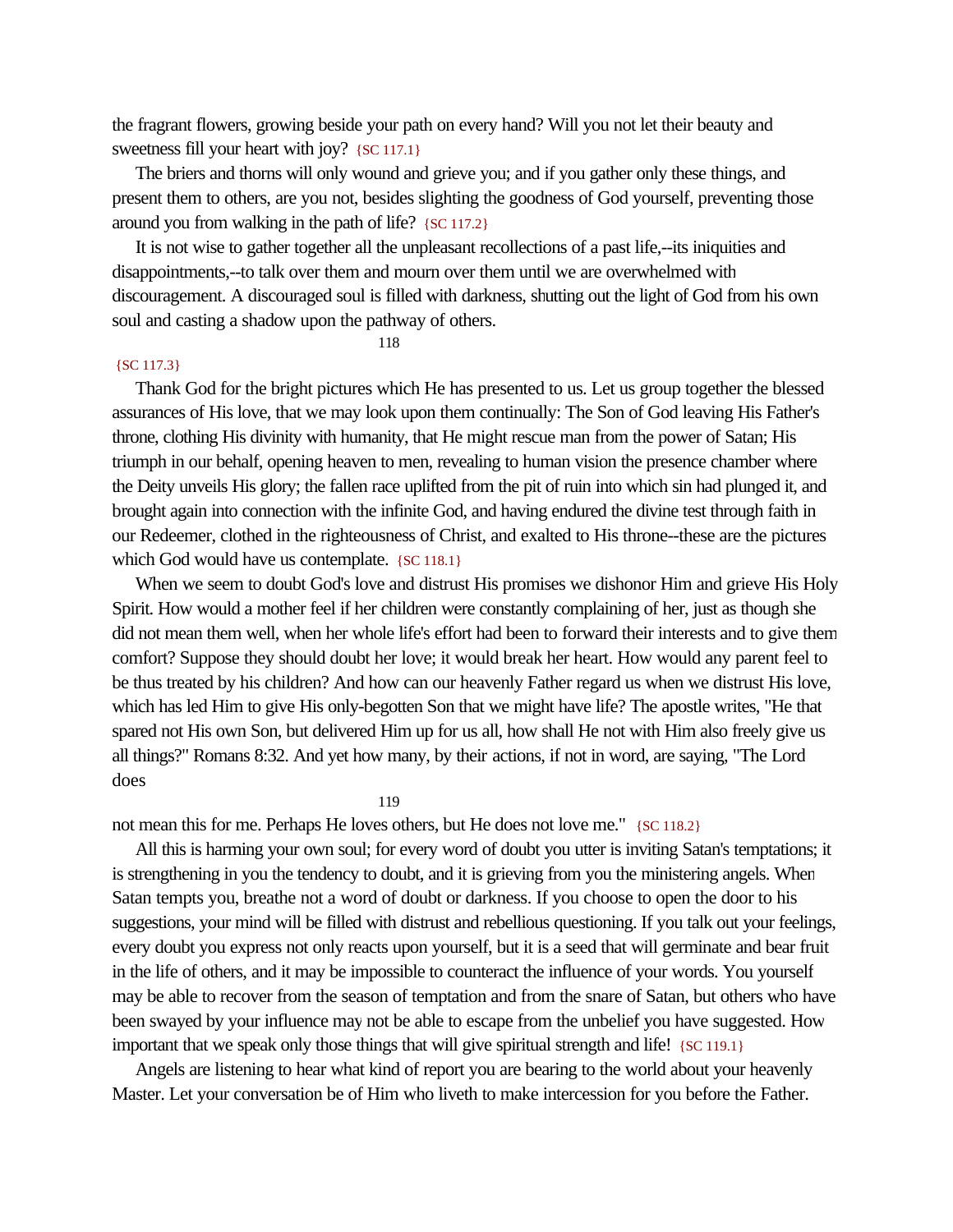When you take the hand of a friend, let praise to God be on your lips and in your heart. This will attract his thoughts to Jesus. {SC 119.2}

 All have trials; griefs hard to bear, temptations hard to resist. Do not tell your troubles to your fellow mortals, but carry everything to God in prayer. Make it a rule never to utter one word of doubt or discouragement. You can do much to brighten the

### 120

life of others and strengthen their efforts, by words of hope and holy cheer. {SC 119.3}

 There is many a brave soul sorely pressed by temptation, almost ready to faint in the conflict with self and with the powers of evil. Do not discourage such a one in his hard struggle. Cheer him with brave, hopeful words that shall urge him on his way. Thus the light of Christ may shine from you. "None of us liveth to himself." Romans 14:7. By our unconscious influence others may be encouraged and strengthened, or they may be discouraged, and repelled from Christ and the truth. {SC 120.1}

 There are many who have an erroneous idea of the life and character of Christ. They think that He was devoid of warmth and sunniness, that He was stern, severe, and joyless. In many cases the whole religious experience is colored by these gloomy views. {SC 120.2}

 It is often said that Jesus wept, but that He was never known to smile. Our Saviour was indeed a Man of Sorrows, and acquainted with grief, for He opened His heart to all the woes of men. But though His life was self-denying and shadowed with pain and care, His spirit was not crushed. His countenance did not wear an expression of grief and repining, but ever one of peaceful serenity. His heart was a wellspring of life, and wherever He went He carried rest and peace, joy and gladness. {SC 120.3}

 Our Saviour was deeply serious and intensely in earnest, but never gloomy or morose. The life of those who imitate Him will be full of earnest purpose; they will have a deep sense of personal responsibility. Levity will be repressed; there will be no

121

boisterous merriment, no rude jesting; but the religion of Jesus gives peace like a river. It does not quench the light of joy; it does not restrain cheerfulness nor cloud the sunny, smiling face. Christ came not to be ministered unto but to minister; and when His love reigns in the heart, we shall follow His example. {SC 120.4}

 If we keep uppermost in our minds the unkind and unjust acts of others we shall find it impossible to love them as Christ has loved us; but if our thoughts dwell upon the wondrous love and pity of Christ for us, the same spirit will flow out to others. We should love and respect one another, notwithstanding the faults and imperfections that we cannot help seeing. Humility and self-distrust should be cultivated, and a patient tenderness with the faults of others. This will kill out all narrowing selfishness and make us large-hearted and generous. {SC 121.1}

 The psalmist says, "Trust in the Lord, and do good; so shalt thou dwell in the land, and verily thou shalt be fed." Psalm 37:3. "Trust in the Lord." Each day has its burdens, its cares and perplexities; and when we meet how ready we are to talk of our difficulties and trials. So many borrowed troubles intrude, so many fears are indulged, such a weight of anxiety is expressed, that one might suppose we had no pitying, loving Saviour ready to hear all our requests and to be to us a present help in every time of need. {SC 121.2}

Some are always fearing, and borrowing trouble. Every day they are surrounded with the tokens of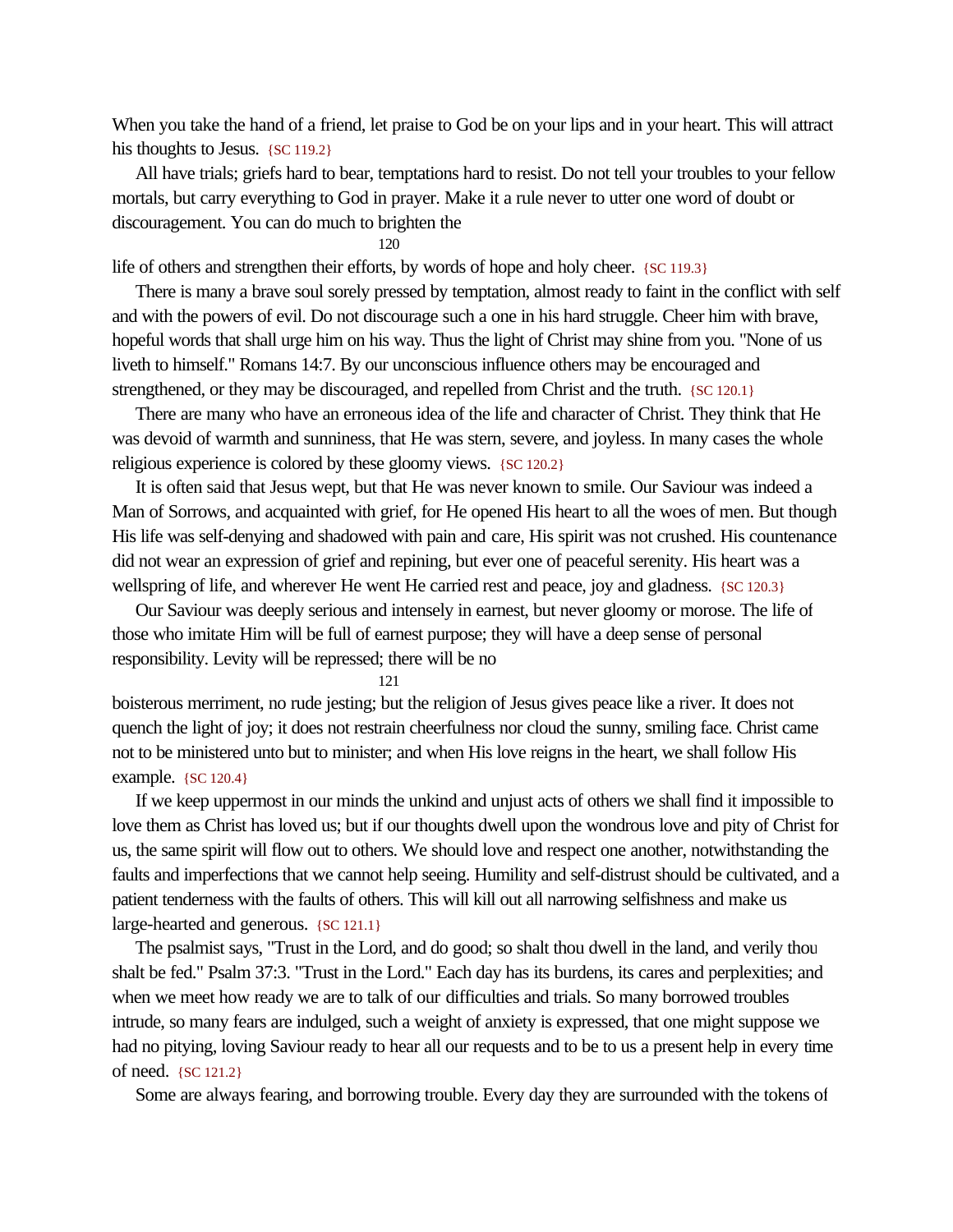God's love; every day they are enjoying the bounties of His providence; but they overlook these present 122

blessings. Their minds are continually dwelling upon something disagreeable which they fear may come; or some difficulty may really exist which, though small, blinds their eyes to the many things that demand gratitude. The difficulties they encounter, instead of driving them to God, the only source of their help, separate them from Him because they awaken unrest and repining. {SC 121.3}

 Do we well to be thus unbelieving? Why should we be ungrateful and distrustful? Jesus is our friend; all heaven is interested in our welfare. We should not allow the perplexities and worries of everyday life to fret the mind and cloud the brow. If we do we shall always have something to vex and annoy. We should not indulge a solicitude that only frets and wears us, but does not help us to bear trials. {SC 122.1}

 You may be perplexed in business; your prospects may grow darker and darker, and you may be threatened with loss; but do not become discouraged; cast your care upon God, and remain calm and cheerful. Pray for wisdom to manage your affairs with discretion, and thus prevent loss and disaster. Do all you can on your part to bring about favorable results. Jesus has promised His aid, but not apart from our effort. When, relying upon our Helper, you have done all you can, accept the result cheerfully. {SC 122.2}

 It is not the will of God that His people should be weighed down with care. But our Lord does not deceive us. He does not say to us, "Do not fear; there are no dangers in your path." He knows there are trials and dangers, and He deals with us plainly. He does not propose to take His people out of a world of sin and evil, but He points them to a never-failing

123

refuge. His prayer for His disciples was, "I pray not that Thou shouldest take them out of the world, but that Thou shouldest keep them from the evil." "In the world," He says, "ye shall have tribulation: but be of good cheer; I have overcome the world." John 17:15, 16:33. {SC 122.3}

 In His Sermon on the Mount, Christ taught His disciples precious lessons in regard to the necessity of trusting in God. These lessons were designed to encourage the children of God through all ages, and they have come down to our time full of instruction and comfort. The Saviour pointed His followers to the birds of the air as they warbled their carols of praise, unencumbered with thoughts of care, for "they sow not, neither do they reap." And yet the great Father provides for their needs. The Saviour asks, "Are ye not much better than they?" Matthew 6:26. The great Provider for man and beast opens His hand and supplies all His creatures. The birds of the air are not beneath His notice. He does not drop the food into their bills, but He makes provision for their needs. They must gather the grains He has scattered for them. They must prepare the material for their little nests. They must feed their young. They go forth singing to their labor, for "your heavenly Father feedeth them." And "are ye not much better than they?" Are not you, as intelligent, spiritual worshipers, of more value than the birds of the air? Will not the Author of our being, the Preserver of our life, the One who formed us in His own divine image, provide for our necessities if we but trust in Him? {SC 123.1}

Christ pointed His disciples to the flowers of the

124

field, growing in rich profusion and glowing in the simple beauty which the heavenly Father had given them, as an expression of His love to man. He said, "Consider the lilies of the field, how they grow." The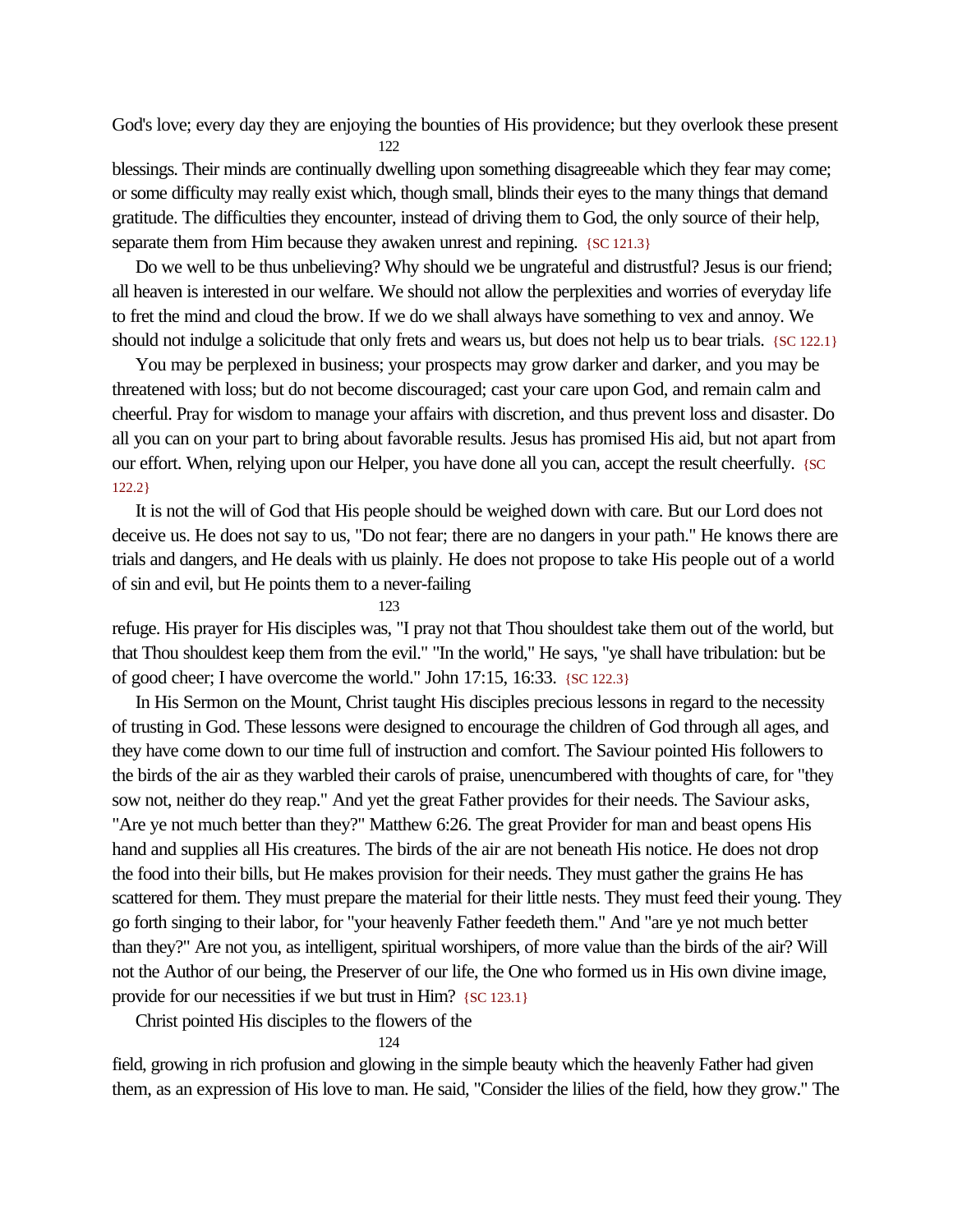beauty and simplicity of these natural flowers far outrival the splendor of Solomon. The most gorgeous attire produced by the skill of art cannot bear comparison with the natural grace and radiant beauty of the flowers of God's creation. Jesus asks, "If God so clothe the grass of the field, which today is, and tomorrow is cast into the oven, shall He not much more clothe you, O ye of little faith?" Matthew 6: 28, 30. If God, the divine Artist, gives to the simple flowers that perish in a day their delicate and varied colors, how much greater care will He have for those who are created in His own image? This lesson of Christ's is a rebuke to the anxious thought, the perplexity and doubt, of the faithless heart. {SC 123.2}

 The Lord would have all His sons and daughters happy, peaceful, and obedient. Jesus says, "My peace I give unto you: not as the world giveth, give I unto you. Let not your heart be troubled, neither let it be afraid." "These things have I spoken unto you, that My joy might remain in you, and that your joy might be full." John 14:27; 15:11. {SC 124.1}

 Happiness that is sought from selfish motives, outside of the path of duty, is ill-balanced, fitful, and transitory; it passes away, and the soul is filled with loneliness and sorrow; but there is joy and satisfaction in the service of God; the Christian is not left to walk in uncertain paths; he is not left to vain regrets and disappointments. If we do not have the

125

pleasures of this life we may still be joyful in looking to the life beyond. {SC 124.2}

 But even here Christians may have the joy of communion with Christ; they may have the light of His love, the perpetual comfort of His presence. Every step in life may bring us closer to Jesus, may give us a deeper experience of His love, and may bring us one step nearer to the blessed home of peace. Then let us not cast away our confidence, but have firm assurance, firmer than ever before. "Hitherto hath the Lord helped us," and He will help us to the end. 1 Samuel 7:12. Let us look to the monumental pillars, reminders of what the Lord has done to comfort us and to save us from the hand of the destroyer. Let us keep fresh in our memory all the tender mercies that God has shown us,--the tears He has wiped away, the pains He has soothed, the anxieties removed, the fears dispelled, the wants supplied, the blessings bestowed,--thus strengthening ourselves for all that is before us through the remainder of our pilgrimage. {SC 125.1}

 We cannot but look forward to new perplexities in the coming conflict, but we may look on what is past as well as on what is to come, and say, "Hitherto hath the Lord helped us." "As thy days, so shall thy strength be." Deuteronomy 33:25. The trial will not exceed the strength that shall be given us to bear it. Then let us take up our work just where we find it, believing that whatever may come, strength proportionate to the trial will be given. {SC 125.2}

 And by and by the gates of heaven will be thrown open to admit God's children, and from the lips of the King of glory the benediction will fall on their

126

ears like richest music, "Come, ye blessed of My Father, inherit the kingdom prepared for you from the foundation of the world." Matthew 25:34. {SC 125.3}

 Then the redeemed will be welcomed to the home that Jesus is preparing for them. There their companions will not be the vile of earth, liars, idolaters, the impure, and unbelieving; but they will associate with those who have overcome Satan and through divine grace have formed perfect characters. Every sinful tendency, every imperfection, that afflicts them here has been removed by the